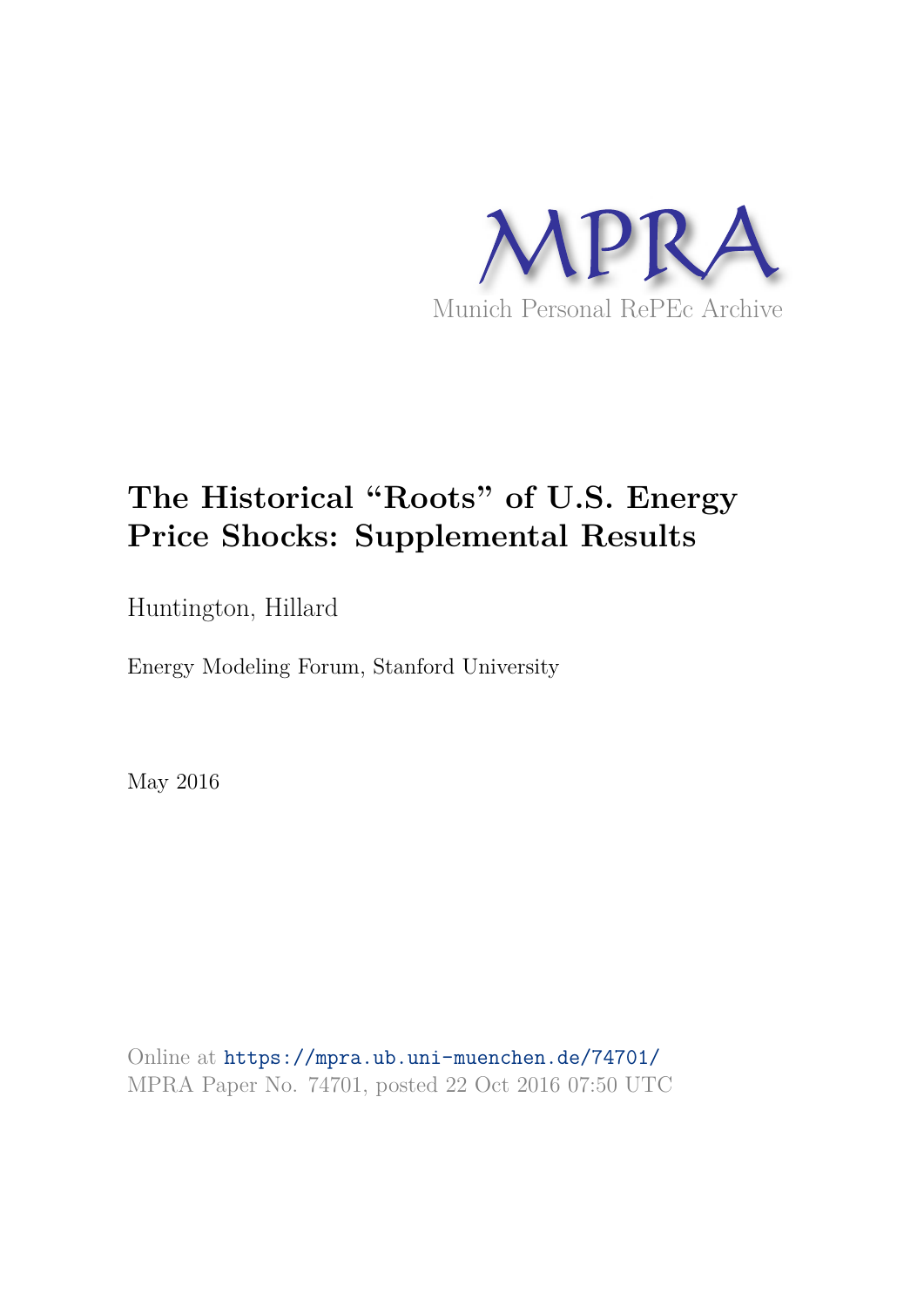# **The Historical "Roots" of U.S. Energy Price Shocks: Supplemental Results**

**Hillard G. Huntington** 

**May 2016**

**Energy Modeling Forum Stanford University Huang Center 475 Via Ortega Stanford, CA 94305-4121** 

This paper provides supplementary results that support the conclusions presented in a shorter paper, "The Historical 'Roots' of U.S. Energy Price Shocks." The author acknowledges the constructive comments from three anonymous referees.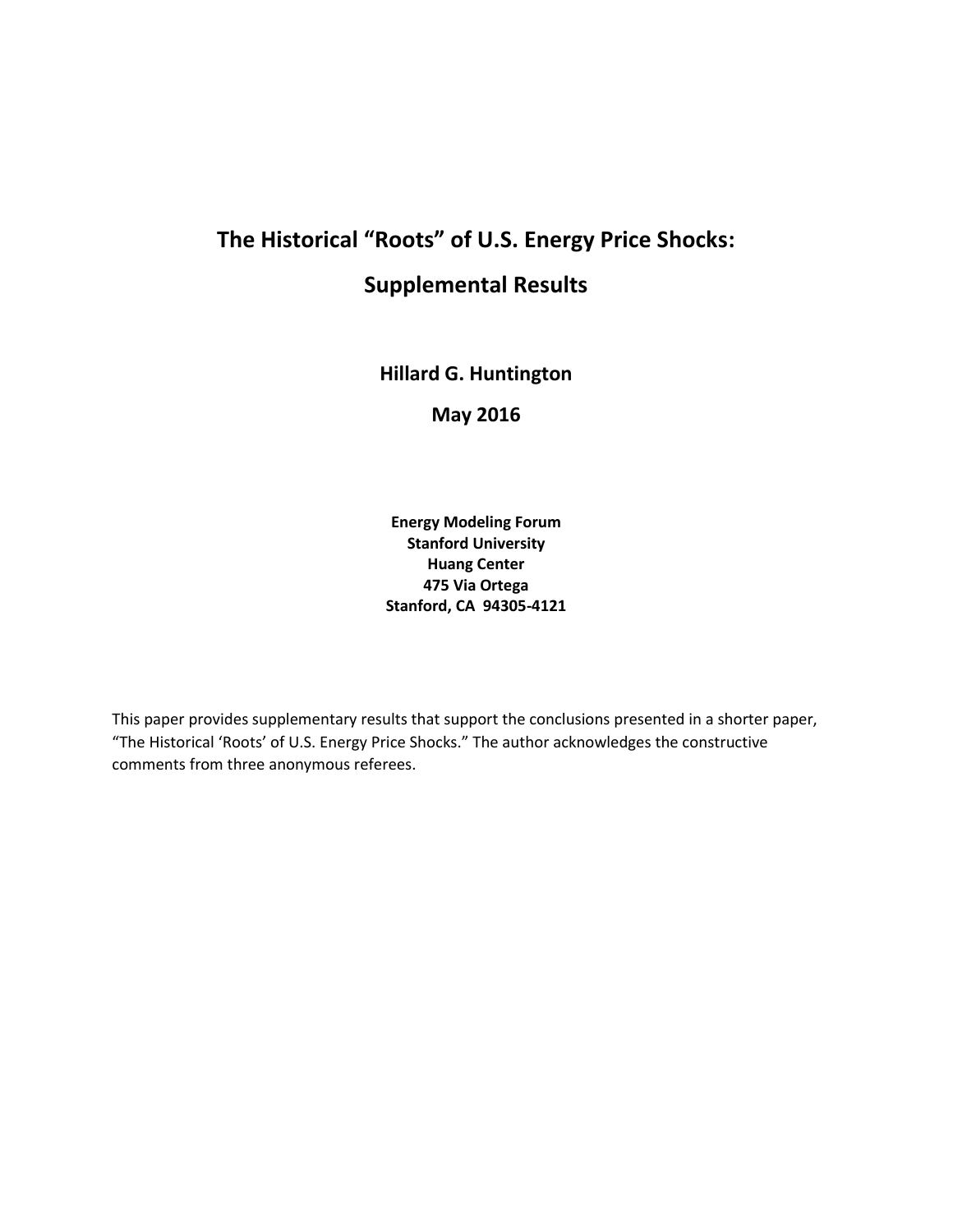## **The Historical "Roots" of U.S. Energy Price Shocks: Supplemental Results**

#### **Hillard G. Huntington**

#### Abstract:

Sustained energy price increases in the United States have preceded declines in economic activity as far back as 1890. This finding applies to two different historical GDP data sets. It suggests a much longer national experience with rising energy prices that began well before the period after World War Two. This problem emerged well before the US transition towards petroleum products when coal was an important energy source. This relationship varies with the state of the economy and appears less evident during some periods, as in the years following the 1929 stock market crash.

Keywords: economic history, supply shocks, energy and the economy

JEL Classifications: Q43, N51, N71, O51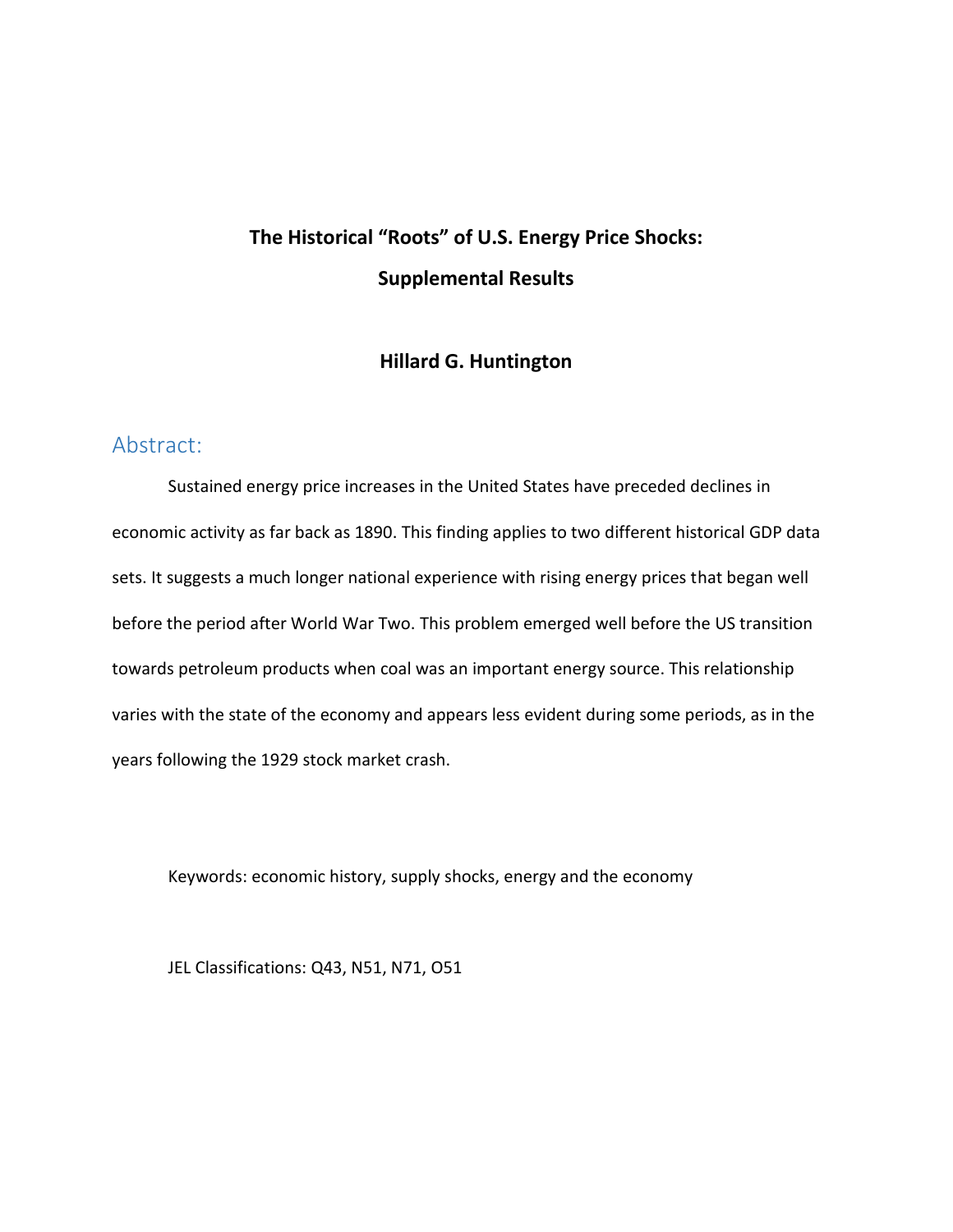#### 1. Introduction

Oil supply shocks have dominated the political and economic landscape during the last three decades of the twentieth century. These events often caused economic recession and changed political leadership within the United States (Blinder and Watson, 2016). Today many news organizations and central banks around the globe follow oil price movements with intense interest. Although recent studies have downplayed the magnitude of oil supply shocks under current conditions, this topic continues to attract much attention because political unrest and military conflicts remain important factors in some critical petroleum supply regions (Jaffe and Elass, 2015). These areas continue to supply significant amounts of crude oil, even with the recent expansion with U.S. production.

It is appropriate that the oil supply shock literature has focused on the years after World War Two. During this period oil began replacing coal as the energy engine for the U.S. economy. It is also the era when global oil production began to shift towards the Middle East. Founded in 1963, the Organization of Petroleum Exporting Countries (OPEC) eventually became a dominant energy supplier whose decisions greatly affected global petroleum markets. However, this focus masks the prior U.S. experience with energy shocks in previous decades. Pre-war energy price shocks have been very large and approximately similar in magnitude to oil price shocks after World War Two, as will be shown below. This analysis extends coverage to the earlier U.S. experience and tries to develop meaningful conclusions from this historical record about the impact of energy price shocks on the economy.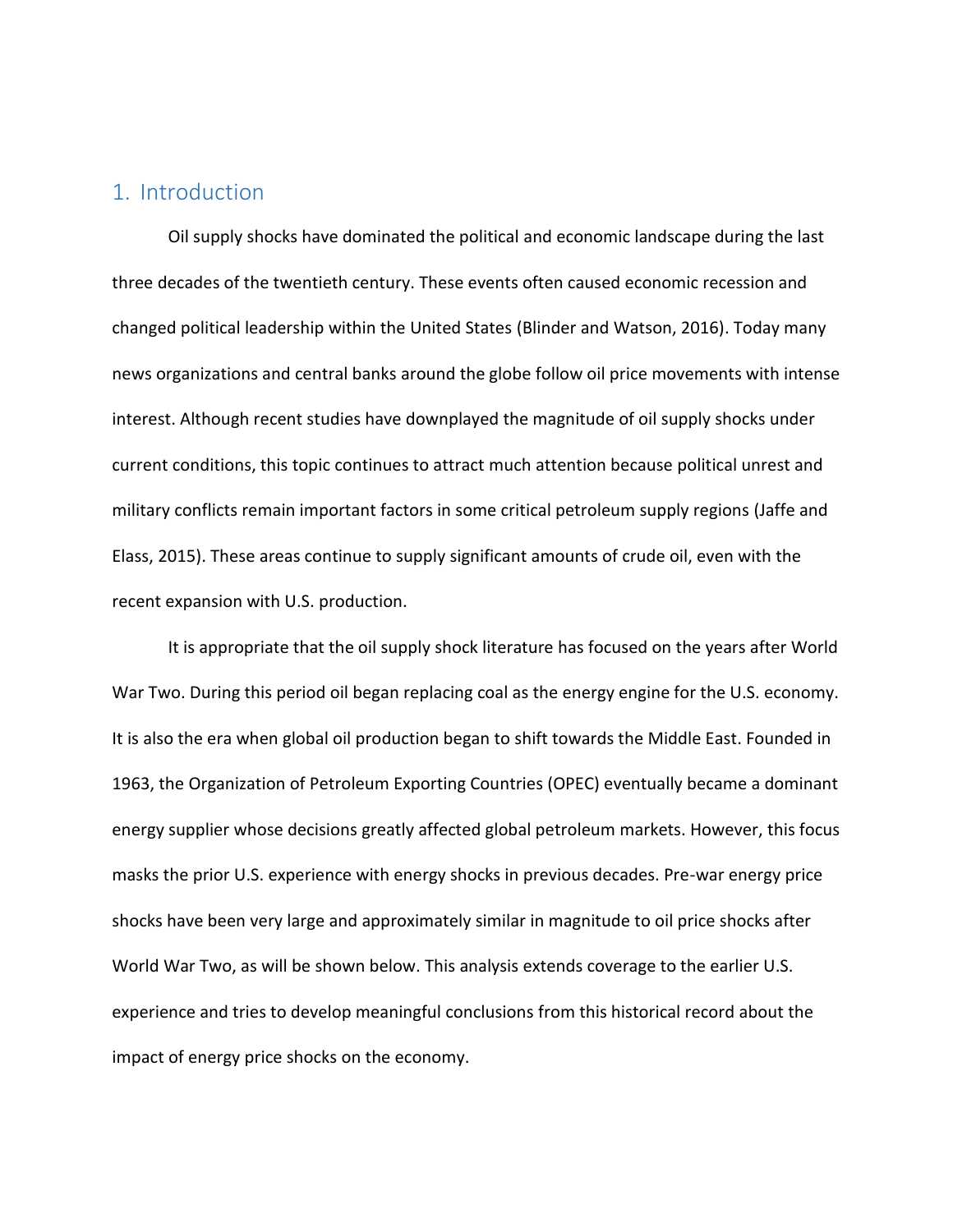There are several important reasons for extending this discussion to the earlier years. First, it is important to know if price shocks were important to the US economy under very different economic conditions. This topic is particularly important because the impacts of energy price shocks on the economy will depend upon the state of the economy and existing policies. Second, understanding the economy's response prior to its dependence upon petroleum may be particularly valuable for developing insights about a range of current issues. If other energy forms like coal also created similar problems, it suggests that policy analysis might want to be concerned about other energy forms like natural gas and electricity, particularly as the economy begins its transition towards electricity and away from coal and other carbon-intensive fuels. Third, it may be illuminating to study a period when the US economy produced virtually all energy that it consumed rather than import significant volumes. If previous periods indicate significant economic costs from energy shocks, the problem may have less to do with whether energy sources are imported or produced domestically. And fourth, there are advantages to studying a period when energy use represented a much larger share of the economy than it does today. Although many factors and conditions shape the economy's response to energy price shocks, the relative dependence upon energy inputs could potentially be important.

The next section discusses previous studies of energy price shocks and how they relate to the long-run historical experience considered here. Section 3 examines the 1890-1930 period and the growing importance of coal mining and the organization of coal unions. Section 4 addresses some important issues related to the source of the data and the properties of the key series. Section 5 documents the results from the years after World War Two, while section 6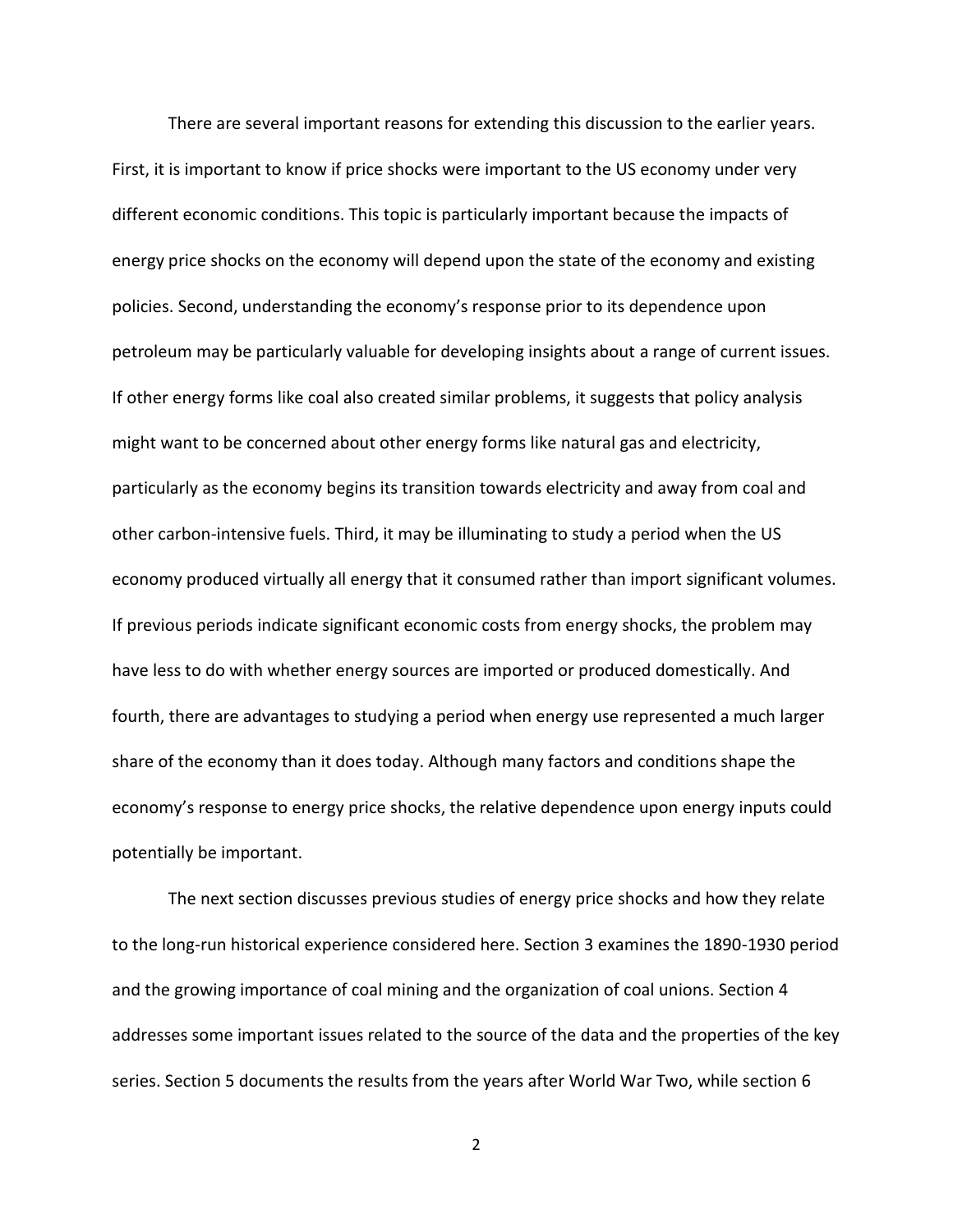evaluates the results from the years prior to the 1929 Stock Market Crash. An effort to combine the two periods is undertaken in the penultimate section, which compares the oil-economy response across the two eras. Summary remarks are outlined in the final section.

#### 2. Past Studies

This approach builds upon two recent efforts to probe the historical "roots" of energy supply shocks and their impact on the economy. Hamilton (2012) reviews a number of very large oil price shocks and emphasizes the role played by geopolitical and military events that are largely external to oil consumers, oil suppliers from more stable regions and macroeconomic policy. These Middle Eastern oil supply disruptions have preceded economic downturns rather than resulting as an endogenous response due to economic conditions in the oil-consuming countries. Certainly, these events are not a clean experiment, as new demandside shocks cannot be held completely constant when supply shifts in the real world. However, there is a case to be made that oil supply shocks make important contributions to price shocks in this market, even though other factors may be operating, such as currency devaluation, low and sometimes negative interest rates, and world demand growth. Moreover, if economic conditions and policy were the driving factor behind oil price movements and the incentives to produce oil, it would be expected that production from OPEC members and Non-OPEC countries would respond similarly, rising when economic conditions were favorable and declining with adverse economic trends. Similarly, within the Middle East, the largest shortfalls would appear for producers who had the most to gain from curtailing production rather than for the most militant suppliers.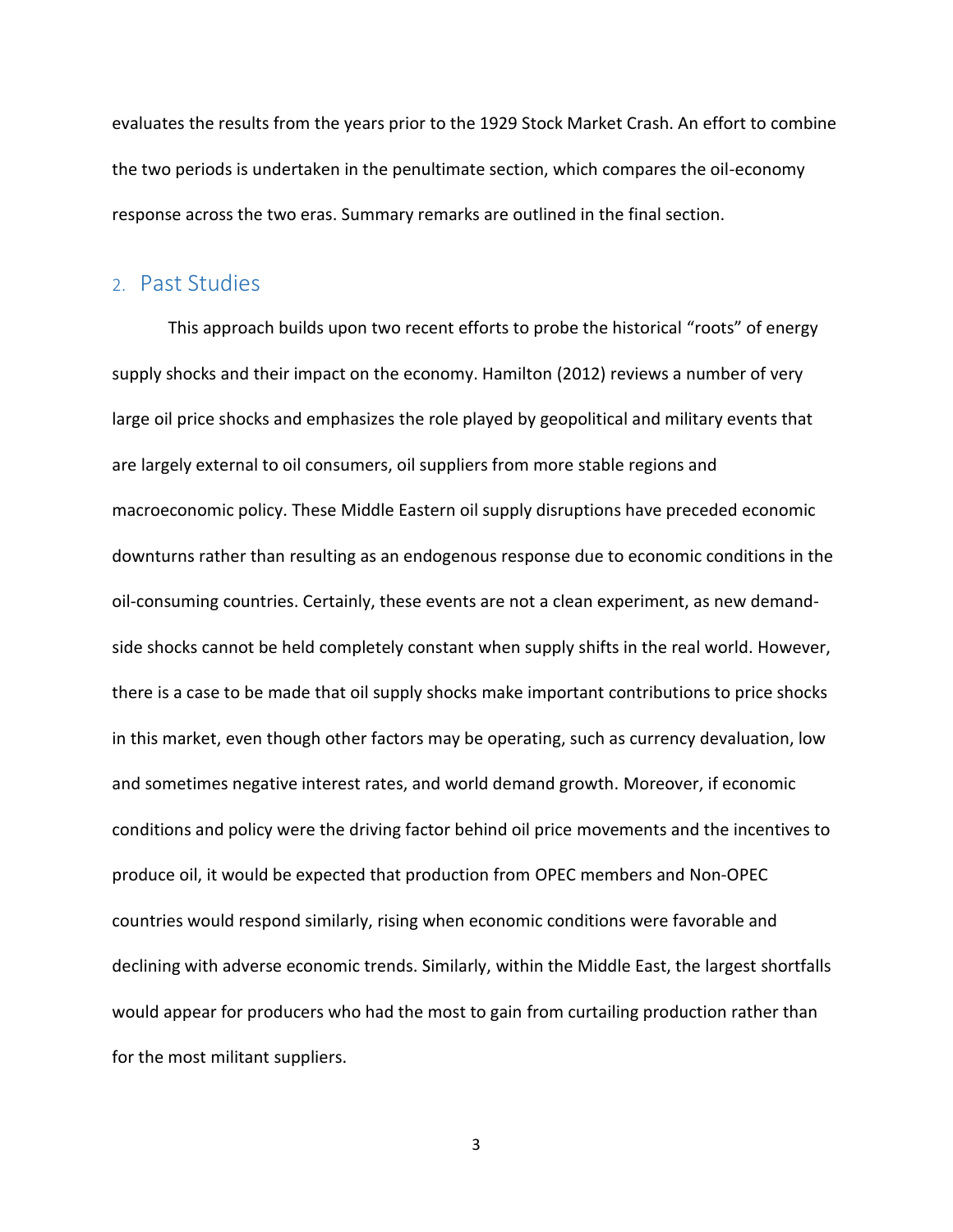A second important contribution is the analysis by van de Ven and Fouquet (2014) of the UK experience with a combination of coal and oil price shocks over several centuries. These authors employ the long and rich data available for the British economy and show that there are important similarities and differences between major time periods. This finding is an important result because it emphasizes that the relationship between energy and the economy may undergo important changes as the underlying baseline conditions shift.

A number of studies have evaluated the economic impacts of oil price shocks, a fact that is amply demonstrated by several important articles that review the literature (Brown and Yücel, 2002, Jones, Leiby and Paik, 2004, and Kilian, 2008). Rather than repeat many of the insights from these review papers, this section will briefly mention a few points that tie directly to the current effort. Hamilton (1983) concludes that most of the economic recessions after World War Two have been preceded by sudden and sharp increases in the global price of crude oil following a physical disruption in world oil supplies. He argues further those these supply disruptions were essentially external geopolitical factors unrelated to past macroeconomic policies by OECD countries that might have induced delayed supply adjustments by major oil producers (Hamilton 2003). Most importantly, they are disruptive price increases lasting more than a few quarters and sustained over a year and perhaps longer. I will use the term "sustained price shocks" in the sections below to differentiate these price movements from price oscillations in the absence of a major market correction or adjustment. Sustained price shocks need not be permanent, but they should be sufficiently disruptive that the lead directly to an underutilized capital stock.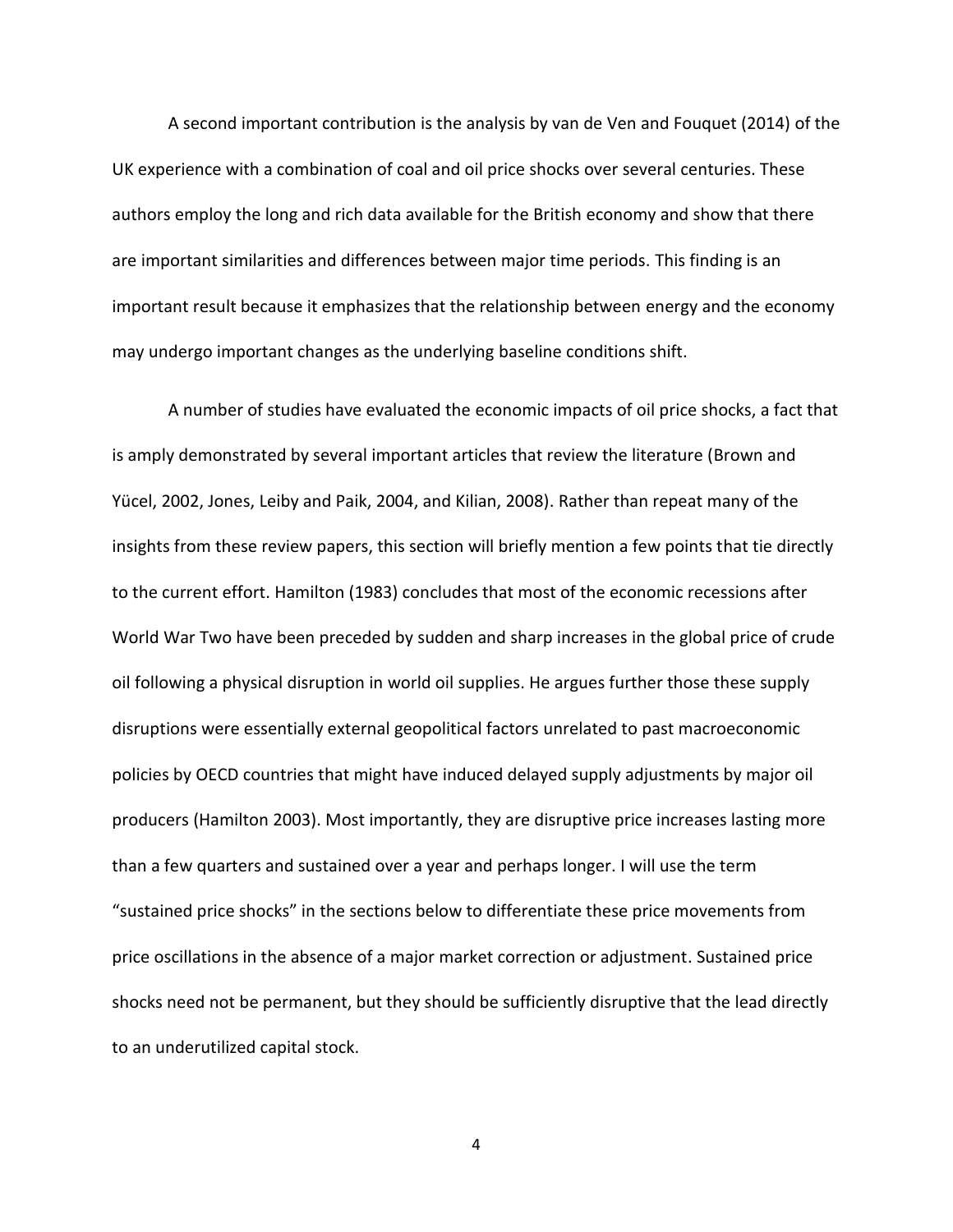The nature of these economic impacts have been widely discussed and debated by a number of other researchers whose results are discussed in the various surveys mentioned above. Oil price shocks caused economic recessions in other OECD countries, regardless of whether these nations imported or exported petroleum (Bruno and Sachs, 1985, Mork, Olsen and Mysen, 1994, and Jiménez-Rodríguez and Sánchez, 2005). Smaller price movements appearing in many years after the 1970s had very little if any influence on economic performance, e.g., see the exchange between Hooker (1996) and Hamilton (1996). Similarly, oil price declines had no detectable effects (Mork 1989). Recent studies (e.g., Kilian 2009) indicate the importance of separating oil supply from oil demand shocks. Finally, a series of recent studies have shown that although oil price shocks still matter for the economy, the economic impacts are less than in the past (Nordhaus, 2007, Blanchard and Galí, 2010, and Blinder and Rudd, 2013). Several researchers have argued that the nature of this oil price shock has changed quite dramatically over time. [Naccache](http://www.scopus.com/authid/detail.url?origin=resultslist&authorId=35272868600&zone=) (2010) explained the weakening of the oilmacroeconomic relationship by the increasing experience with "slow" rather than sudden oil price increases. Nordhaus (2007) too emphasized that oil price movements in more recent periods occur more gradually over relatively long periods rather than as sudden surprise jolts. Finally, Gronwald (2012) provided convincing evidence of the dominant effect of the 1973-74 oil price shock in explaining poor macroeconomic performances, implying that many later price movements were not really price shocks in the same sense of earlier experiences.

For the most part, this literature has focused exclusively on oil prices in the period after World War Two. Important exceptions include an analysis of west coast gasoline rationing in the 1920s (Olmstead and Rhode, 1985) and an assessment of oil price increases on industrial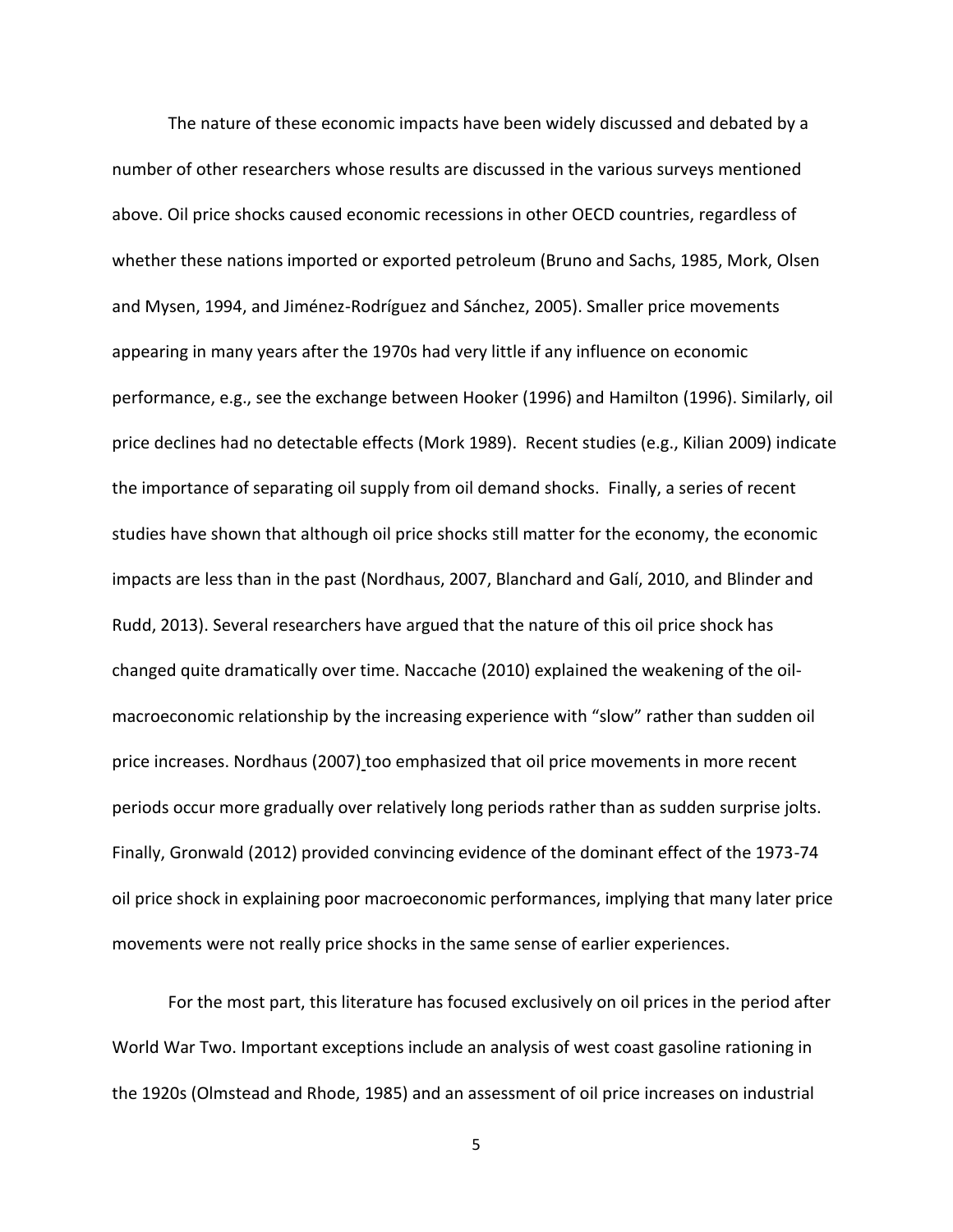production during the interwar period (Mcmillin and Parker, 1994). Both studies document that these regional price shocks during these interwar years were accompanied by sharp downward movements in regional output and employment but not necessarily in their national counterparts.

#### 3. The Pre-World-War-Two Period

l

In 1890 the fossil fuel transition within the United States was beginning to evolve, with coal becoming the dominant energy source (Figure 1). Coal was used for power, first in industrial processes and later in electric power in the early 20th century. The growth in electricity replaced petroleum in lighting applications, but eventually oil became the major fuel in transportation. During World War Two, petroleum became the dominant U.S. energy source economywide, although other fossil fuels (coal and natural gas) have also remained important.

Energy was substantially more important for the economy in the 1890-1930 period than after World War Two. Per dollar of real GDP, coal use intensity peaked around World War One and dominated the trend in energy intensity<sup>1</sup> until after World War Two, as shown in Figure 2. Petroleum use intensity emerged as an important contributor between the major wars, but total energy intensity declined substantially with coal intensity after 1920.

The economy depended mostly upon domestic rather than imported energy supplies during this earlier period. Although coal and oil are two energy sources that can be traded

<sup>&</sup>lt;sup>1</sup> Energy intensity trends are based upon GDP estimates (see Data Appendix) and primary energy consumption reported by U.S. Energy Information Administration (2011). The latter are reported for every five years only prior to 1949. For this reason, it is not possible to weight the energy price shocks by energy intensity in the regressions.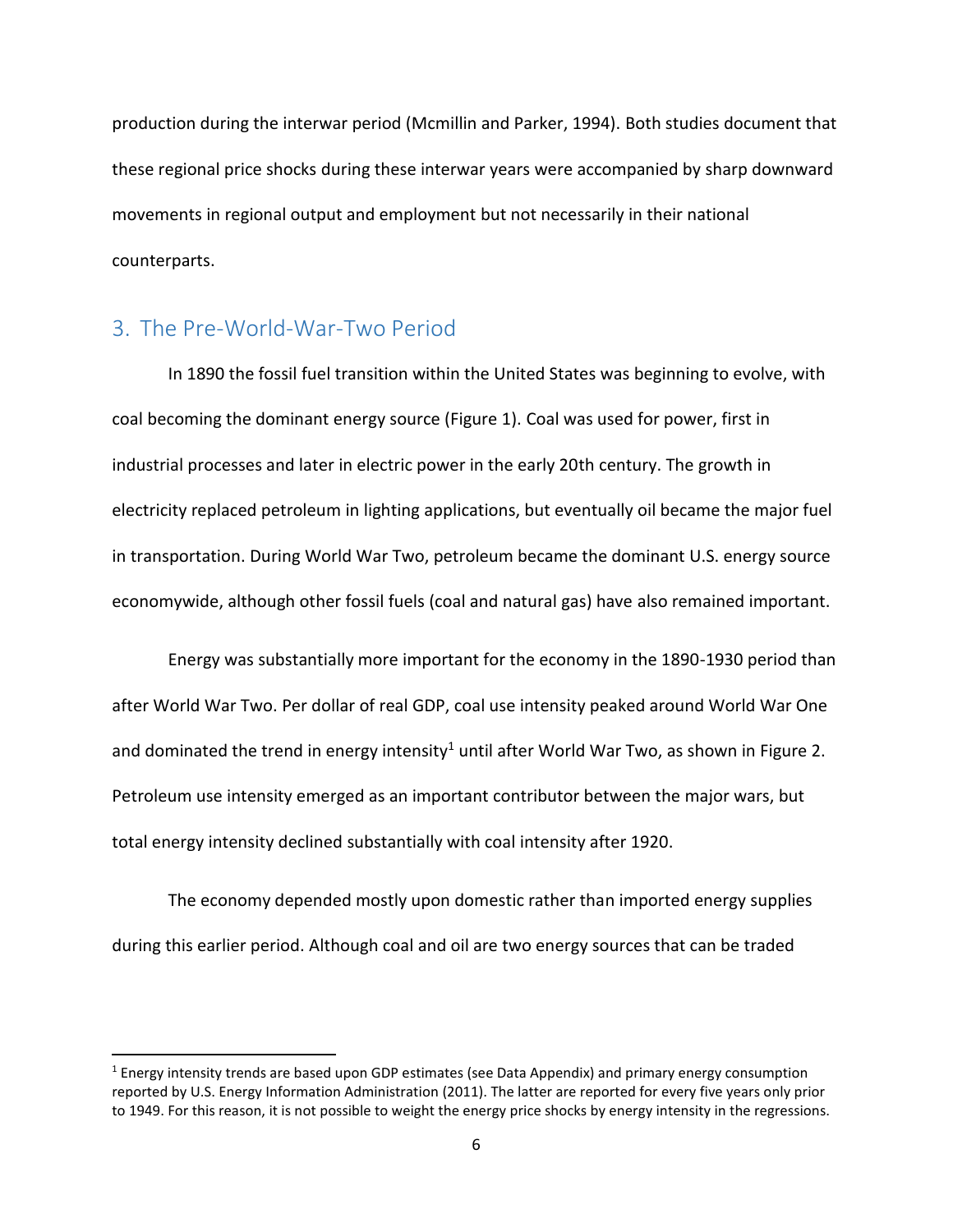relatively easily, Figure 3 shows that US coal imports have never comprised an important share of the domestic market and that oil imports were not important until after 1970.<sup>2</sup>

Strikes by labor organizations and unions in the coal industry in the early twentieth century happened much more frequently than elsewhere in the economy (Fishback, 1992). More man-days were lost and a larger percentage of the coal workforce was affected than in other sectors.

During the early years of the 1890 decade, organizations representing coal workers extended their presence piecemeal, focusing upon one small strike after another (Blatz, 1991). Organization efforts usually focused on work rules and local issues at a single or several coal mines. Coal prices were relatively stable in these early years. The United Mine Workers of America (UMWA) organized a nationwide strike in bituminous industry in 1897. The union won recognition from many coal mine operators stretching from western Pennsylvania to Illinois.

UMWA organized an industrywide strike for workers in bituminous coal in 1900 resulting in a 10 percent increase in wages. Nationwide, BLS coal prices increased 9.5% faster than during the previous year. The following year, the US economy grew by 2.8% less than the previous year. These events set the stage for the much-publicized coal strike of 1902 that was eventually suspended by a commission established by President Theodore Roosevelt. UMWA won recognition for representing anthracite coal workers in eastern Pennsylvania and raised

 $\overline{a}$ 

<sup>&</sup>lt;sup>2</sup> Oil import shares for 1910-2015 and coal import shares for 1970-2015 are computed from annual data derived from the US Energy Information Administration. Coal import shares prior to 1970 are computed as the percent of derived coal consumption (production + imports – exports) from US Bureau of the Census (1975) Historical Statistics of the United States, Colonial Times to 1970, Part 1. Series M 93-106. Coal imports from the two sources are from the same source and match exactly for the period that they both report, 1970-2015. Net natural gas imports first became positive but by very small amounts in 1958 (American Gas Association (1978), pp. 23).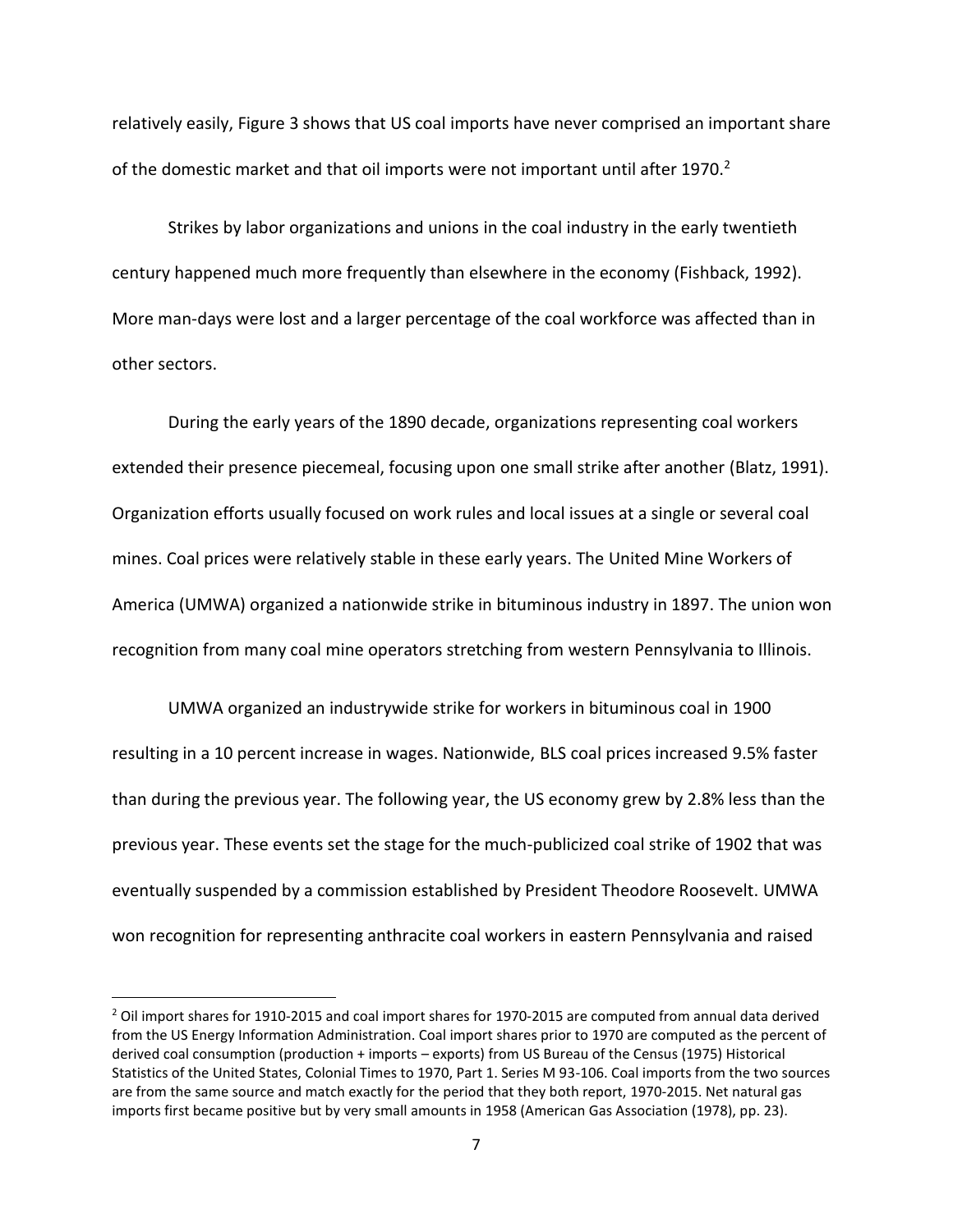wages. Nationwide, BLS coal prices increased 5.5% faster than during the previous year. The following year, the US economy grew by 7.4% less than the previous year.

Figure 4 shows the time profile of annual changes in the average energy price since 1890. This figure clearly documents why economists studying the energy price shock problem should be fascinated with this previous period. Energy price changes prior to 1947 displayed similar patterns to those after 1947 and in some cases represented larger annual price changes than during the later years. These earlier energy price movements happened at a time when the economy experienced a much greater dependence on energy sources per dollar of real GDP.

### 4. Data Sources and Properties

Economists often use quarterly data because they are advising central banks and government agencies about business cycles. For the current analysis, quarterly data are not available for the early historical period but there exists some interesting annual series that could provide some insights. Generally, using annual data shifts the focus from short-run price volatility and business cycles to sustained energy price surprises and their structural effects on capital stock utilization and economic performance. When prices oscillate within a year, some price increases in one or more quarters may be offset by price decreases in other quarters. It is expected that this tendency will exclude some of the price changes that are purely temporary rather than sustained. These more oscillating price changes are the ones that many researchers (e.g., Hamilton, 2003, and Jiménez-Rodríguez and Sánchez, 2005) try to remove by selecting only those price increases that exceed the maximum oil price over the last three years.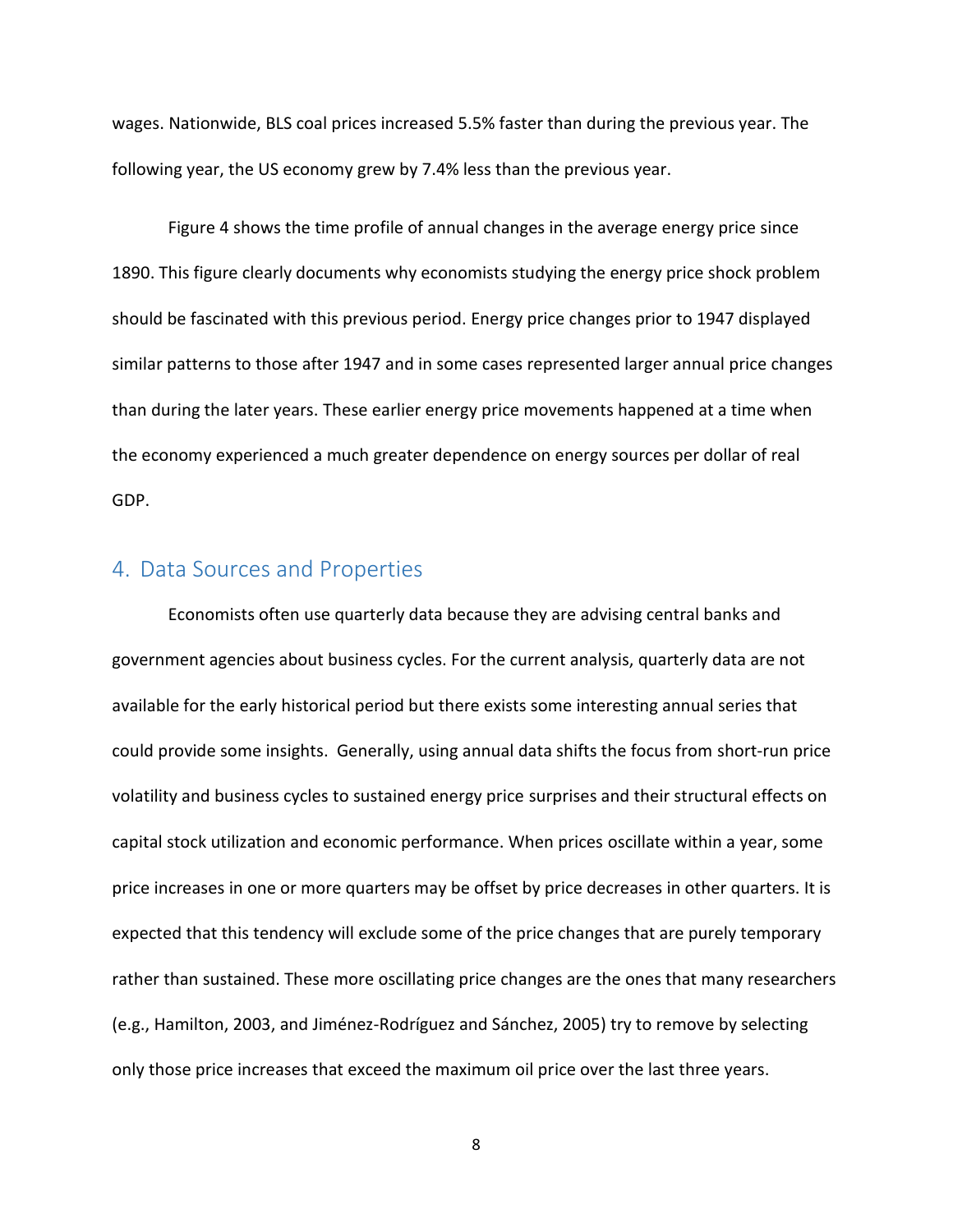This analysis focuses on the relationship between economic growth and energy price changes. It builds upon the fortunate opportunity that series exist for both concepts covering the entire horizon since 1890. Each variable originates from a single data-collection organization or has been carefully collected and merged for consistency by a major study to improve historical data. One drawback of focusing upon these two concepts alone is that additional relevant variables of comparable quality are not available to construct a more rigorous framework like a structural vector autoregression (SVAR) model. Such a framework might differentiate between supply and demand shocks if appropriate instruments could be identified from the historical data. A bivariate (low dimension) model is not sufficiently robust to identify the structural shocks of interest or to clearly demonstrate causality.

Another disadvantage of using this data to establish causality conclusions exists in its frequency. Techniques for separating supply and demand shocks developed and advanced by Kilian (2009) and Kilian and Murphy (2012) were designed for generating insights about causality using monthly data, while the current study uses annual frequencies. Their approach uses additional prior information about parameters as a supplement to sign restrictions in SVARs. The power in this technique is that it may correctly identify a set of conditions with either a supply or demand shock rather than in some combination of the two events or even a third shock not accounted for in the parsimonious structural model. It is more likely that the framework will omit some important variables when annual rather than monthly frequencies are used (van de Ven and Fouquet, 2014). In these cases, there may be a greater chance that energy prices increase simultaneously with a decrease in energy production for reasons that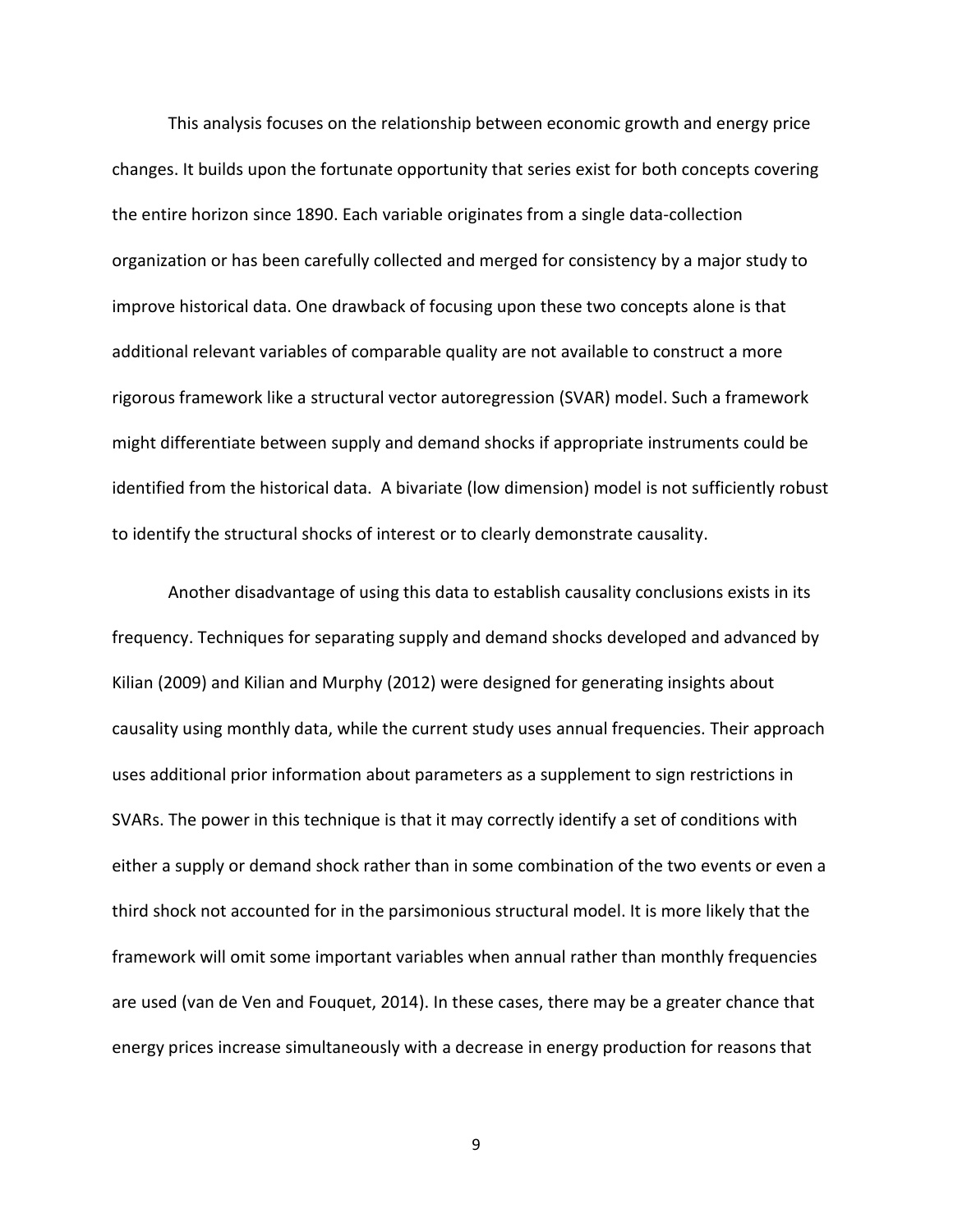have little to do with a supply shock. The model will incorrectly identify this coincidence as an energy supply shock.

Although the approach below cannot reveal convincingly that one variable causes the other's response, it can describe the conditional expectation of GDP growth provided that there is information about lagged values for GDP growth and oil price changes. These fairly transparent equations have been used by other researchers, including Hamilton (2003), Nordhaus (2007), Blanchard and Galí (2010) and Blinder and Rudd (2013), for evaluating oil price shocks. These forecasting results may indicate causality if additional arguments could establish that one of the variables -- oil or energy price changes-- is exogenous to the system. Unfortunately, no general conclusions apply uniformly for the 1890-2014 period. This fact seriously complicates any effort to apply one set of rules for exogeneity covering all years. Texas Railroad Commission production quotas, natural gas wellhead price regulations, and electricity price regulation on electric and natural gas utilities made energy prices more exogenous than if they had operated in a free and open market. But these factors operated between the 1930s and the 1960s for oil and possibly later for other energy forms. Prior to and after these periods, it is less likely that oil and energy prices are exogenous, even though standard tests below show that predictive causality runs from energy prices to economic growth but not from economic growth to energy prices. These results apply to both the earlier period as well as for the years after World War Two.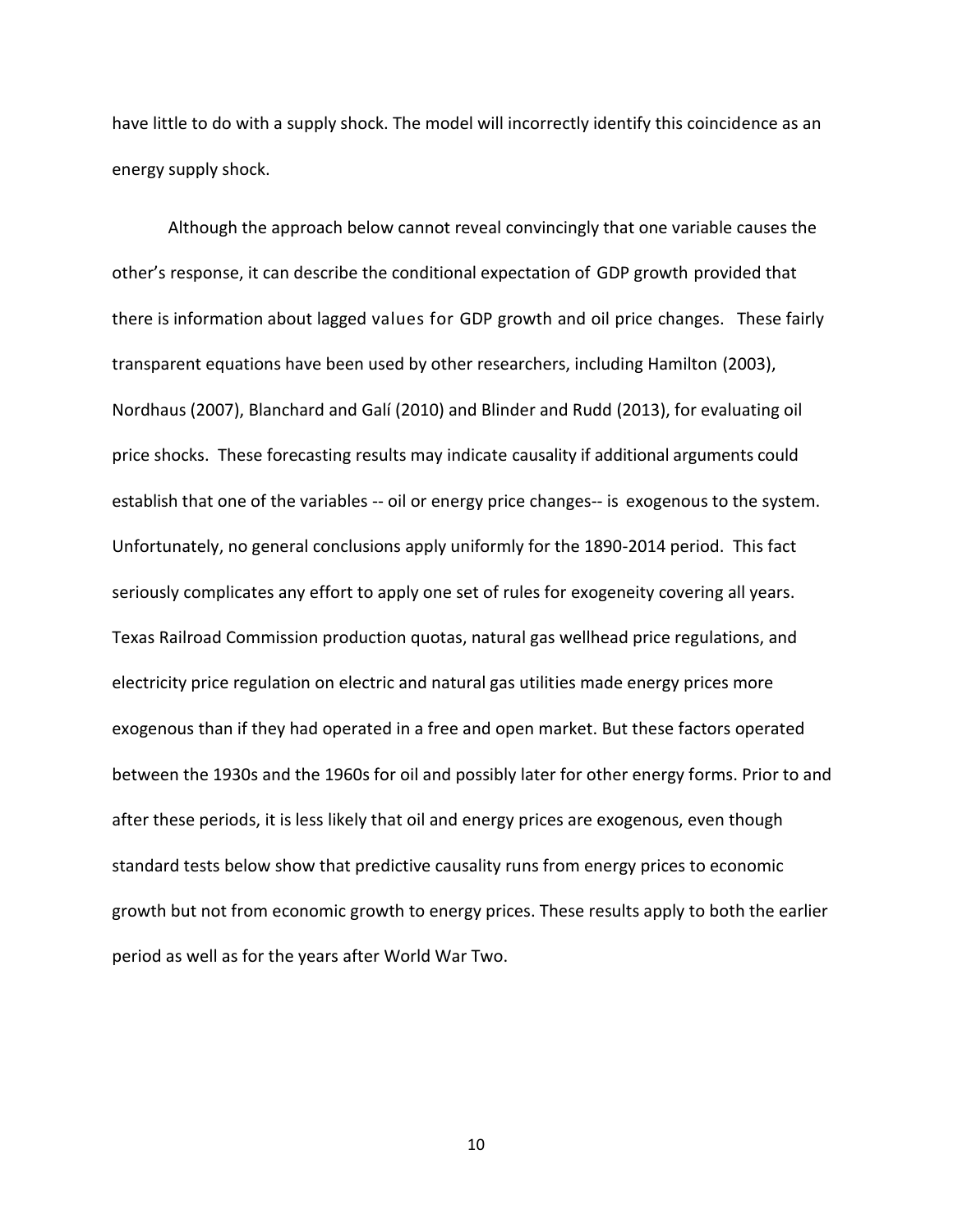Historical annual data on real GDP was combined with an annual series on energy prices derived principally from the U.S. Bureau of Labor Statistics.<sup>3</sup> The Millennial Edition of *Historical Statistics of the United States* edited by Carter *et al* (2006) developed an extensive historical data set, prepared by Richard Sutch, on the US economy and its growth rate since 1790 with the goal of achieving consistency throughout the horizon. They label their preferred measure for inflation-adjusted economic growth as the "Millennial" series. They also provide an alternative measure which will be referenced as "Alternative GDP" below. Further details on the specifics of these two series can be found in the full description of the Millennial project.

In addition, there exists three major energy price series: the BP Statistics (2015) crude oil price, the U.S. Bureau of Labor Statistics (BLS) crude oil price series and the BLS aggregate price series that includes all energy forms, including major fossil fuel sources such as coal, oil and natural gas.

All variables are converted to logarithms. It is important to evaluate the properties of these annual series because they could differ from their quarterly counterparts. Adjusted Dickey-Fuller tests displayed in Table 1 indicate that the levels of all variables are not stationary (unit roots cannot be rejected) but their first differences are stationary. Table 2 summarizes the means and standard deviations of the change in each variable over the 1891-2014 period. Johansen tests in Table 3 indicate that the energy price and real GDP levels are not cointegrated. Therefore, no long-run equilibrium between the variables for economic growth

 $\overline{\phantom{0}}$ 

<sup>&</sup>lt;sup>3</sup> The Data Appendix explains the construction of the real GDP and energy price series for the full 1890-2014 sample.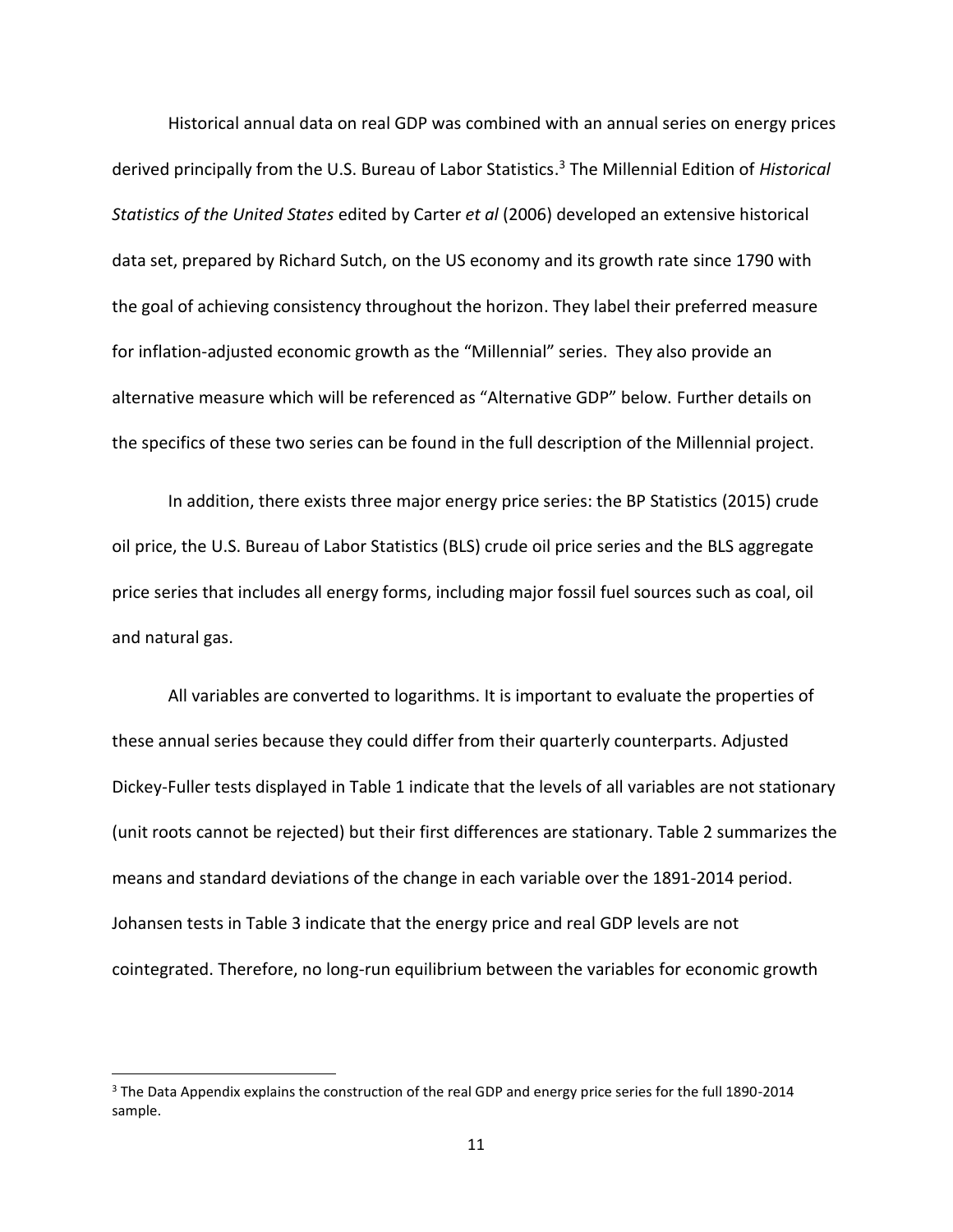and energy is postulated, although prices may move with each other from one year to the next (the short-run relationship between percent changes).

#### Results for the Period After World War Two

This section provides a useful benchmark for understanding the earlier historical period by reviewing the results for the 1947-2014 period that followed World War Two. The results based upon annual data for this period are similar to those based upon quarterly data that have appeared in many previous studies. The largest economic impacts occur approximately one year after the energy price shock, which is comparable to the quarterly results where the largest response occurs four quarters after the shock. It is often the fourth-quarter lagged response that is significant at conventional levels in the studies evaluating quarterly data.

In the annual specification, we represent this relationship through a simple VAR with economic growth and energy price changes as dependent variables. Various information criteria tests shown in Table 4 agree that only one annual lagged value for each variable are optimal for the period after World War Two. Tests uniformly reject adding additional lagged values.

Granger causality tests are useful for understanding predictive causality when these two variables are not influenced by a third variable with different lags. Tests in Table 5 confirm that energy price changes precede real GDP changes. There is no evidence that real GDP changes precede energy price changes. The remaining results refer to the equation explaining economic growth and ignores the equation explaining energy price changes where there was no evidence of predictive causality. Although the full sample includes 125 observations, Pindyck (1999)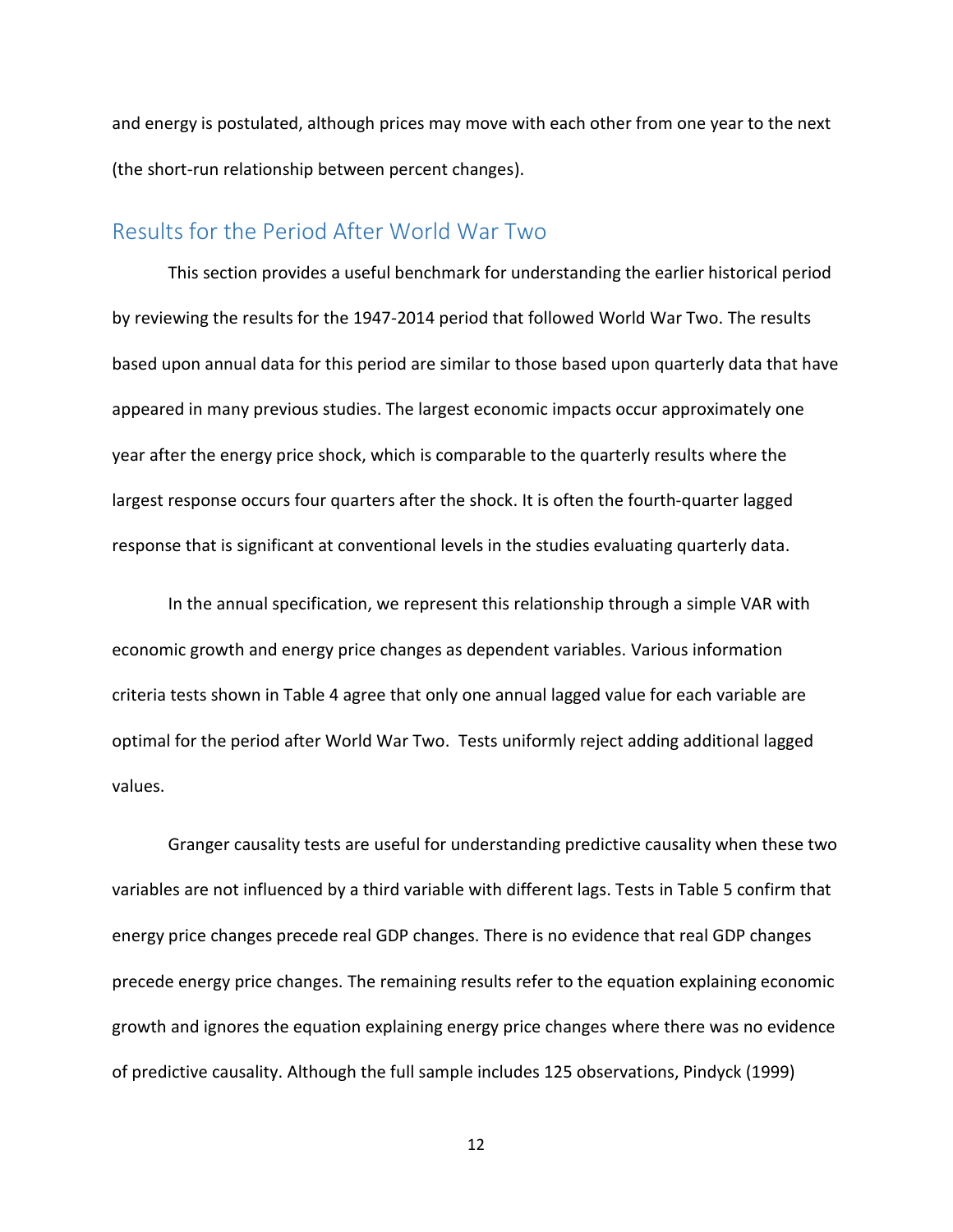warns about the limitations of unit root tests in small samples when the mean-reverting process is relatively slow.

Table 6 shows an annualized version of the oil-macroeconomy relationship after WW-II often estimated with quarterly data. The first three columns display coefficients when economic growth is estimated on the basis of the lagged values for the BP oil price series, the BLS oil price series and the BLS energy price series. Each equation also includes a very weak and insignificant effect of lagged economic growth on current economic growth. The specification also controls for the Great Recession's impact on the economy in 2009. Excluding the dummy variable for 2009 increases the magnitude and significance of the lagged price effects, but the basic conclusions are very similar.

The lagged oil or energy price variable is uniformly significant at the 1% level. The response to the BLS oil prices is visibly larger than the response to the BP oil price series. The two oil price series are reasonably similar to each other except for the 1970s when domestic crude oil prices represented by the BLS series did not rise as fast as the imported crude oil prices represented by the BP series. The U.S. government had an active price-control program for crude oil and refined petroleum products during most of this decade. Repeal of these price controls began in 1979 under the Carter Administration before they were eliminated in 1981 under the Reagan Administration. Some researchers (Mork, 1989) use the average refiners acquisition cost for all oil, both domestic and imported, to represent price controls during this period.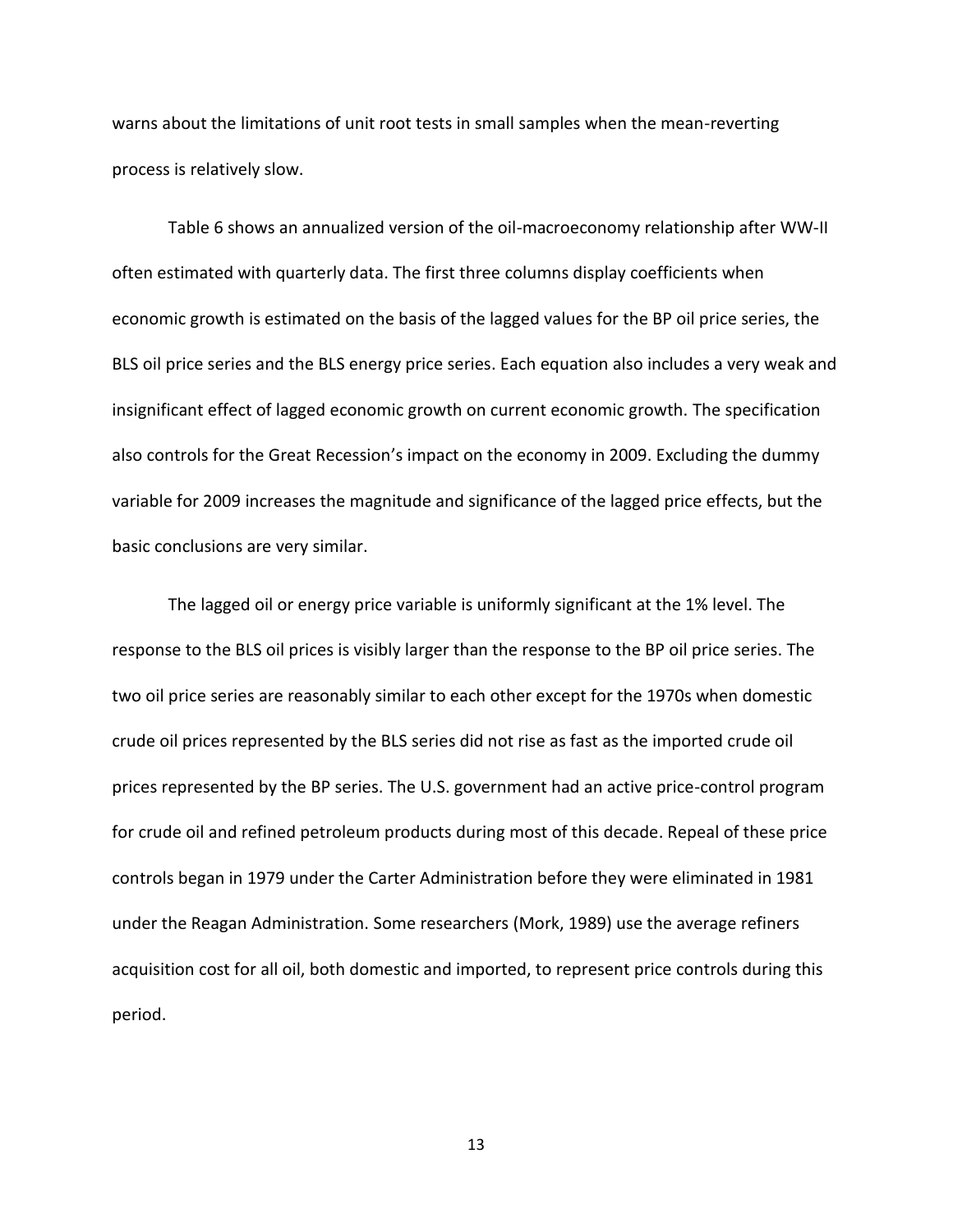The magnitude of the response to oil prices but not its significance varies for different periods of the post-World-War-Two era. Additional equations (not reported) were estimated on this period prior to 2009 and prior to 2002. The first such equation eliminates the experience of the Great Recession and any following years. The coefficient changes to -0.044 with a higher tstatistic equal to 3.05, compared to -0.037 (t=2.85) in Table 6 with the BLS series for crude oil prices. Ending the sample in 2001 allows one to evaluate the period prior to when world demand was surging. Its negative response and t-statistic are the highest, at -0.051 (t=3.24). Additional tests could not reject the conclusion that the responses were the same after 2001 (and 2008) as their counterparts for the earlier years in this sample. These tests, however, are not strong due to the limited years covering the second time period. Finally, a structural break in 1973 did not change the results by much, although it reduced the coefficient for the 1973- 2014 period to -0.030 (t=2.73).

None of these results differentiate between the impacts caused by oil price shocks due to supply shortfalls and those associated with other oil price movements. It is critical to understand that world oil production reveals little about supply shortfalls. As a fungible commodity, world oil production essentially equals world oil consumption and hence will shift whenever either supply or demand schedules move.

Beccue and Huntington (2005, Appendix E) report a series for gross oil shortfalls (before any offsets) developed by Paul Leiby based upon U.S. Energy Information Administration estimates. Factors causing these shortfalls include interregional conflicts, internal struggles, embargos and accidents. Shortfalls were assigned to each year when they were initiated. When shortfalls extended into the next year by more than one month, they were also counted again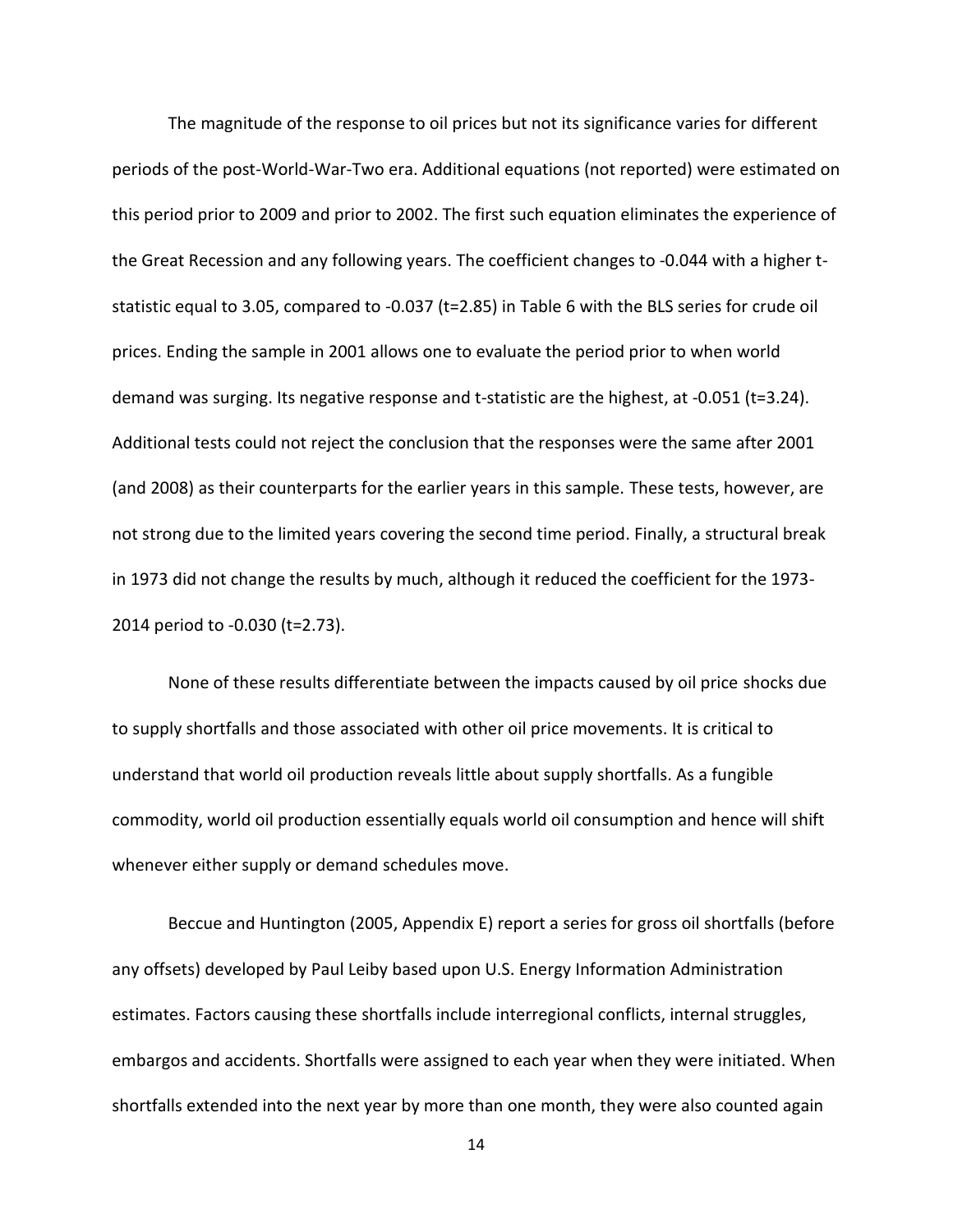for that next year. Some of these events were relatively small, often not exceeding several hundred thousand barrels per day. To focus more directly on larger supply shocks, we set a lower threshold cutoff of 1.5 million barrels per day (MMBD). Only shortfalls that exceed this threshold were included in the shock series. The appendix includes a table with this variable. It should be noted that not all large shortfalls occurred in years when oil prices were rising due to other factors, but there is a reasonable correspondence between the two indicators.

Replacing lagged oil price changes with the lagged physical shortfall measure also produced significant coefficients in equations similar to those appearing in Table 6. This specification follows the approach suggested by Hamilton (2003) and has the benefit of focusing more directly on exogenous supply-side events due to interregional conflicts, internal struggles, embargos and accidents rather than endogenous oil-price responses caused by economic conditions. More interesting, however, is to use this variable to separate the estimates into two groups. If the gross shortfall conditions are met in any year, the price change variable is considered to be a price shock variable due to sudden supply shortages. If gross shortfalls do not reach the lower threshold of 1.5 MMBD, the price change variable is considered to be a price non-shock variable due to other factors. Although the price shock variables may not measure only the effects of supply shocks, this approach provides a transparent why of focusing upon events when supply shocks are important and differentiating them from other oil price movements when supply shocks are absent. The coefficient for the lagged oil price shock variable is - 0.062 with a t-statistic equal to 2.97, compared to -0.037 (t=2.85) in Table 6 with the BLS series for crude oil prices. The coefficient for the lagged oil price non-shock variable is -0.021 with a t-statistic equal to 1.26 that fails conventional levels for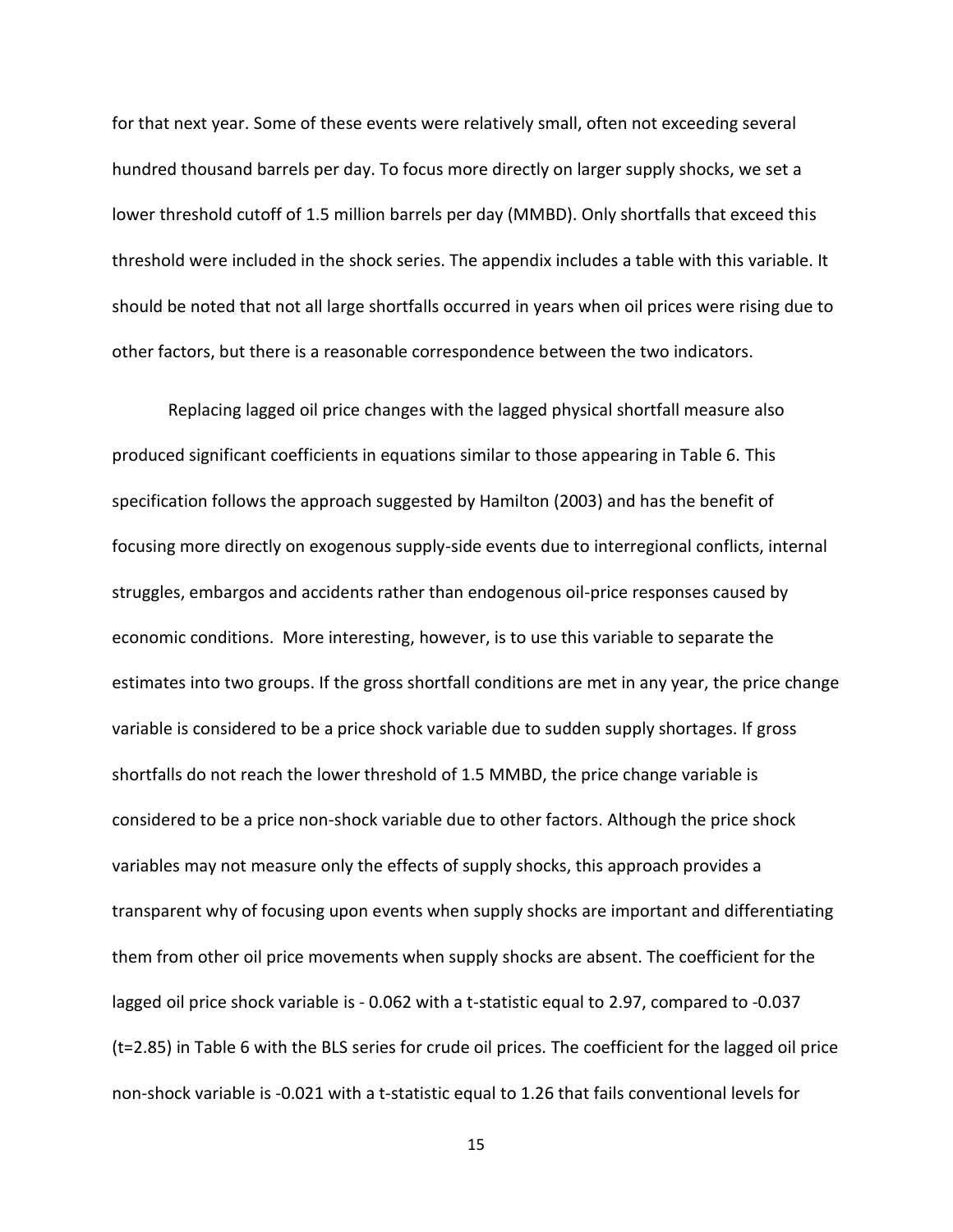statistical significance. These results underscore the importance of focusing upon oil shocks rather than simply oil price oscillations.

The response to the aggregate energy price in the third column of Table 6 is substantially larger than the response to either oil price series in the first two columns. This larger response reflects the greater intensity for energy relative to oil in the economy and the smaller proportionate change in prices for the energy composite that includes the prices of coal, natural gas and electricity that do not change as much as oil prices.<sup>4</sup>

The annual estimates appear to display considerable similarities to the versions estimated by many researchers with quarterly data. Economic declines are preceded by lagged oil and energy price increases, but economic expansions do not follow lagged oil and energy price reductions. The price variable does not need to be transformed into a temporary price maximum for it to be statistically significant, although separating oil price shocks from nonshocks certainly improves the robustness of the results as shown above. Apparently, the annual frequency tends to dampen the volatility evident with quarterly oil price series. These estimates serve as the beginning stage for the current analysis.

A common finding in many studies is that oil price increases dampen economic growth but that oil price decreases have weaker and usually insignificant impacts. One cause for this asymmetric response may be downward price stickiness in wages and other prices that may influence investment through the real supply of money (Blinder and Ruud, 2013, Hickman *et al*,

 $\overline{a}$ 

<sup>&</sup>lt;sup>4</sup> This section explains results based upon nominal oil price shocks. In discussing estimates for all years, Section 6 shows that these results are robust to specifying the shocks in inflation-adjusted (real) terms as well. When based upon real energy price movements, the coefficient is -0.073 ( $t=3.00$ ), or very similar to -0.069 ( $t=3.17$ ) in the third column of Table 6.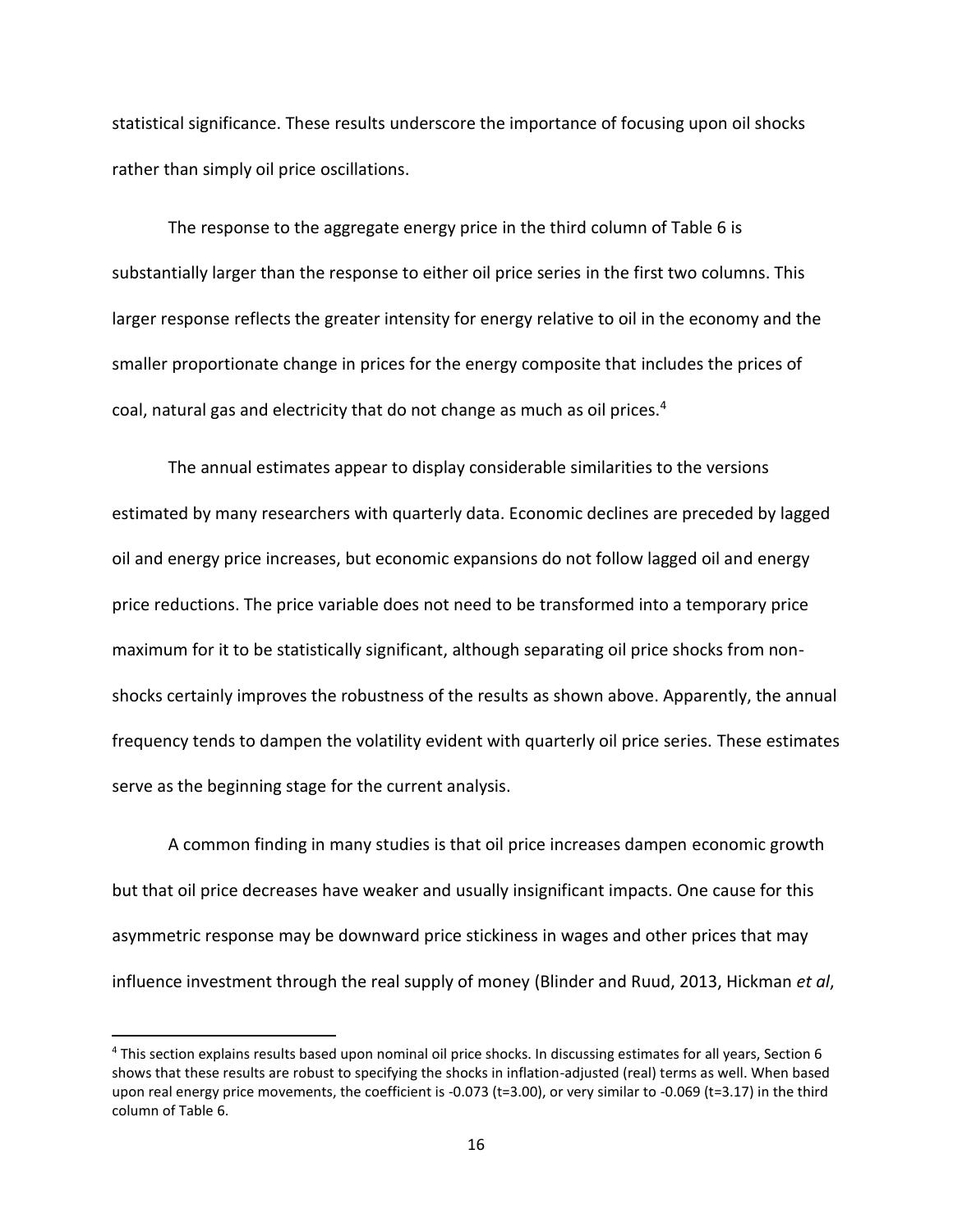1987). Oil price increases in the past have been passed through to wages and other prices constraining the real supply of money. On the other hand, oil price decreases have not directly reduced wages and other prices because workers and firms are reluctant to accept lower nominal wages and prices. Another factor may be the existence of adjustment costs and unused capacity when energy prices increase or decrease, thereby causing negative impacts even when energy prices are falling (Hamilton, 1983).

In previous empirical tests with quarterly data, oil price increases matter only if they exceed the oil price peak over the last three years. This procedure reduces the effect of oscillating prices and places more emphasis on price increases sustained over more than a single quarter. As discussed previously, the use of annual data performs a similar although perhaps less precise effect. If oil price movements in the regression analysis are separated into price increases and decreases, the response to price decreases is not significant. Price decreases are removed from the specification and the results are shown in the three right-side columns of Table 6. The magnitude of the positive oil and energy price changes are larger than their counterparts to the left for each specification. Beyond that point, the two sets of results in Table 6 are qualitatively similar.

#### 5. Results for the Period Prior to the 1929 Stock Market Crash

The analysis next shifts to the earlier historical period for the United States covering the 1890-1929 period. The analysis initially excludes the 1930-47 period but later discusses the implications of extending the period through 1946. As discussed above, there were oil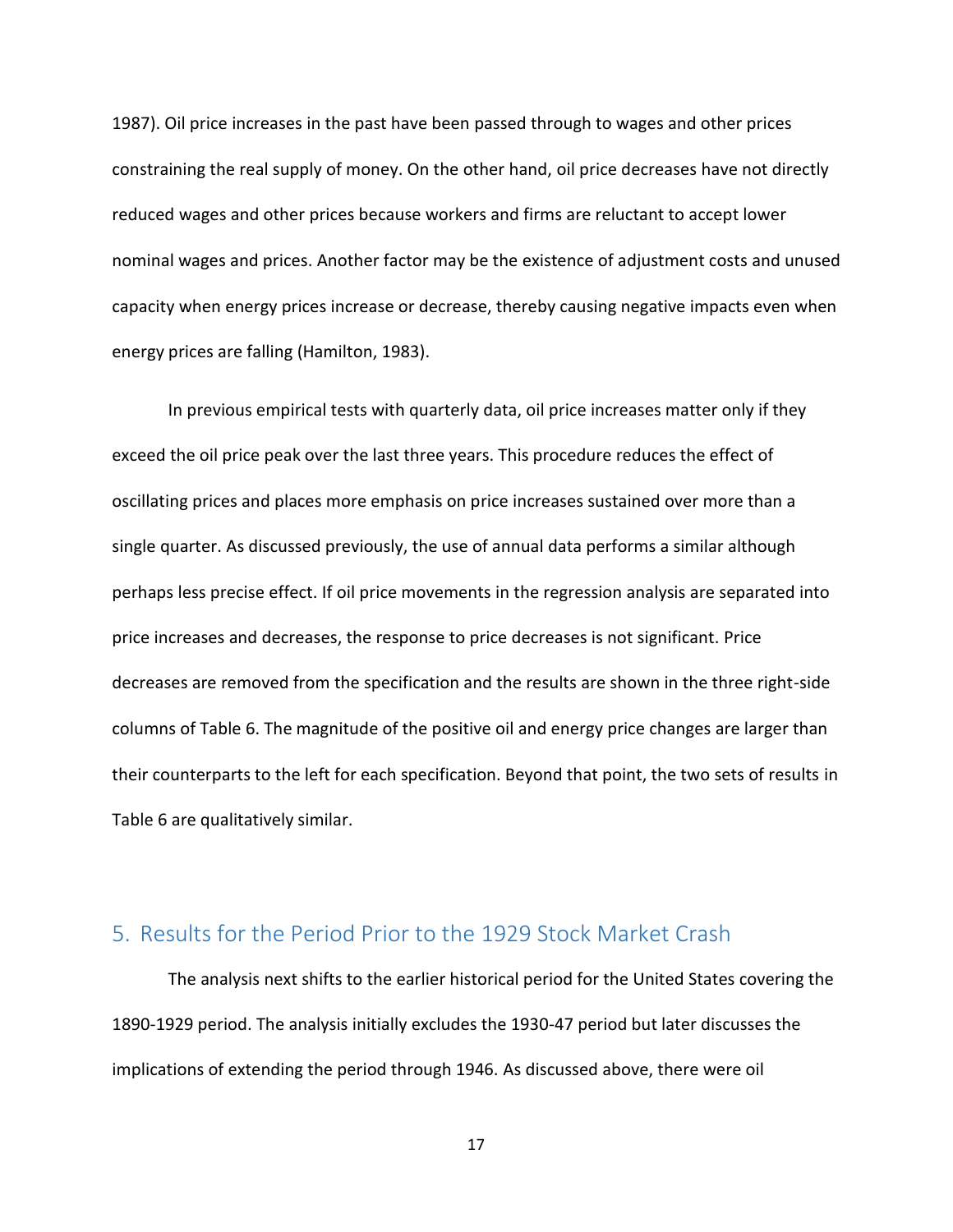disruptions during the 1920s and the 1930-1947 years but they were often regional shocks experienced on the west coast and other areas rather than national in scope. As discussed in section 2, other researchers have documented that these regional shocks reduced regional output and employment even though their impacts were more muted at the national level. At an aggregate national level, economic conditions were influenced much more by major nonenergy events, such as the 1929 stock market collapse in late October, the Great Depression and World War Two. In evaluating the period prior to 1930, it is important to control through a dummy variable for the substantial energy price increase in 1917 due to the USA joining the Allies. This control influences the economic activity response in 1918 because energy price changes have a one-year lagged effect.

Various information criteria tests were again performed for this earlier period to explore the optimal lag length for the relationship. These tests shown in Table 7 confirm that somewhat longer lagged adjustments are appropriate in many instances. When either oil or energy price changes are included, the Akaike Information Criteria and several other tests find that two lagged values should be included.

Granger causality tests can also be applied to this earlier period, although the low number of observations limit the power of these tests. They confirmed that when there was a significant relationship, economic declines followed energy price increases but not that energy price shifts followed macroeconomic performance. Only one oil price variable is evaluated in Table 8 because the BP crude oil price series uses the BLS series over these years. The results reported in the top half of the table refer to real GDP defined as the Millennial series. It is not surprising that the Granger causality tests explaining the GDP series are not statistically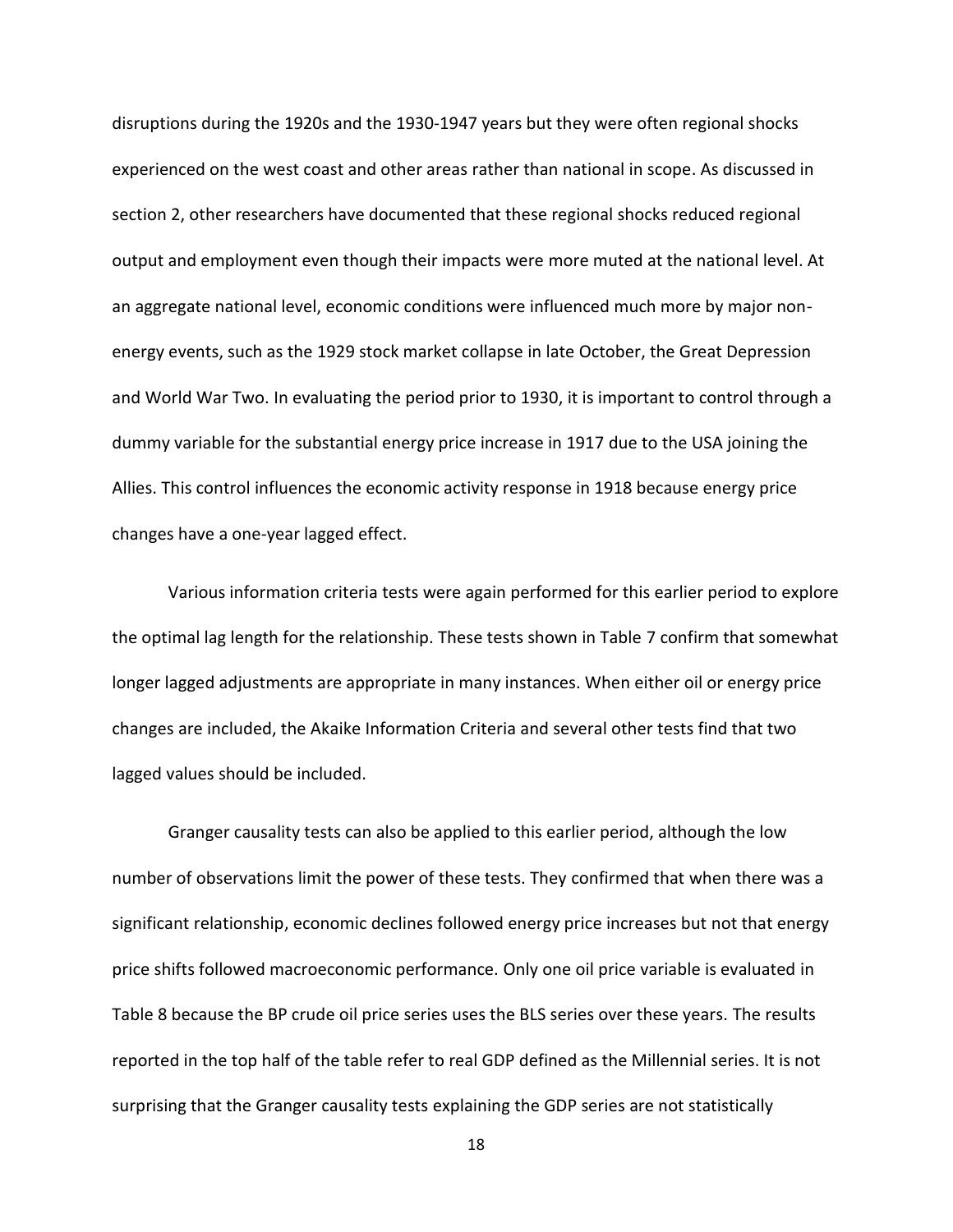significant when oil prices are included in these equations, because coal and other energy sources rather than petroleum products were powering the US economy during these years.<sup>5</sup> The energy price variable includes these sources and the corresponding Granger causality test is statistically significant, implying that they lead real GDP.

The developers of the historical Millennial data series for economic growth recognized the problems of extending far back into the country's beginnings, using data that often required considerable merging and judgement. This volume also provides an alternative series for real GDP preceding 1929. They do not discuss the relative advantages and limitations of the two economic growth series, but they offer the Millennial series as the primary one in their document. Although this analysis will primarily use the Millennial series, some discussion of the results based upon the alternative series is valuable. Information criteria tests reported in the appendix in Table A-2 indicate that the equations should include only one lagged value for this other GDP series and the energy price variables. The lower part of Table 8 reveal that Granger causality tests are somewhat different than with the Millennial GDP series. They reject no predictive causality at traditional confidence levels (<5%) for oil prices but barely miss reaching this confidence level for aggregate energy prices. These results suggest caution when interpreting results based upon this data source for economic growth. The Millennial series implies that energy prices have predictive causality at conventional levels, while the alternative series suggests that oil prices have a significant role while energy prices just barely miss significance.

l

<sup>&</sup>lt;sup>5</sup> See Figure 3.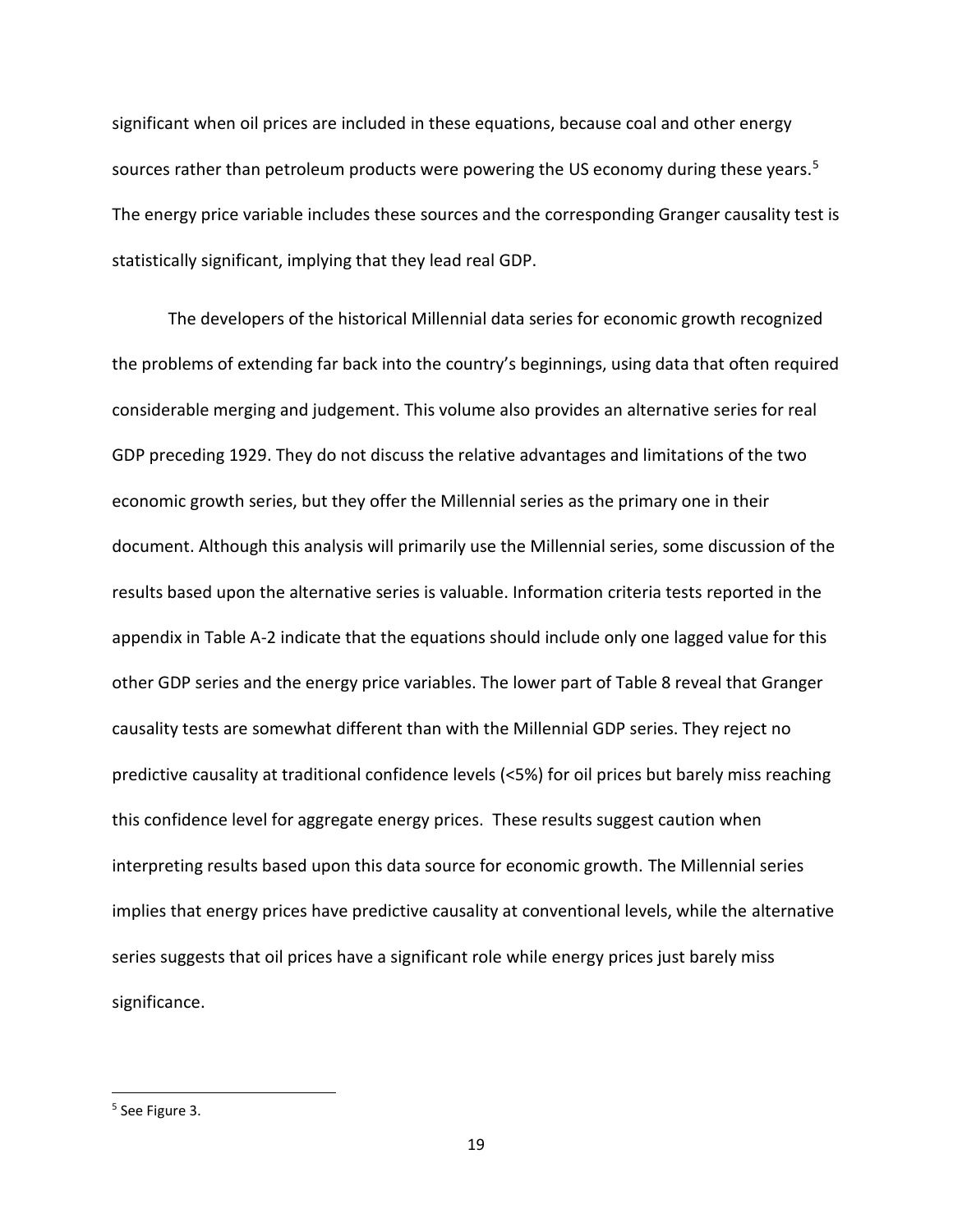The results in the first two columns of Table 9 show coefficients and standard errors for the GDP equation that include two lagged values of the energy price series and real GDP as well as a dummy control variable for the 1917 war-induced energy price shock. Oil prices are included as the energy price series in the first column, while aggregate energy prices replace oil prices in the second column. Both lagged GDP variables are significant, which contrasts with the single lag used in the equation for the period after World War Two. The control for World War One is significant in the equation including aggregate energy prices.

Both lagged aggregate energy price changes have significant effects on real GDP. Meanwhile, the initial lagged value for oil prices is significant at only the 10 percent level. The magnitudes of the aggregate energy price variables are visibly greater than their oil price counterparts.

The results in the last two columns of Table 9 show coefficients and standard errors for the GDP equation that replace oil and aggregate energy price changes by price increases only. Any zero or negative price changes are excluded. The goodness of fit for these petroleum equations is similar to the previous estimates that include both price increases and decreases, but the specification based upon energy prices explains considerably less. The energy price results deserve particular attention, given the importance of fuels other than petroleum during this previous period.

Extending the sample beyond 1929 while excluding only the important Great Depression years of 1930-33 also produces significant fuel price effects. After the Great Depression, however, past economic growth rates begin to have a less pronounced effect on current growth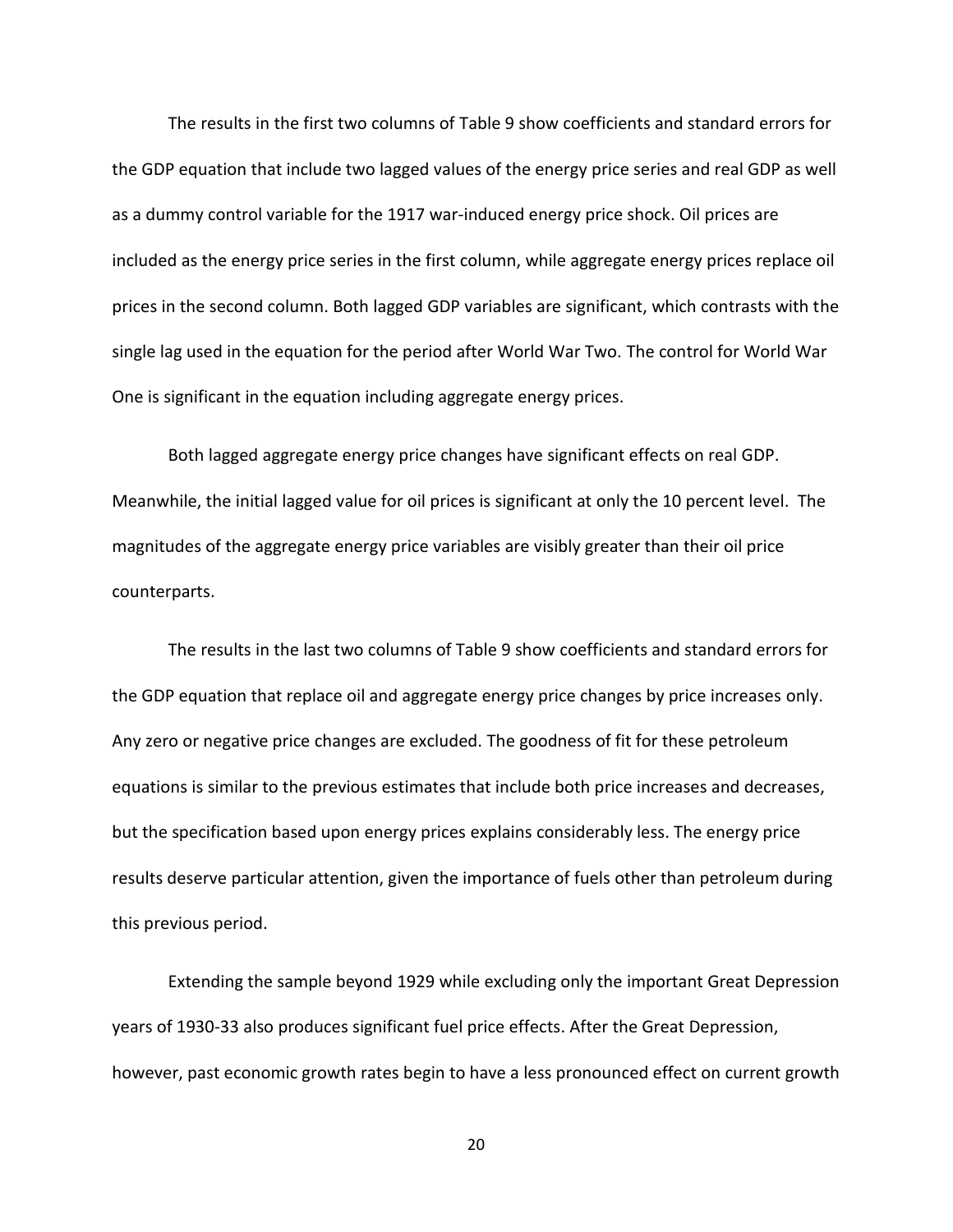rates in the regression results. Estimated one-year lagged responses to aggregate energy prices are significant at 5% and those for second-year lagged values are significant at 10%. However, the first lag estimate is larger (-0.172) than reported in Table 9 (-0.127), although the secondlag response is comparable (-0.138).

Table 10 provides a similar summary as Table 9 but for equations explaining the alternative GDP series. These results are not as robust as the ones in Table 9. The goodness of fit is less and the single lagged GDP variable is not significant. The lagged price effect, whether for oil or aggregate energy, however, is significant. Either energy price variable is significant when they explain the alternative GDP series. Again, the response to aggregate energy prices is larger than the response to crude oil prices. Finally, when price increases and decreases are entered separately for both oil prices and aggregate energy prices, higher prices have a significant effect on real GDP.

#### Results for the Combined Periods

The analysis finally shifts to the combined period of the years preceding 1930 and the years following either 1933 or 1947. It is important to exclude the Great Depression years of 1930-33 where factors other than energy prices were clearly influencing economic growth. As a robustness test, it is also interesting to exclude the years 1930-47, because many of the energy price movements in this period were regional rather than national shocks.

Granger causality tests in Table 11 continue to show that energy price shocks precede aggregate economic downturns over this combined sample regardless of which years are excluded or whether oil prices are deflated or not. For example, they reject the hypothesis that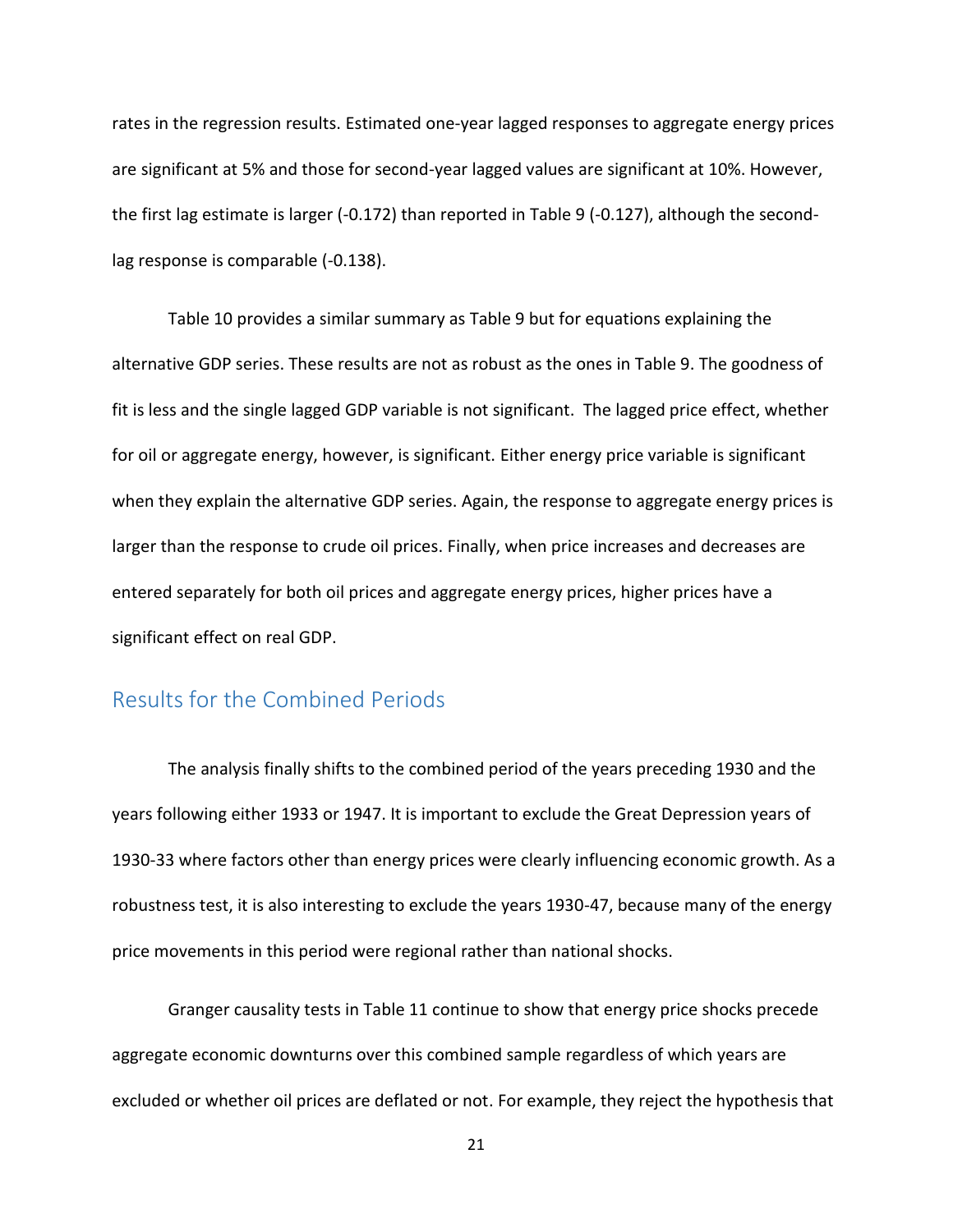past nominal energy prices can be excluded as a predictor of economic growth for the period prior to 1933 and after 1947 with chi-square=14.80 (significant at 0.1% level). Tests applied to the equation explaining energy prices do not reject excluding past economic growth as a predictor in any case.

Estimated coefficients for explaining real GDP since 1892 when it is measured by the Millennial series are reported in Table 12. Coefficients and standard errors are shown for the constant, two lagged values of the energy price series and real GDP, and dummy control variables for 1918 and 2009. Specifications with both nominal (columns 1 and 3) and real (columns 2 and 4) energy prices are shown for robustness. Nominal oil price movements would be the key driver in a neo-Keynesian system with downward wage and price stickiness in the short run. Nominal prices are also likely to be more exogenous than real oil prices because the shock would exclude the endogenous response of inflationary policies. However, additional estimates based upon real oil prices have also been evaluated as a robustness test. This specification would represent the oil price movement as a technology shock in a real-businesscycle framework that also included economic dislocations between sectors and an underutilized capital stock.<sup>6</sup>

The explanatory power of the equations that exclude 1930-47 in the last two columns lies between 14.6% and 18.9%, and these estimates are noticeably higher than those that exclude only 1930-33. The poor performance of the sample that excludes only 1930-33 is due to the insignificant effects for the first and second year lagged effects for real GDP. The lagged

 $\overline{\phantom{0}}$ 

<sup>&</sup>lt;sup>6</sup> Mankiw (1989) provides a straightforward discussion of these two approaches for explaining aggregate output fluctuations, although his arguments favor the neo-Keynesian framework.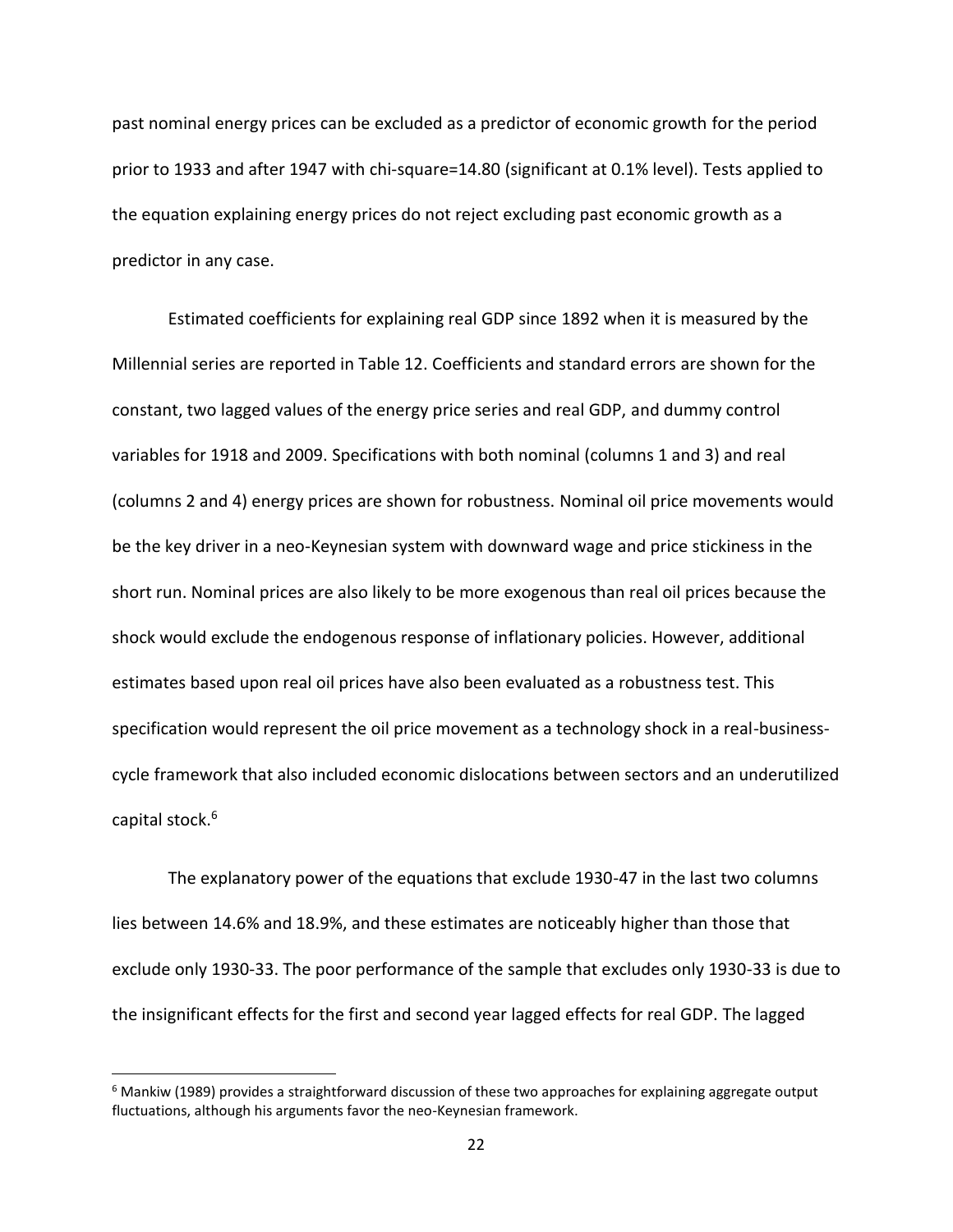energy price coefficients, however, are significant in either sample and with either nominal or real prices. When lagged two years, the nominal energy price coefficient is significant when 1930-47 is excluded and just barely misses significance (at 5.5%) when only 1930-33 is excluded.<sup>7</sup> In addition, the stimulating effect of World War One on real U.S. GDP is also significant.

Given the relatively low explanatory power of these equations, it might be useful to evaluate whether the responses shifted after the Great Depression. The break between the two periods is already given by the 1929 Stock Market Crash in October and does not need an Andrews test or some similar procedure to determine when the break occurs. Using interaction terms, we can construct series for the constant, energy price change and economic growth for the later period after 1933 (or 1947). The estimates in Table 13 exclude the post-depression interaction terms for the second-year lagged GDP and the first-year lagged energy price, which were never significant and almost always had t-statistics less than unity.

The explanatory power of these equations is substantially greater than their counterparts without the interaction terms. The first and second-year lagged effects for real GDP are significantly negative in all specifications. Moreover, the first and second-year lagged effects of energy prices are significantly negative for seven of the eight coefficients and barely misses significance (at 6%) for the eighth one. For years after the Great Depression, one must combine the estimates for the interaction terms with those estimated over the full sample. For

l

<sup>&</sup>lt;sup>7</sup> Appendix B provides charts showing the impulse responses of the nominal energy price shock equal to the unexpected one standard deviation of the error term. These response functions are based upon the estimates shown in the third column of Table 13.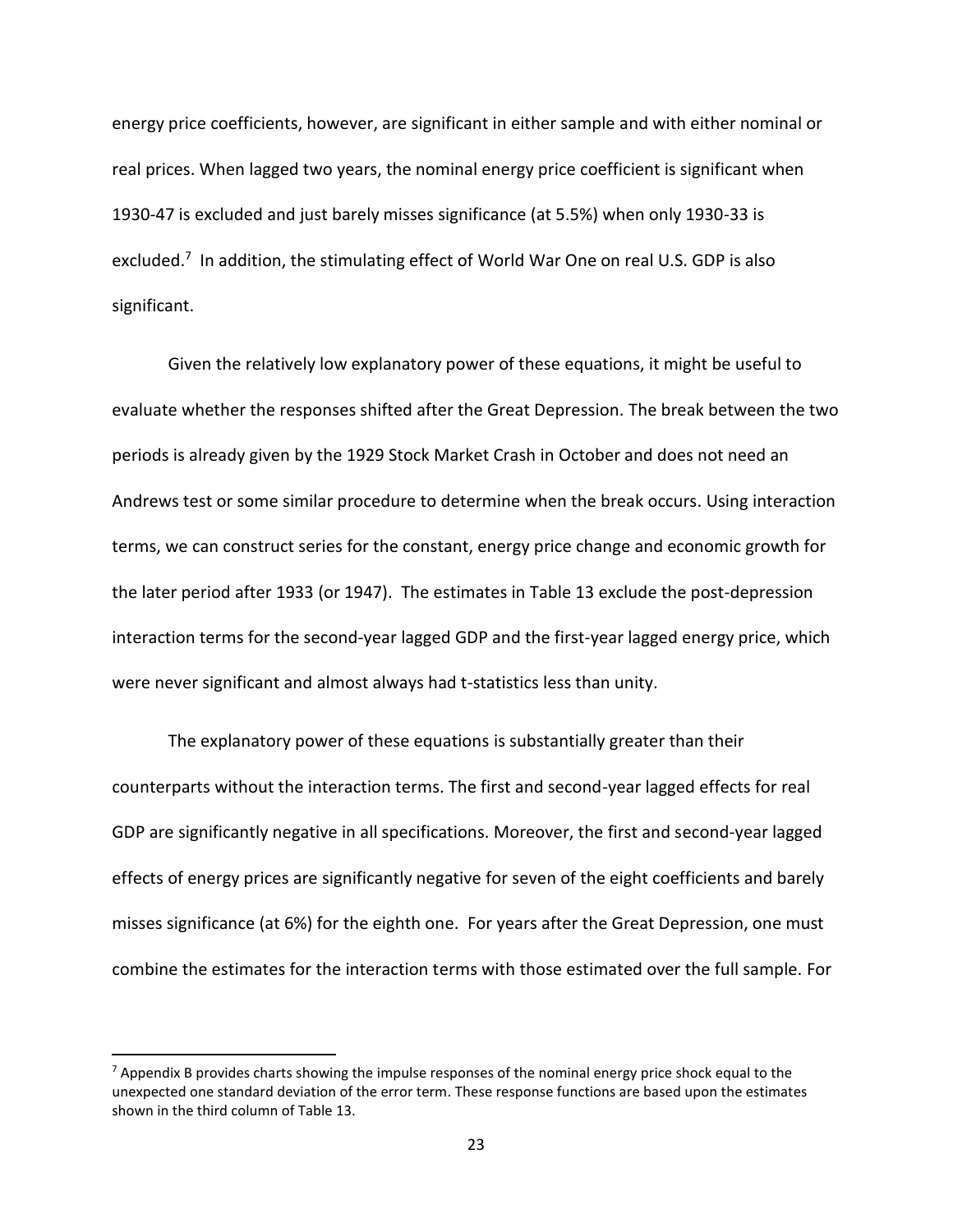example, the effect of energy prices lagged two years is often almost zero for the post-1933 years because the positive interaction term essentially cancels the negative coefficient for the second-year energy price lag covering all years. This effect tends to make the dampening of economic growth due to energy prices greater prior to the Great Depression than after it. Simple extrapolations from the coefficients in Table 13 suggest that equilibrium declines in economic growth due to an energy price increase may be about 60 percent more in the earlier period when the energy intensity was greater.<sup>8</sup> One needs to interpret these results cautiously, however, because the historical data underlying this earlier experience may exaggerate the economic output volatility (Sutch, 2006).

These results are robust when the Alternative real GDP estimates replace the Millennial series. Granger causality tests reported in Table 14 continue to reject the hypothesis that lagged energy prices (real or nominal) are unimportant in explaining economic growth for either time period. Meanwhile, there is little evidence that lagged economic growth precedes energy prices. Regression results based upon the Alternative real GDP estimates are shown in Table 15 and are similar to those based upon the Millennial series that were displayed in Table 13. Most importantly, the significance of the lagged energy price effects remains the same. Fewer lagged GDP effects are statistically significant and that may be the reason why the

 $\overline{a}$ 

<sup>&</sup>lt;sup>8</sup> Assume that energy prices increase by one percent in each of the past two years. The equilibrium economic growth rate associated with these energy price changes will equal the sum of the two lagged energy price effects divided by one minus the sum of the two lagged GDP effects. Based upon the results in column 3 in Table 13, these computations result in -0.146% for the earlier period and -0.091% for the later period. These magnitudes are purely illustrative and do not represent the impact of an energy price shock on the economy after incorporating all of the other effects that operate in the actual economy.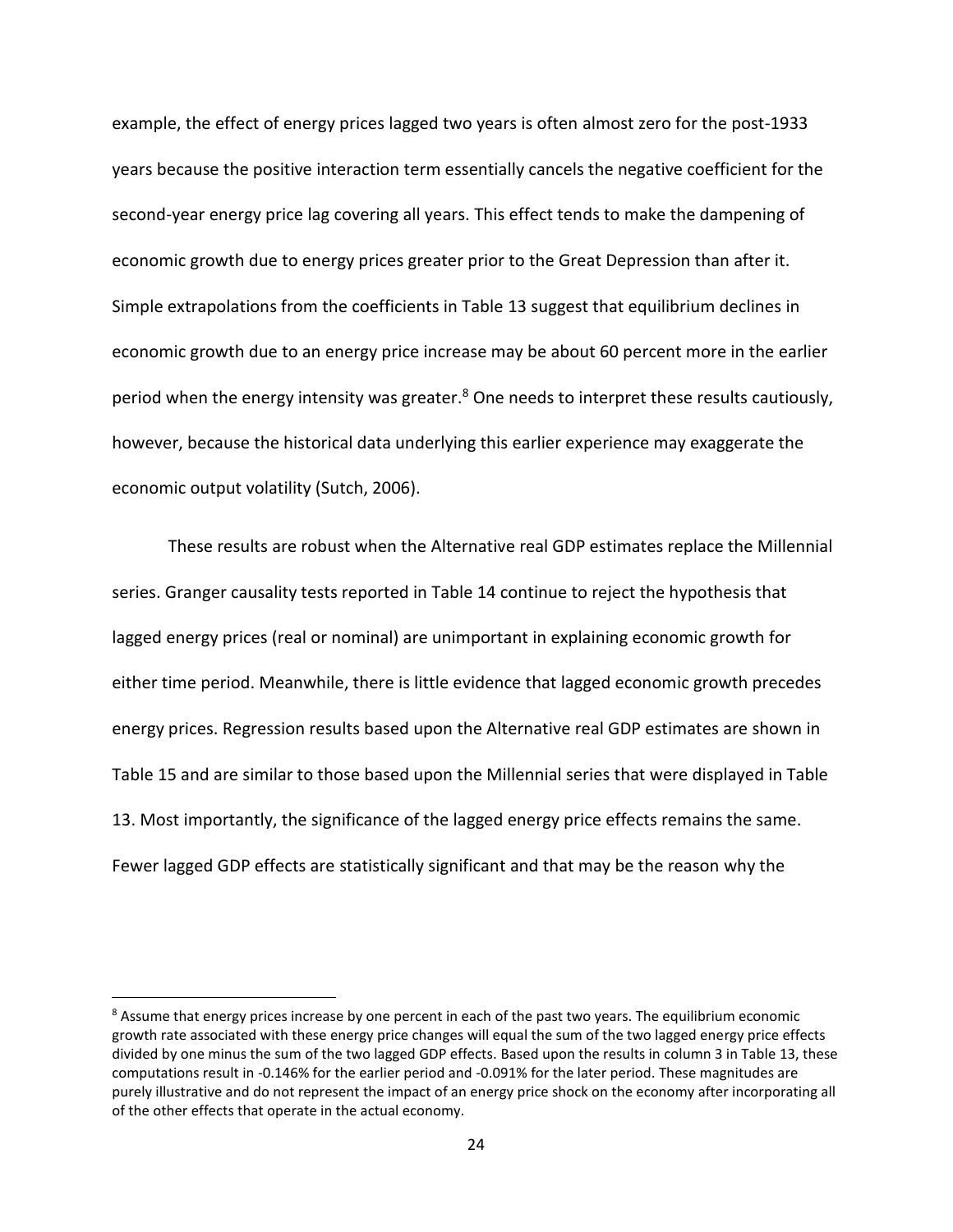equations' explanatory power may be somewhat lower for the period when only the 1930-33 years are excluded.<sup>9</sup>

#### **Conclusion**

l

The results demonstrate that: (a) there is a negative association between changes in energy prices and changes in U.S. GDP in the time before the Great Depression, (b) the earlier economy was more dependent on energy inputs and producing most of its energy without relying upon fuel imports, and (c) the associated economic impacts of energy price increases were roughly two times higher during the period before the Great Depression than during the Post‐World War Two period. It is important not to overemphasize this effect. There were clearly other key economic policies and conditions that were shaping the macroeconomic trends during these times. These empirical estimates, however, do show that energy price shocks have deep historical "roots" in the performance of the US economy. At the same, they suggest that there are periods, e.g., during the 1930s or perhaps after the 2009 Great Recession, when this relationship may be less pronounced depending upon the state of the economy.

Oscillating energy prices may be a problem, but individuals and firms can adopt strategies that circumvent these cyclical price movements. Sustained energy price shocks caused by sudden and disruptive supply shortfalls, on the other hand, can lead towards serious economic dislocations and unused productive capacity. Sustained energy price increases in the United States have preceded many declines in economic activity as far back as 1890. This

<sup>&</sup>lt;sup>9</sup> However, the explanatory power is higher than in Table 13 when the 1930-47 years are excluded.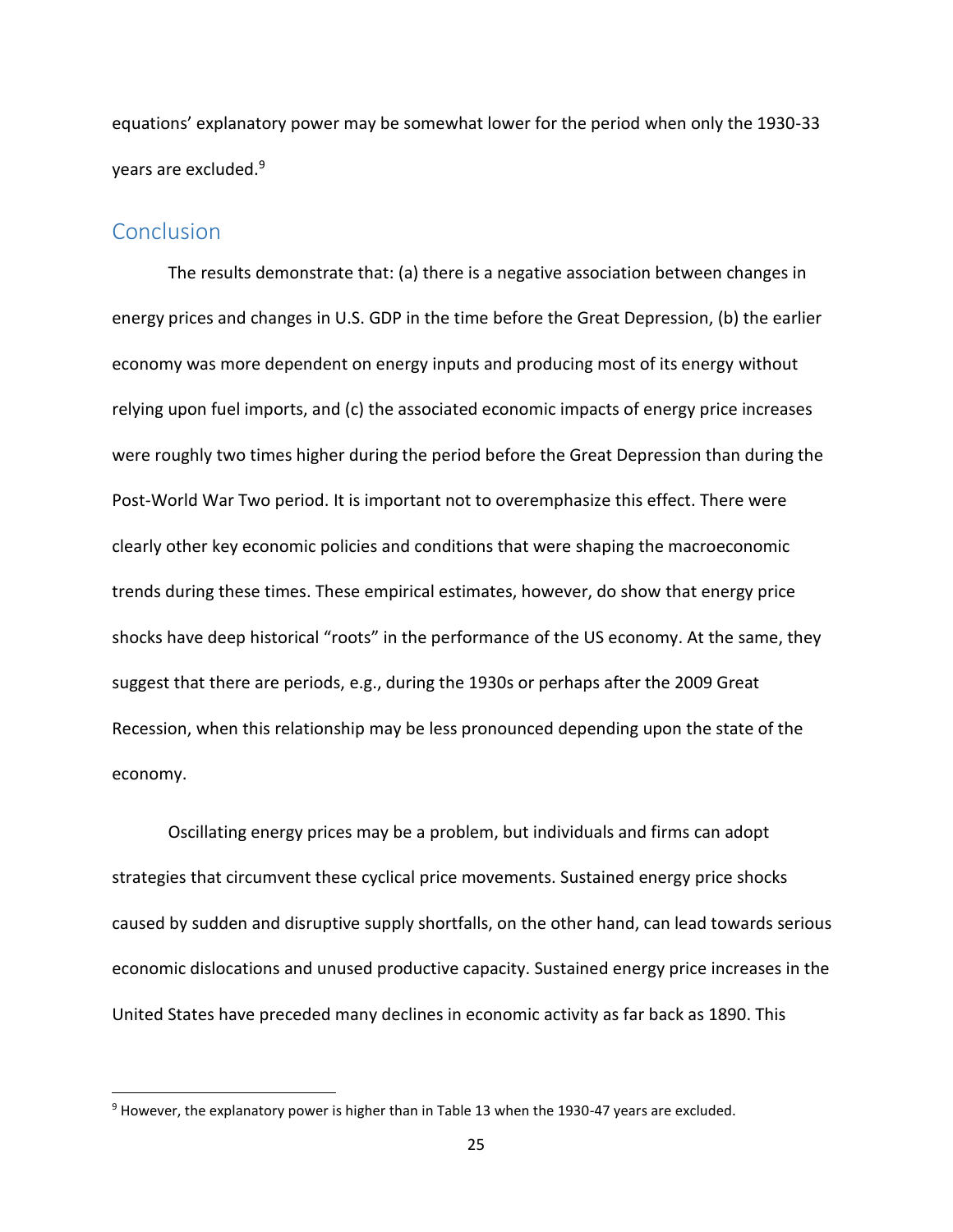finding suggests a much longer national experience with rising energy prices that began well before the period after World War Two. This problem emerged well before the US transition towards petroleum products when coal was an important energy source and when most energy was produced domestically rather than imported.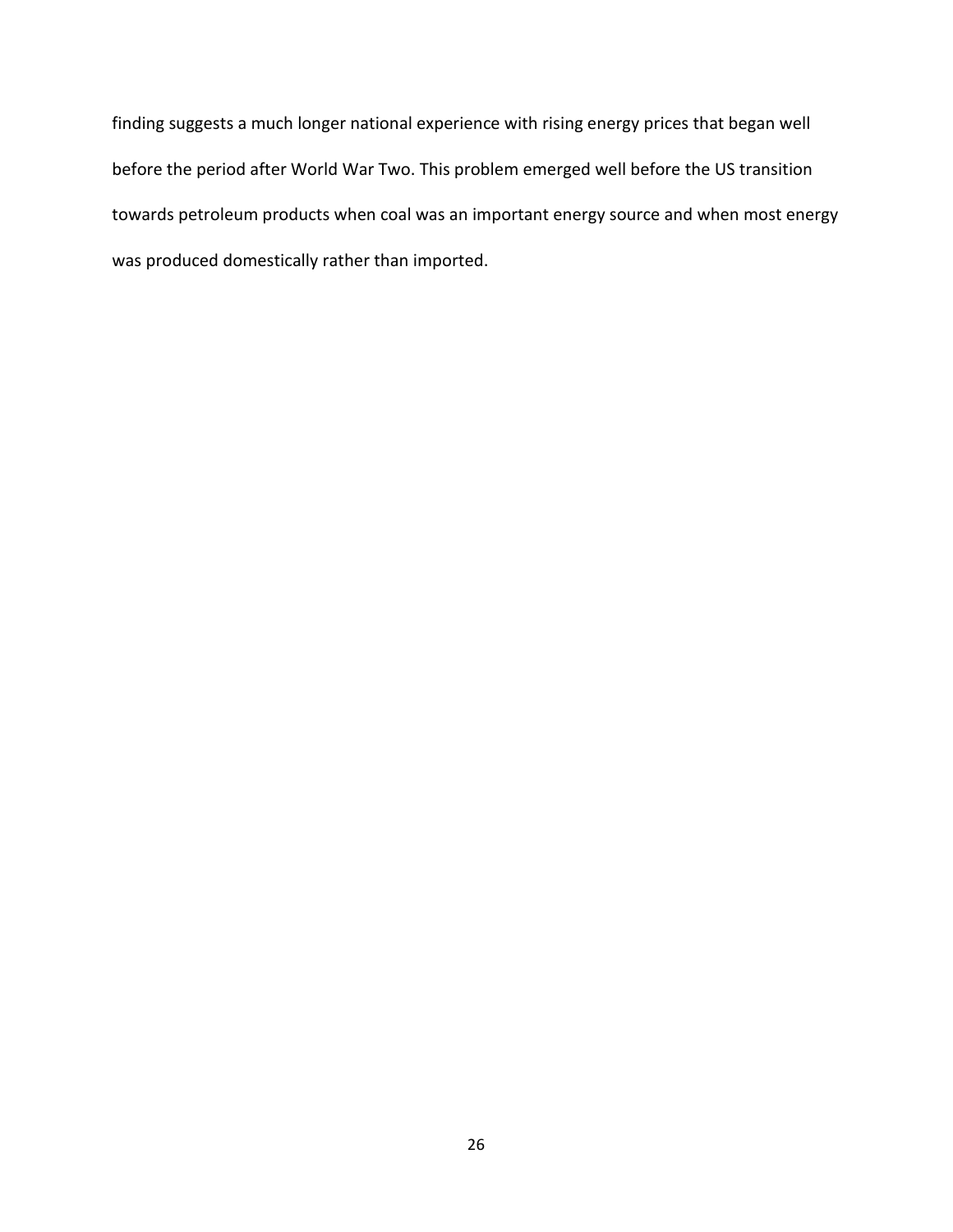### References

- American Gas Association (1978). *Gas Facts 1978: A Statistical Record of the Gas Utility Industry,* Arlington, VA.
- Beccue, Phillip and Hillard G. Huntington. 2005. *Oil Disruption Risk Assessment*. Energy Modeling Forum Special Report 8, August. Stanford, CA: Stanford University.
- Blanchard, Olivier J. and Jordi Galí, (2010). "The Macroeconomic Effects of Oil Price Shocks: Why are the 2000s so Different from the 1970s?," NBER Chapters, in: *International Dimensions of Monetary Policy*, edited by Jordi Galí and Mark Gertler, National Bureau of Economic Research Conference Report, pages 373-421.
- Blatz, Perry K. (1991). "Local Leadership and Local Militancy: The Nanticoke Strike of 1899 and the Roots of Unionization in the Northern Anthracite Field," *Pennsylvania History: A Journal of Mid-Atlantic Studies*, Vol. 58, No. 4, Papers from the Eckley Conference. Anthracite Mining Unionism and the UMW (October), pp. 278-297.
- Blinder, Alan S. and Jeremy B. Rudd (2013). "The Supply-Shock Explanation of the Great Stagflation Revisited," in Michael D. Bordo and Athanasios Orphanides, editors, *The Great Inflation: The Rebirth of Modern Central Banking*, University of Chicago Press.
- Blinder, Alan S. and Mark W. Watson (2016). "Presidents and the US Economy: An Econometric Exploration," *American Economic Review* 106(4): 1015–1045.
- BP Statistical Review of World Energy, 2015 http://www.bp.com/en/global/corporate/energyeconomics/statistical-review-of-world-energy.html, November 18, 2015.
- Brown, Stephen P.A. and Mine K. Yücel (2002). Energy Prices and Aggregate Economic Activity: An Interpretative Survey. *Quarterly Review of Economics and Finance* 42(2): 193–208.
- Bruno, Michael, and Jeffrey Sachs (1985): *Economics of Worldwide Stagflation*, Harvard University Press: Cambridge Massachusetts.
- Carter, Susan B. *et al* (2006). *Historical Statistics of the United States: Earliest Times to the Present.* Millennial ed. New York: Cambridge University Press, Volume 3, Part C.
- Fishback, Price V. (1992). *Soft Coal, Hard Choices: the Economic Welfare of Bituminous Coal Miners*, *1890-1930.* New York: Oxford University Press, 279 p.
- Gronwald, Marc (2012). "Oil and the U.S. Macroeconomy: A Reinvestigation Using Rolling Impulse Responses," *The Energy Journal*, 33(4): 143-159.
- Hamilton, James (1983): "Oil and the Macroeconomy since World War II," *Journal of Political Economy*, April 1983, 228-248.
- Hamilton, James (1996): "This is What Happened to the Oil Price Macroeconomy Relationship," *Journal of Monetary Economics*, vol 38, no2, October, 215-220.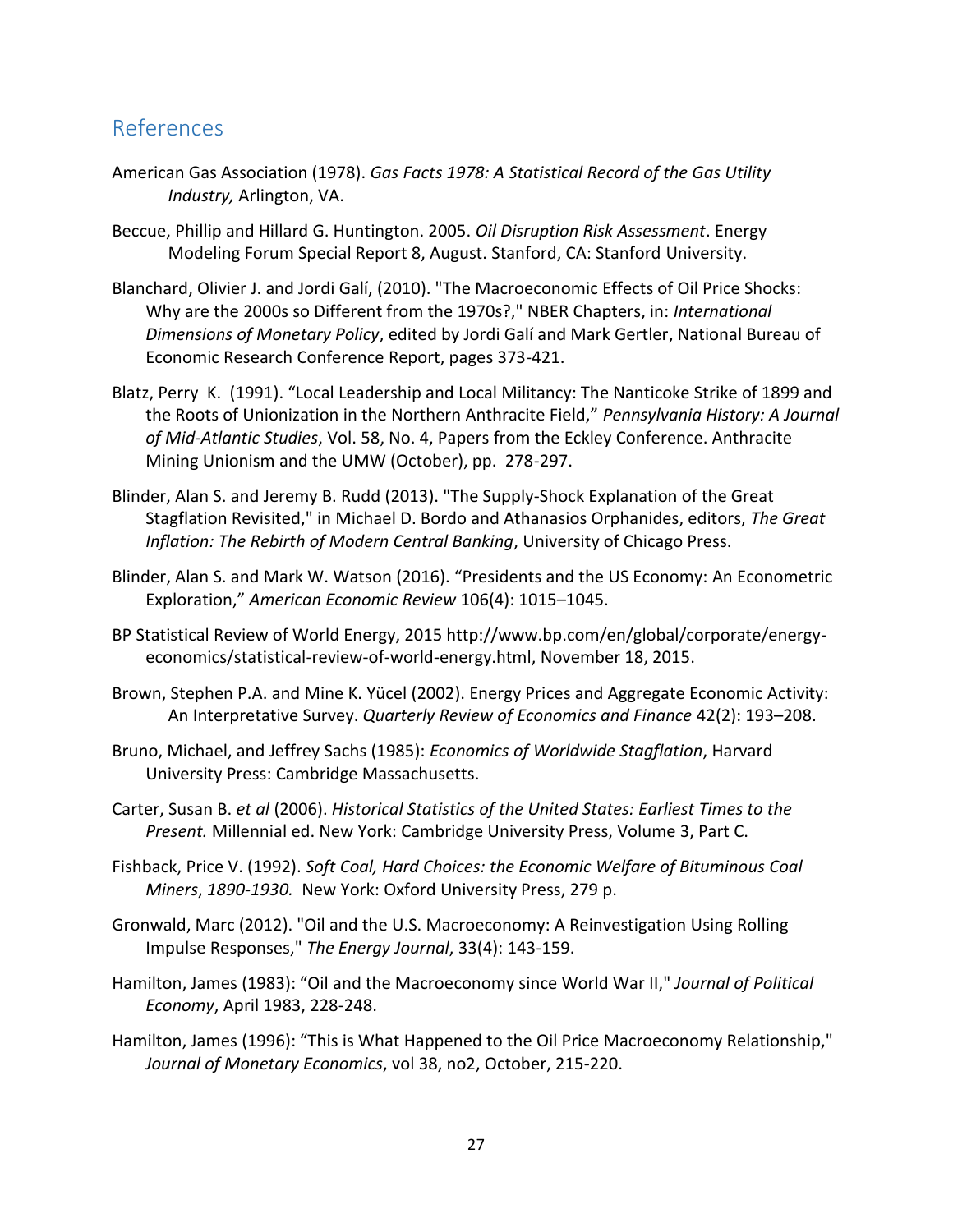Hamilton, James D., (2003). "What is an oil shock?," *Journal of Econometrics*, 113(2): 363-398, April.

- Hamilton, James D. (2013). "Historical Oil Shocks," in Randall E. Parker and Robert Whaples (Ed.), *Routledge Handbook of Major Events in Economic History*, London ; New York : Routledge.
- Hickman, Bert G., Hillard G. Huntington and James L. Sweeney (1987), editors. *Macroeconomic Impacts of Energy Shocks*. Contribution to Economic Analysis Series No. 163, Amsterdam: North Holland, 1987.
- Hooker, Mark A. (1996): "What Happened to the Oil Price Macroeconomy Relationship?," *Journal of Monetary Economics*, 38, 195-213.
- Jaffe, Amy Myers and Jareer Elass (2015). "War and the Oil Price Cycle," *Journal of International Affairs*. Fall/Winter, 69 (1): 121-137.
- Jiménez-Rodríguez, Rebeca, and Marcelo Sánchez (2005). "Oil Price Shocks and Real GDP Growth: Empirical Evidence for Some OECD Countries," *Applied Economics*, 37: 201—228.
- Jones, Donald W., Paul N. Leiby, and Inja K. Paik. 2004. Oil Price Shocks and the Macroeconomy: What Has Been Learned since 1996? *The Energy Journal* 25(2): 1-32.
- Kilian, Lutz (2008), "The Economic Effects of Energy Price Shocks." *Journal of Economic Literature*, 46(4): 871-909.
- Kilian, Lutz (2009). "Not All Oil Price Shocks Are Alike: Disentangling Demand and Supply Shocks in the Crude Oil Market," *American Economic Review* 99(3): 1053-69, June.
- Kilian, Lutz and Daniel P. Murphy (2012). "Why Agnostic Sign Restrictions Are Not Enough: Understanding the Dynamics of Oil Market VAR Models", *Journal of the European Economic Association* 10(5) 1166-1188.
- Mankiw, N. Gregory (1989). "Real Business Cycles: A New Keynesian Perspective." *Journal of Economic Perspectives,* 3(3):79-90.
- Mcmillin, W. Douglas and Parker, Randall E. (1994), An Empirical Analysis of Oil Price Shocks in the Interwar Period. *Economic Inquiry*, 32: 486–497.
- Mork, Knut A. (1989). "Oil and the Macroeconomy When Prices Go Up and Down: An Extension of Hamilton's Results," *Journal of Political Economy*, 91: 740-744.
- Mork, Knut Anton, Oystein Olsen and Hans Terje Mysen (1994). "Macroeconomic Responses to Oil Price Increases and Decreases in Seven OECD Countries", *The Energy Journal*, Vol. 15, pp. 19–35.
- Naccache, Théo, 2010. "Slow Oil Shocks and the "Weakening of the Oil Price-Macroeconomy Relationship," *Energy Policy*, 38(5): 2340-2345, May.
- Nordhaus, William D. (2007). "Who's Afraid of a Big Bad Oil Shock?," *Brookings Papers on Economic Activity* 2: 219-240.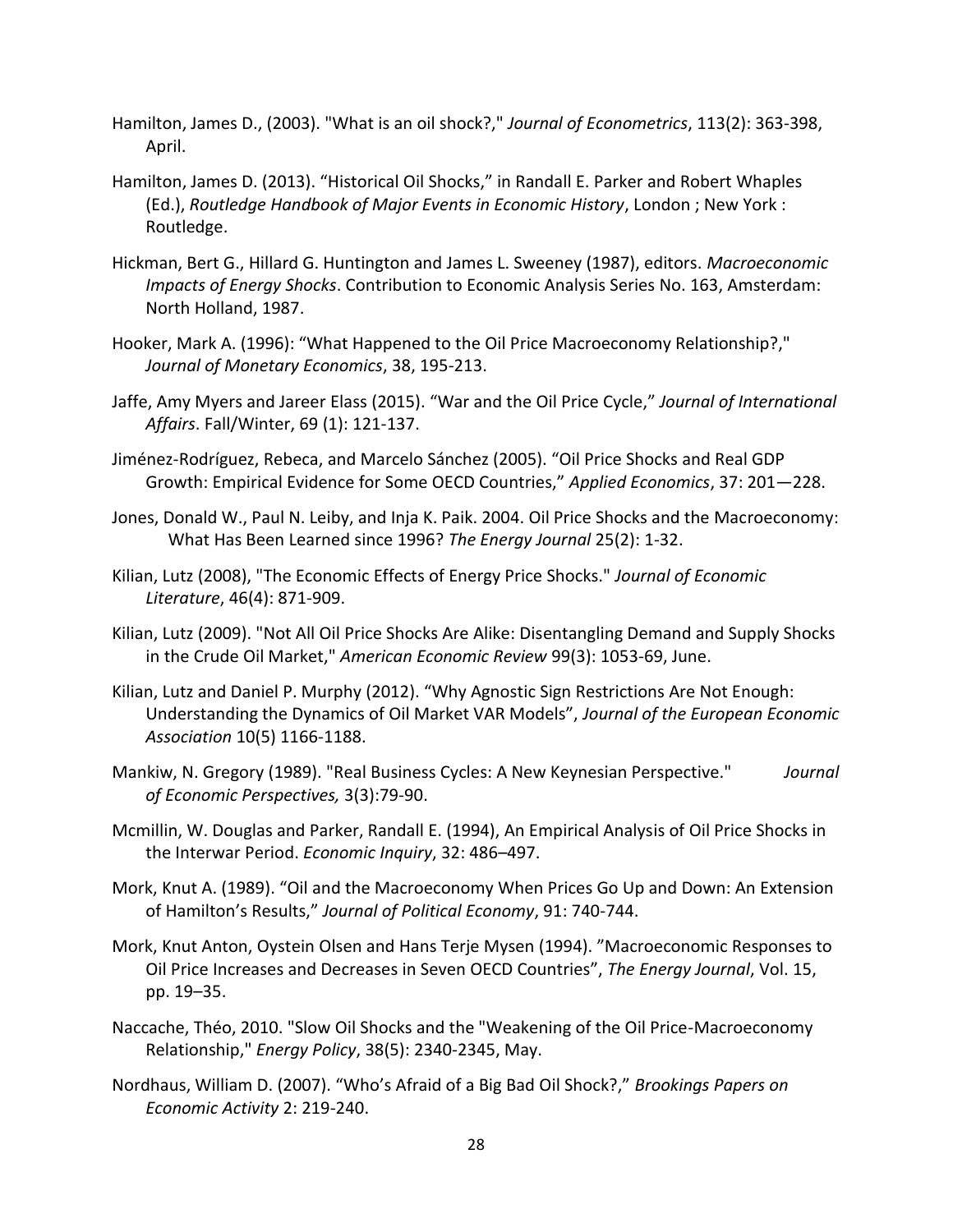- Olmstead, Alan L. and Paul Rhode (1985). "Rationing without Government: The West Coast Gas Famine of 1920," *American Economic Review*, 75: 1044-1055.
- Pindyck, Robert S. (1999). "The Long-Run Evolution of Energy Prices," The Energy Journal 20(2):1-27.
- Sutch, Richard (2006). "National Income and Product," in Historical Statistics of the United States: Earliest Times to the Present. Millennial ed. Edited by Susan B. Carter et al. New York: Cambridge University Press, Volume 3, Part C.
- U.S. Bureau of Labor Statistics, Producer Price Index by Commodity for Fuels and Related Products and Power: Coal [WPU051], retrieved from FRED, Federal Reserve Bank of St. Louis https://research.stlouisfed.org/fred2/series/WPU051/, November 17, 2015.
- U.S. Bureau of Labor Statistics, Producer Price Index by Commodity for Fuels and Related Products and Power: Crude Petroleum (Domestic Production) [WPU0561], retrieved from FRED, Federal Reserve Bank of St. Louis https://research.stlouisfed.org/fred2/series/WPU0561/, November 17, 2015.
- U.S. Bureau of Labor Statistics, Producer Price Index by Commodity Fuels and Related Products & Power [PPIENG], retrieved from FRED, Federal Reserve Bank of St. Louis https://research.stlouisfed.org/fred2/series/PPIENG/, November 18, 2015.
- U.S. Bureau of Economic Analysis, Real Gross Domestic Product [GDPCA], retrieved from FRED, Federal Reserve Bank of St. Louis https://research.stlouisfed.org/fred2/series/GDPCA/, November 17, 2015.
- van de Ven, Dirk-Jan and Roger Fouquet (2014). "Historical Energy Price Shocks and their Changing Effects on the Economy," Grantham Research Institute on Climate Change and the Environment Working Paper No. 153, April.
- U.S. Energy Information Administration (2011), *Annual Energy Review 2011,* Washington, DC: US Government Printing Office.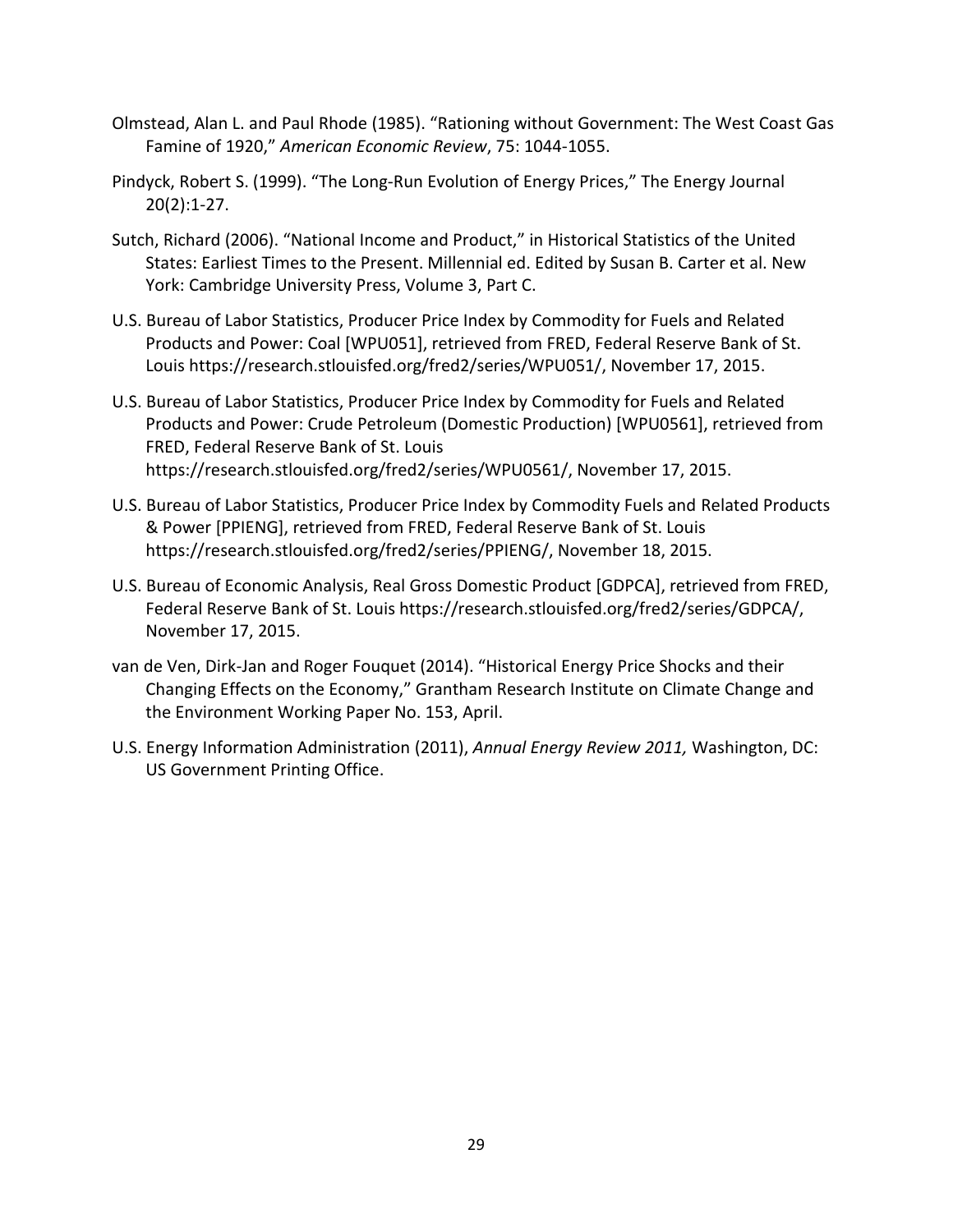#### Data Appendix

The analysis uses the two Millennial Project series for the period prior to 1929, after converting their 1996-dollar estimates to 2009 counterparts using the GDP deflator provided by the U.S. Bureau of Economic Analysis. It merges this data with the most recently available estimates for real GDP that the U.S. Bureau of Economic Analysis provides for the 1929-2014 period.

The BP crude oil price series is reported from 1861 in dollars per barrel. Prices through 1944 are the US average domestic price as reported below for the BLS oil price series. Thereafter, they represent international rather than domestic crude oil prices. Prices between 1945 and 1983 are for Arabian Light crude oil posted at their Ras Tanura oil facility. Prices after 1983 refer to the Brent crude oil price.

The BLS oil price series are based upon the BLS price index for domestic crude oil. Prior to 1947, they are the average wellhead price as reported in the US Bureau of the Census (1975) Historical Statistics of the United States, Colonial Times to 1970, Part 1. Series M 138-142. The BLS producer price index for domestic crude oil is used to develop price estimates after 1946.

The BLS energy price series before 1926 are the wholesale price index for fuel and lighting reported in the US Bureau of the Census (1975) Historical Statistics of the United States, Colonial Times to 1970, Part 1. Series E 40-51. The BLS producer price index for fuel and power is used to develop price estimates after 1926.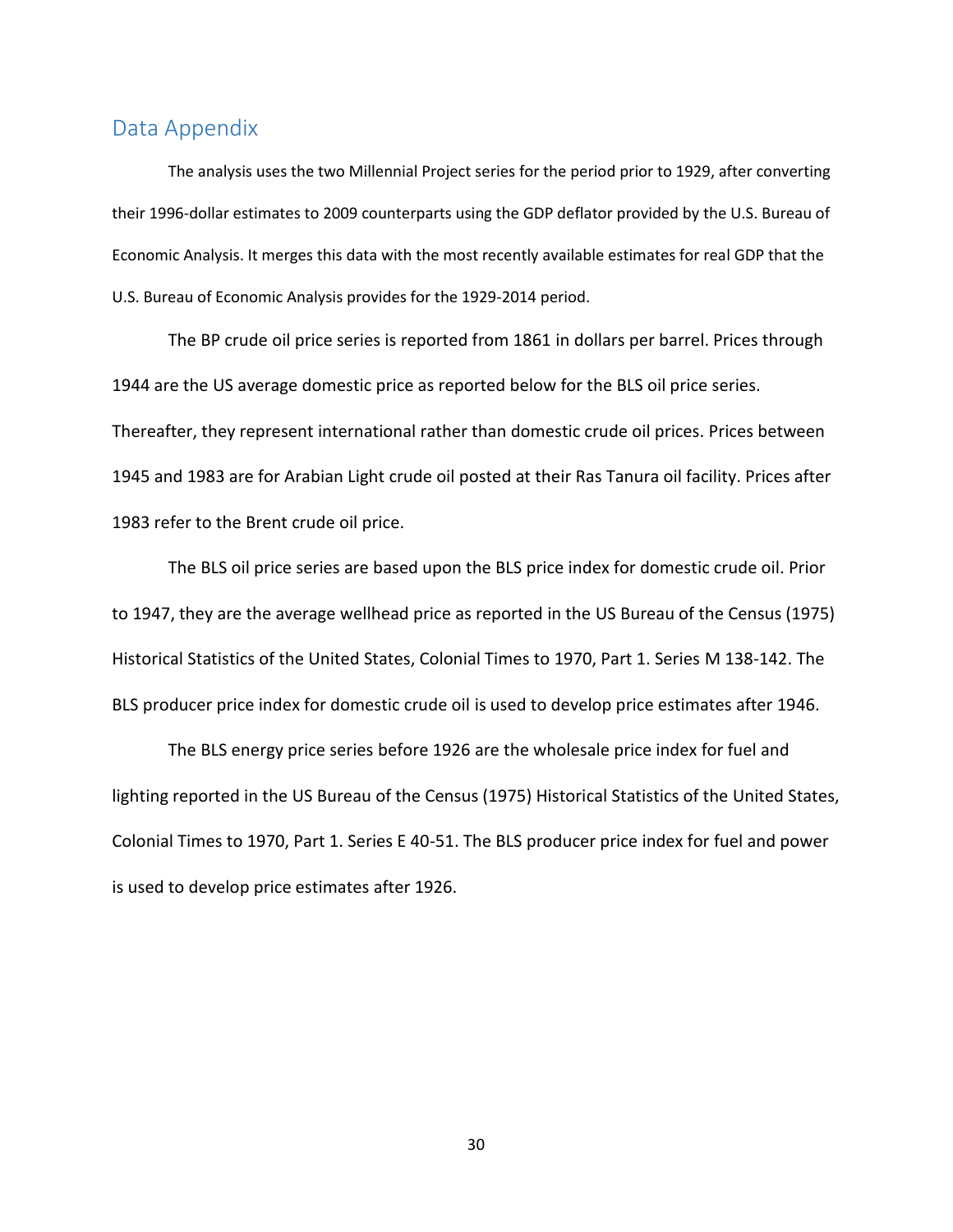Table 1. Adjusted Dickey-Fuller test for unit root, 1890-2014 (125 observations)

|                        | Level    | Change     |
|------------------------|----------|------------|
| Real GDP (Millennial)  | $-0.569$ | $-7.417*$  |
| Real GDP (Alternative) | $-0.723$ | $-6.464*$  |
| Crude Oil Price (BP)   | 0.205    | $-10.652*$ |
| Crude Oil Price (BLS)  | 0.066    | $-10.882*$ |
| Energy Price (BLS)     | 0.436    | $-10.148*$ |

All variables are logarithms initially.

\* Significant at 1% level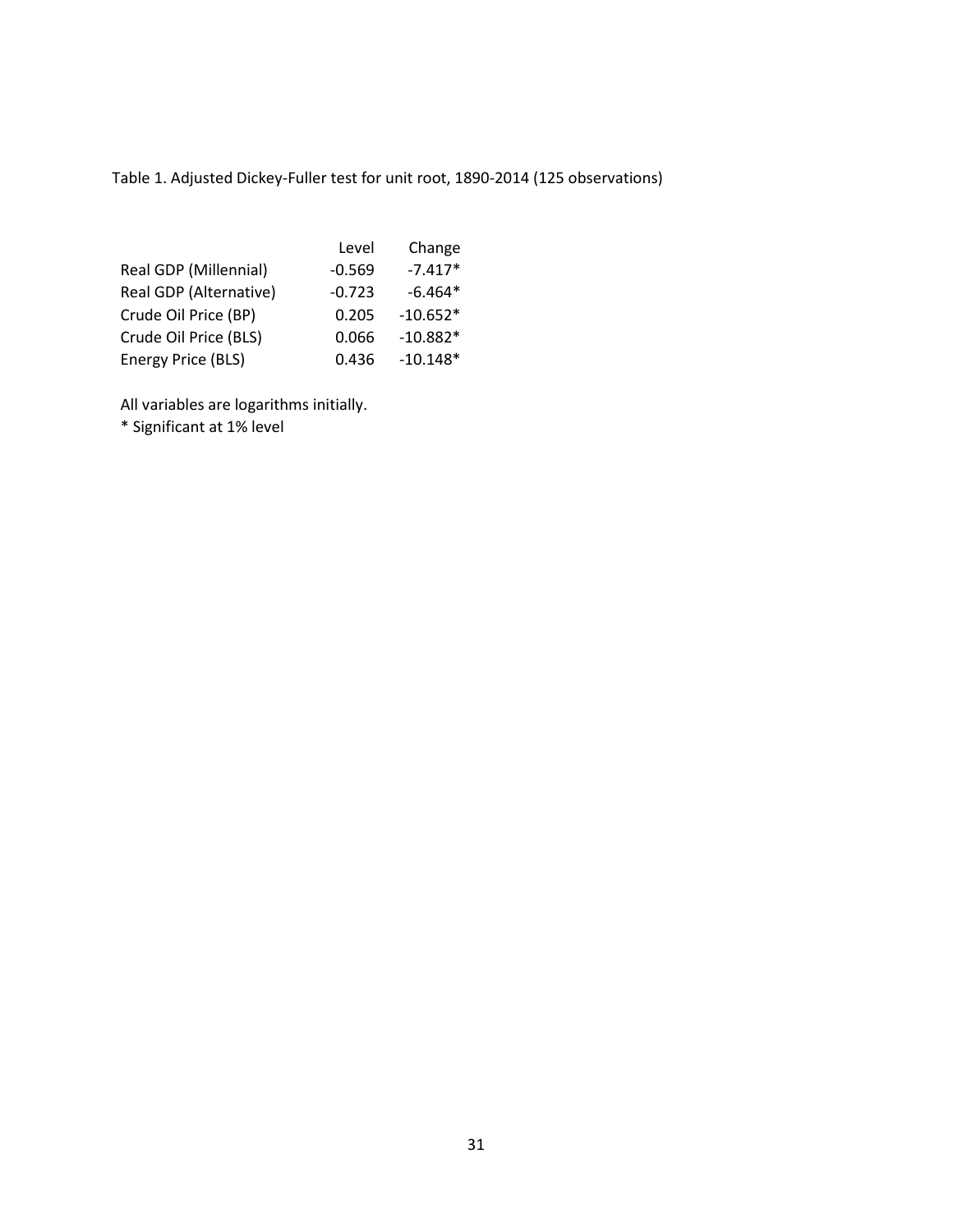Table 2. Data Summary, 1891-2014

| Mean  | Standard<br>Deviation | Minimum  | Maximum |
|-------|-----------------------|----------|---------|
| 0.032 | 0.054                 | $-0.141$ | 0.173   |
| 0.033 | 0.050                 | $-0.138$ | 0.173   |
| 0.038 | 0.251                 | $-0.647$ | 1.258   |
| 0.035 | 0.218                 | $-0.605$ | 0.542   |
| 0.032 | 0.126                 | $-0.517$ | 0.443   |
|       |                       |          |         |

All price and GDP variables are first differences in logarithms.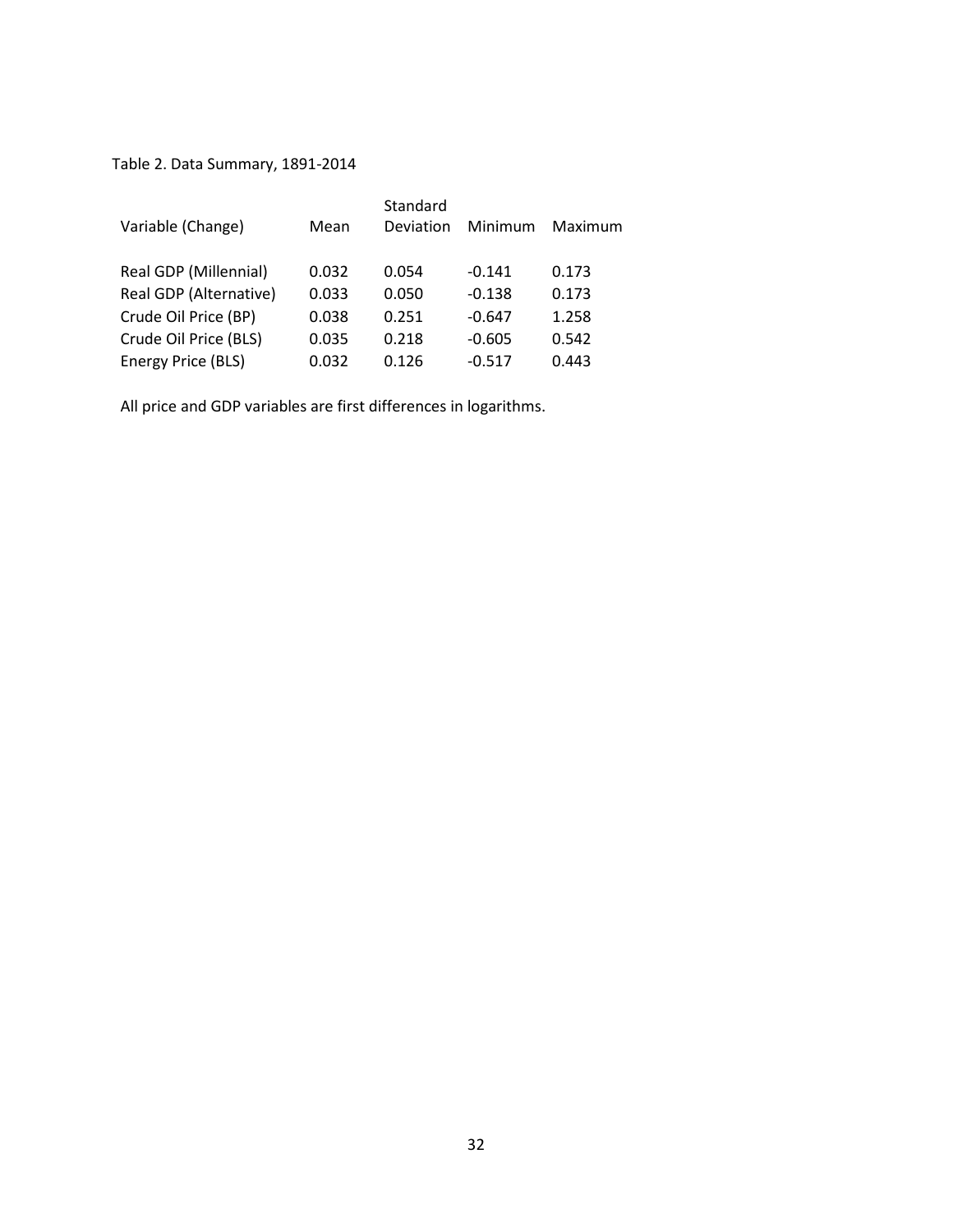Table 3. Johansen tests for cointegration, 1891-2014

|                                  | Trace | Max                 |
|----------------------------------|-------|---------------------|
|                                  |       | Statistic Statistic |
| Real GDP - Crude oil price (BLS) | 6.73  | 5.85                |
| Real GDP - Crude oil price (BP)  | 8.11  | 7.38                |
| Real GDP - Energy price          | 6.26  | 5.22                |

All trace statistics fail to exceed critical 5% value for rank = 0 and thus this test cannot reject the null of 0 cointegrating vectors.

All max statistics fail to exceed critical 5% value for rank =0 and thus this test cannot reject rank = 0 in favor of rank =1. Tests include constant and one lag.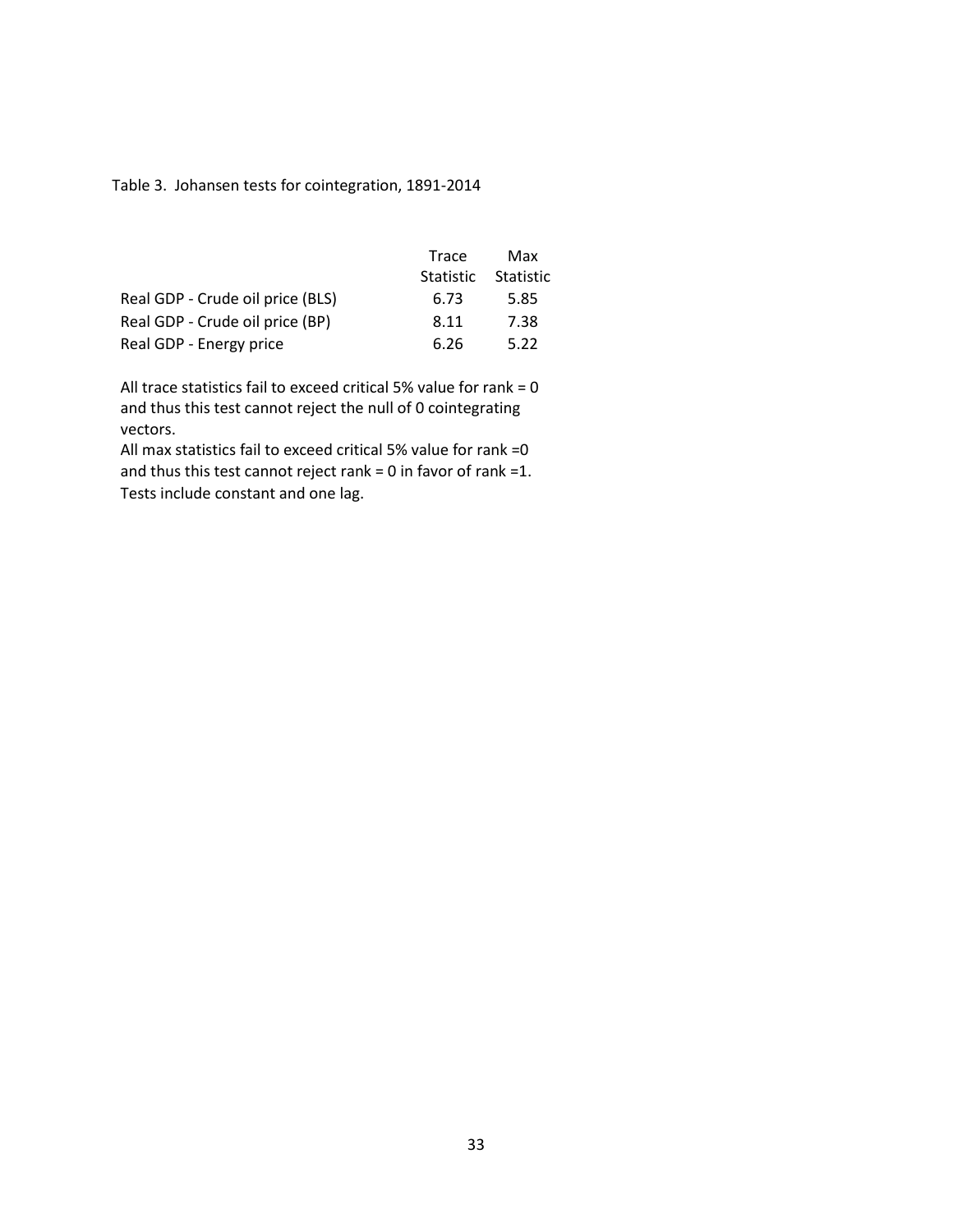Table 4. Criteria for Selecting Optimal Lag Length with Real GDP, 1947-2014

| <b>Price</b>      | Lags           | <b>FPE</b> | <b>AIC</b> | <b>HQIC</b> | <b>SBIC</b> |
|-------------------|----------------|------------|------------|-------------|-------------|
| Oil (BP)          | 1              | 0.000032*  | $-4.685*$  | $-4.581*$   | $-4.422*$   |
|                   | $\overline{2}$ | 0.000035   | $-4.59$    | $-4.433$    | $-4.195$    |
|                   | 3              | 0.000038   | $-4.512$   | $-4.304$    | $-3.985$    |
|                   | 4              | 0.000039   | $-4.474$   | $-4.213$    | $-3.816$    |
| Positive Oil (BP) | $\mathbf 1$    | $.000021*$ | $-5.097*$  | $-4.993*$   | $-4.834*$   |
|                   | $\overline{2}$ | 0.000023   | $-4.998$   | $-4.842$    | $-4.604$    |
|                   | 3              | 0.000025   | $-4.929$   | $-4.721$    | $-4.403$    |
|                   | 4              | 0.000026   | $-4.905$   | $-4.645$    | $-4.247$    |
| Oil (BLS)         | $\mathbf 1$    | .000018*   | $-5.242*$  | $-5.138*$   | $-4.979*$   |
|                   | $\overline{2}$ | 0.000019   | $-5.193$   | $-5.037$    | $-4.798$    |
|                   | 3              | 0.000021   | $-5.085$   | $-4.877$    | $-4.559$    |
|                   | 4              | 0.000022   | $-5.033$   | $-4.773$    | $-4.375$    |
| Positive Oil      |                |            |            |             |             |
| (BLS)             | $\mathbf{1}$   | 7.8e-06*   | $-6.09*$   | $-5.986*$   | $-5.827*$   |
|                   | $\overline{2}$ | 8.10E-06   | $-6.047$   | $-5.89$     | $-5.652$    |
|                   | 3              | 8.80E-06   | $-5.966$   | $-5.758$    | $-5.44$     |
|                   | 4              | 9.40E-06   | $-5.902$   | $-5.642$    | $-5.244$    |
| Energy            | $\mathbf{1}$   | $5.3e-06*$ | $-6.471*$  | $-6.366*$   | $-6.207*$   |
|                   | $\overline{2}$ | 5.90E-06   | $-6.369$   | $-6.213$    | $-5.974$    |
|                   | 3              | 6.30E-06   | $-6.306$   | $-6.098$    | $-5.78$     |
|                   | 4              | 6.40E-06   | $-6.291$   | $-6.03$     | $-5.633$    |
| Positive Energy   | $\mathbf{1}$   | $3.2e-06*$ | $-6.963*$  | $-6.859*$   | $-6.7*$     |
|                   | 2              | 3.60E-06   | $-6.854$   | $-6.698$    | $-6.46$     |
|                   | 3              | 3.80E-06   | $-6.796$   | $-6.588$    | $-6.27$     |
|                   | 4              | 3.90E-06   | $-6.779$   | $-6.519$    | $-6.121$    |

\* indicates optimal lag for each test.

Columns indicate tests for: final prediction error (FPE), Akaike's information criterion (AIC), Hannan and Quinn information criterion (HQIC) and the Schwarz's Bayesian information criterion (SBIC).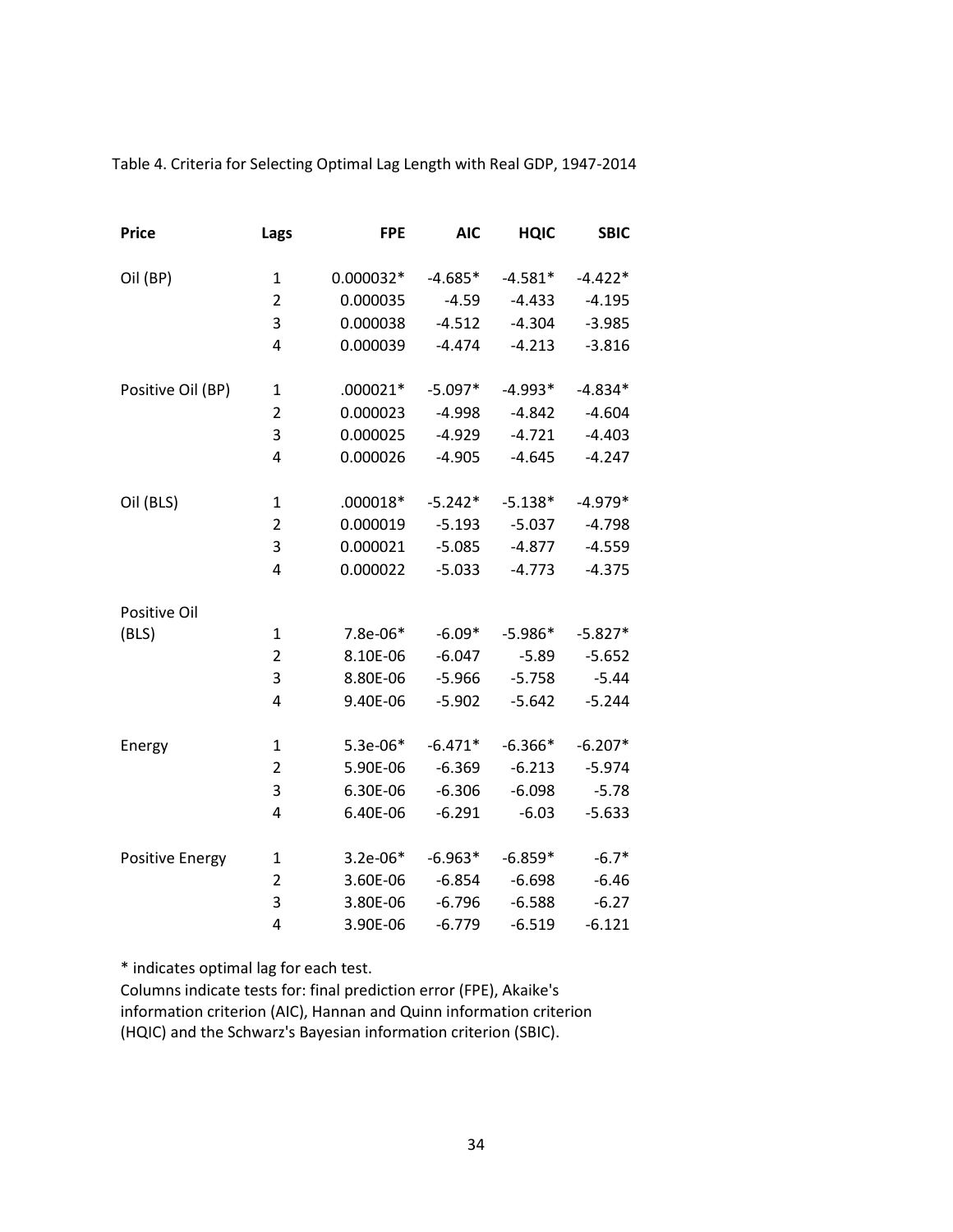Table 5. Granger Causality Tests, 1948-2014

|                    | <b>GDP Equation</b> |             | $Chi-$ | <b>Energy Price Equation</b> |
|--------------------|---------------------|-------------|--------|------------------------------|
|                    | Chi-square          | Probability | square | Probability                  |
| GDP-oil (BP)       | $7.058*$            | 0.008       | 0.446  | 0.504                        |
| Positive oil (BP)  | $8.001*$            | 0.005       | 1.310  | 0.252                        |
| GDP-oil (BLS)      | $8.531*$            | 0.003       | 0.575  | 0.448                        |
| Positive oil (BLS) | 16.558*             | 0.000       | 0.059  | 0.809                        |
| GDP-energy         | $10.03*$            | 0.002       | 0.105  | 0.746                        |
| Positive energy    | $13.293*$           | 0.000       | 0.110  | 0.741                        |

\* Significantly rejects hypothesis that past energy prices do not explain current GDP at 1% level.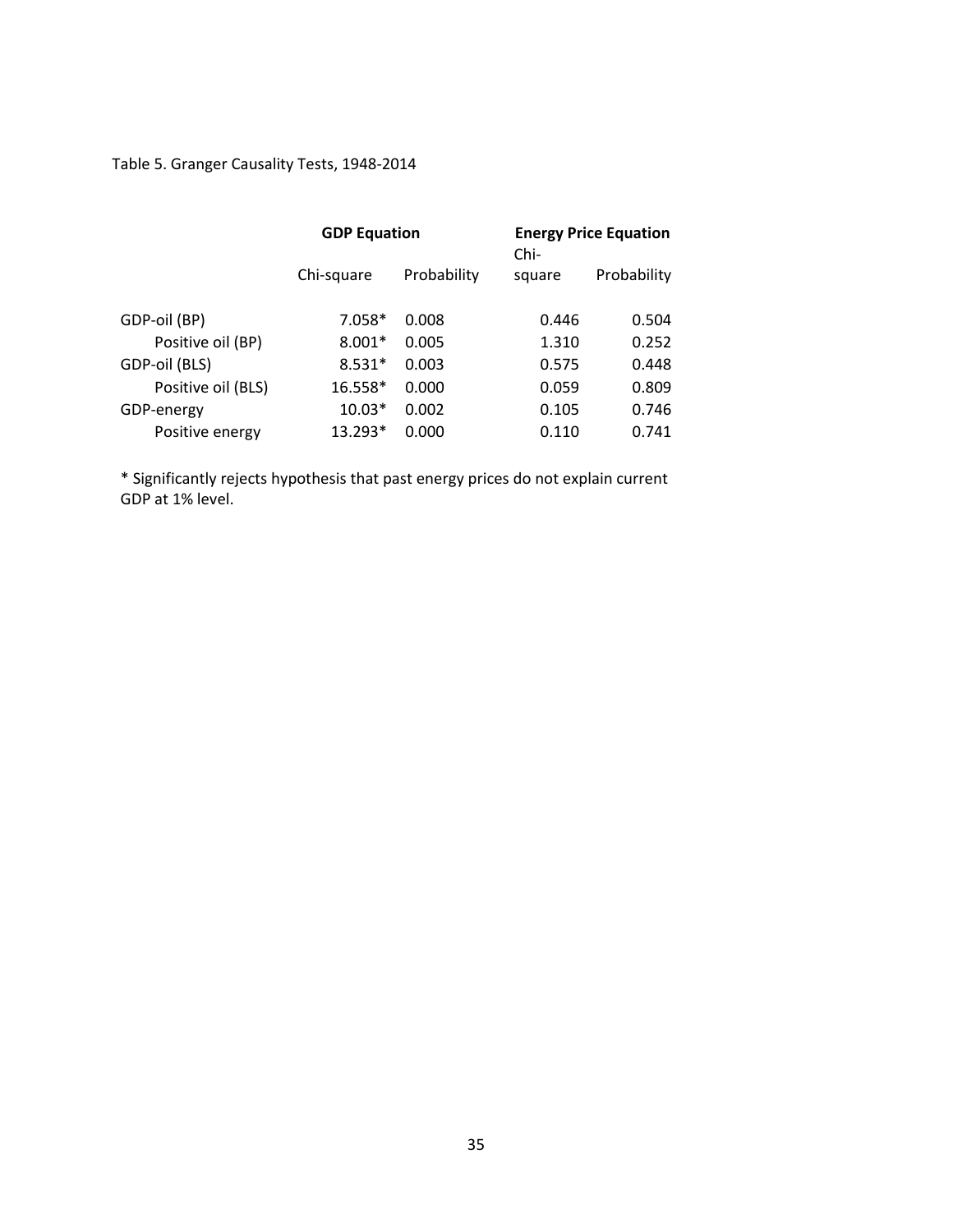Table 6. Estimated Coefficients for Real GDP Equation, 1948-2014

|                        |            | <b>Price Change</b> |            | Positive Price Change |            |            |
|------------------------|------------|---------------------|------------|-----------------------|------------|------------|
|                        | Oil(BP)    | Oil(BLS)            | Energy     | Oil(BP)               | Oil(BLS)   | Energy     |
| Lagged GDP             | 0.051      | 0.063               | 0.049      | 0.014                 | $-0.014$   | $-0.015$   |
|                        | (0.109)    | (0.108)             | (0.107)    | (0.11)                | (0.105)    | (0.107)    |
| Lagged Price           | $-0.026**$ | $-0.037**$          | $-0.069**$ | $-0.035**$            | $-0.073**$ | $-0.102**$ |
|                        | (0.01)     | (0.013)             | (0.022)    | (0.012)               | (0.018)    | (0.028)    |
| <b>Great Recession</b> | $-0.053*$  | $-0.047*$           | $-0.049*$  | $-0.054**$            | $-0.042*$  | $-0.048*$  |
|                        | (0.021)    | (0.021)             | (0.021)    | (0.021)               | (0.02)     | (0.021)    |
| Constant               | $0.032**$  | $0.032**$           | $0.034**$  | $0.036**$             | $0.04**$   | $0.039**$  |
|                        | (0.004)    | (0.004)             | (0.004)    | (0.005)               | (0.005)    | (0.005)    |
|                        |            |                     |            |                       |            |            |
| R-squared              | 0.192      | 0.208               | 0.223      | 0.202                 | 0.284      | 0.255      |

All price and GDP variables are first differences in logarithms.

Standard errors are shown in

parentheses.

\* indicates 5% significance

\*\* indicates 1% significance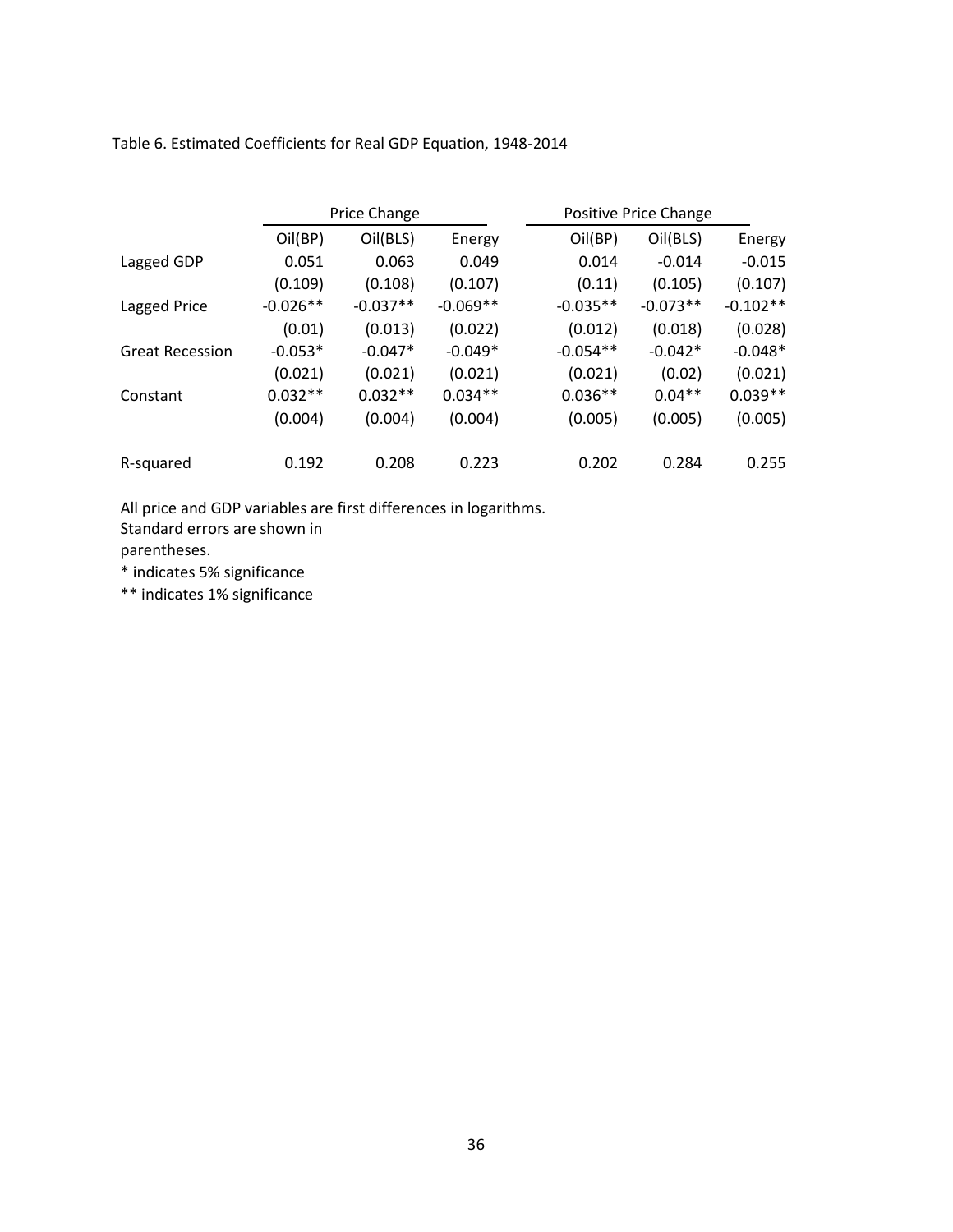Table 7. Criteria for Selecting Optimal Lag Length with Millennial Real GDP, 1891-1929

| <b>Price</b>           | Lags           | <b>FPE</b> | <b>AIC</b> | <b>HQIC</b> | <b>SBIC</b> |
|------------------------|----------------|------------|------------|-------------|-------------|
| Oil (BLS)              | 1              | 0.000282   | $-2.498$   | $-2.376$    | $-2.157*$   |
|                        | $\overline{2}$ | 0.000265*  | $-2.564*$  | $-2.381*$   | $-2.052$    |
|                        | 3              | 0.000286   | $-2.496$   | $-2.251$    | $-1.813$    |
|                        | 4              | 0.000284   | $-2.513$   | $-2.207$    | $-1.66$     |
| Positive Oil (BLS)     | 1              | 0.000094   | $-3.603$   | $-3.481*$   | $-3.262*$   |
|                        | 2              | .000092*   | $-3.626*$  | $-3.442$    | $-3.114$    |
|                        | 3              | 0.0001     | $-3.549$   | $-3.304$    | $-2.867$    |
|                        | 4              | 0.000097   | $-3.588$   | $-3.282$    | $-2.735$    |
| Energy                 | 1              | 0.000126   | $-3.302$   | $-3.179$    | $-2.947*$   |
|                        | 2              | $.000112*$ | $-3.428*$  | $-3.244*$   | $-2.895$    |
|                        | 3              | 0.000134   | $-3.256$   | $-3.010$    | $-2.545$    |
|                        | 4              | 0.000151   | $-3.156$   | $-2.849$    | $-2.267$    |
| <b>Positive Energy</b> | 1              | $.000062*$ | $-4.019*$  | $-3.896*$   | $-3.663*$   |
|                        | 2              | 0.000063   | $-4.001$   | $-3.817$    | $-3.468$    |
|                        | 3              | 0.000065   | $-3.976$   | $-3.731$    | $-3.265$    |
|                        | 4              | 0.000071   | $-3.908$   | $-3.601$    | $-3.019$    |

\* indicates optimal lag for each test.

Columns indicate tests for: final prediction error (FPE), Akaike's information criterion (AIC), Hannan and Quinn information criterion (HQIC) and the Schwarz's Bayesian information criterion (SBIC).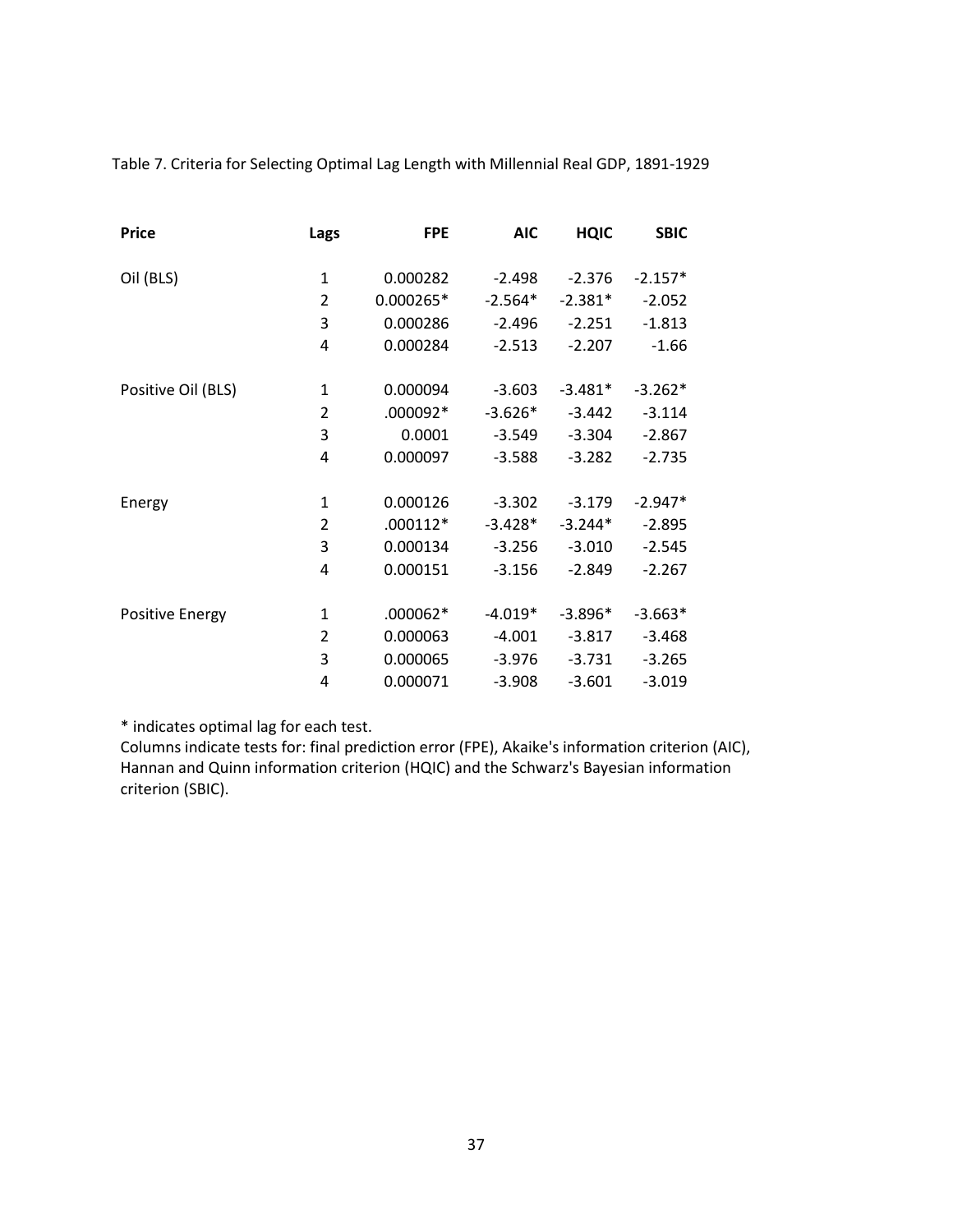Table 8. Granger Causality Tests, 1890-1929

|                         |                     |             |                 | <b>Energy Price</b> |  |
|-------------------------|---------------------|-------------|-----------------|---------------------|--|
|                         | <b>GDP Equation</b> |             | <b>Equation</b> |                     |  |
|                         | Chi-                |             | Chi-            |                     |  |
|                         | square              | Probability | square          | Probability         |  |
| <b>GDP</b> (Millennial) |                     |             |                 |                     |  |
| GDP-oil (BLS)           | 4.065               | 0.131       | 0.391           | 0.822               |  |
| Positive oil (BLS)      | 3.750               | 0.153       | 1.617           | 0.446               |  |
| GDP-energy              | 6.586               | $0.037*$    | 1.808           | 0.405               |  |
| Positive energy         | 2.592               | 0.107       | 0.158           | 0.691               |  |
| <b>GDP Alternative</b>  |                     |             |                 |                     |  |
| GDP-oil (BLS)           | 4.014               | $0.045*$    | 0.396           | 0.529               |  |
| Positive oil (BLS)      | 5.042               | $0.025*$    | 0.039           | 0.844               |  |
| GDP-energy              | 3.111               | 0.078       | 1.900           | 0.168               |  |
| Positive energy         | 3.681               | 0.055       | 0.114           | 0.736               |  |

\* Significantly rejects hypothesis that past energy prices do not explain current GDP at 5% level.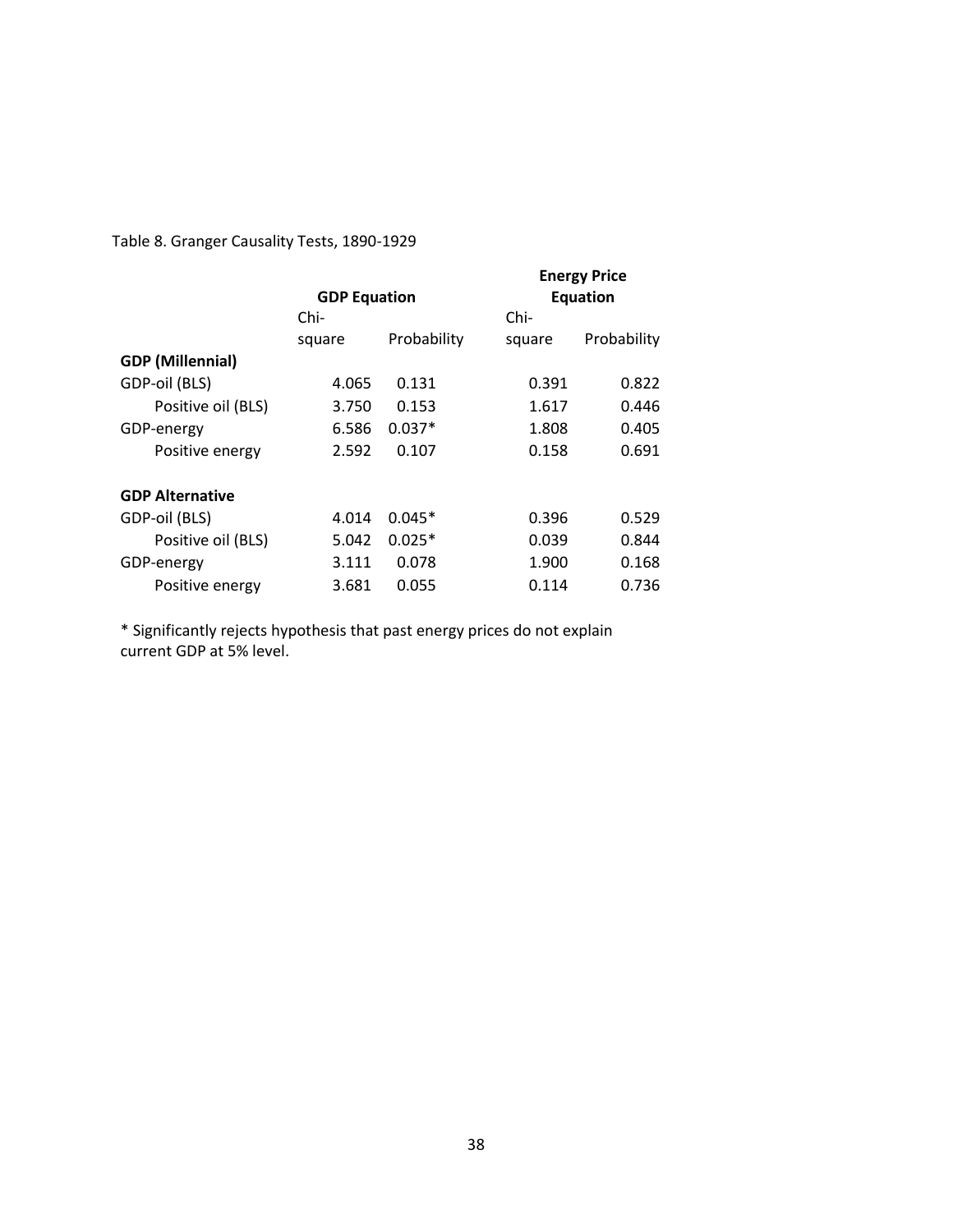|                |              |           | <b>Positive Price</b> |           |
|----------------|--------------|-----------|-----------------------|-----------|
|                | Price Change |           | Change                |           |
|                | Oil          | Energy    | Oil                   | Energy    |
| Lagged GDP     | $-0.347*$    | $-0.34*$  | $-0.286$              | $-0.227$  |
|                | (0.15)       | (0.147)   | (0.154)               | (0.154)   |
| Lagged GDP-2   | -0.329*      | $-0.300*$ | $-0.363*$             |           |
|                | (0.146)      | (0.146)   | (0.148)               |           |
| Lagged Price   | $-0.065$     | $-0.127*$ | $-0.128*$             | $-0.159$  |
|                | (0.038)      | (0.063)   | (0.066)               | (0.099)   |
| Lagged Price-2 | $-0.039$     | $-0.137*$ | $-0.004$              |           |
|                | (0.039)      | (0.063)   | (0.072)               |           |
| WW-One         | 0.114        | $0.157*$  | 0.111                 | 0.089     |
|                | (0.061)      | (0.065)   | (0.066)               | (0.067)   |
| Constant       | $0.052**$    | $0.053**$ | $0.064**$             | $0.047**$ |
|                | (0.012)      | (0.011)   | (0.014)               | (0.012)   |
| R-squared      | 0.276        | 0.326     | 0.271                 | 0.155     |

Table 9. Estimated Coefficients for Millennial Real GDP Equation, 1891-1929

Dependent variable is Millennial Real GDP.

All price and GDP variables are first differences in logarithms.

Standard errors are shown in parentheses.

\* indicates 5% significance

\*\* indicates 1% significance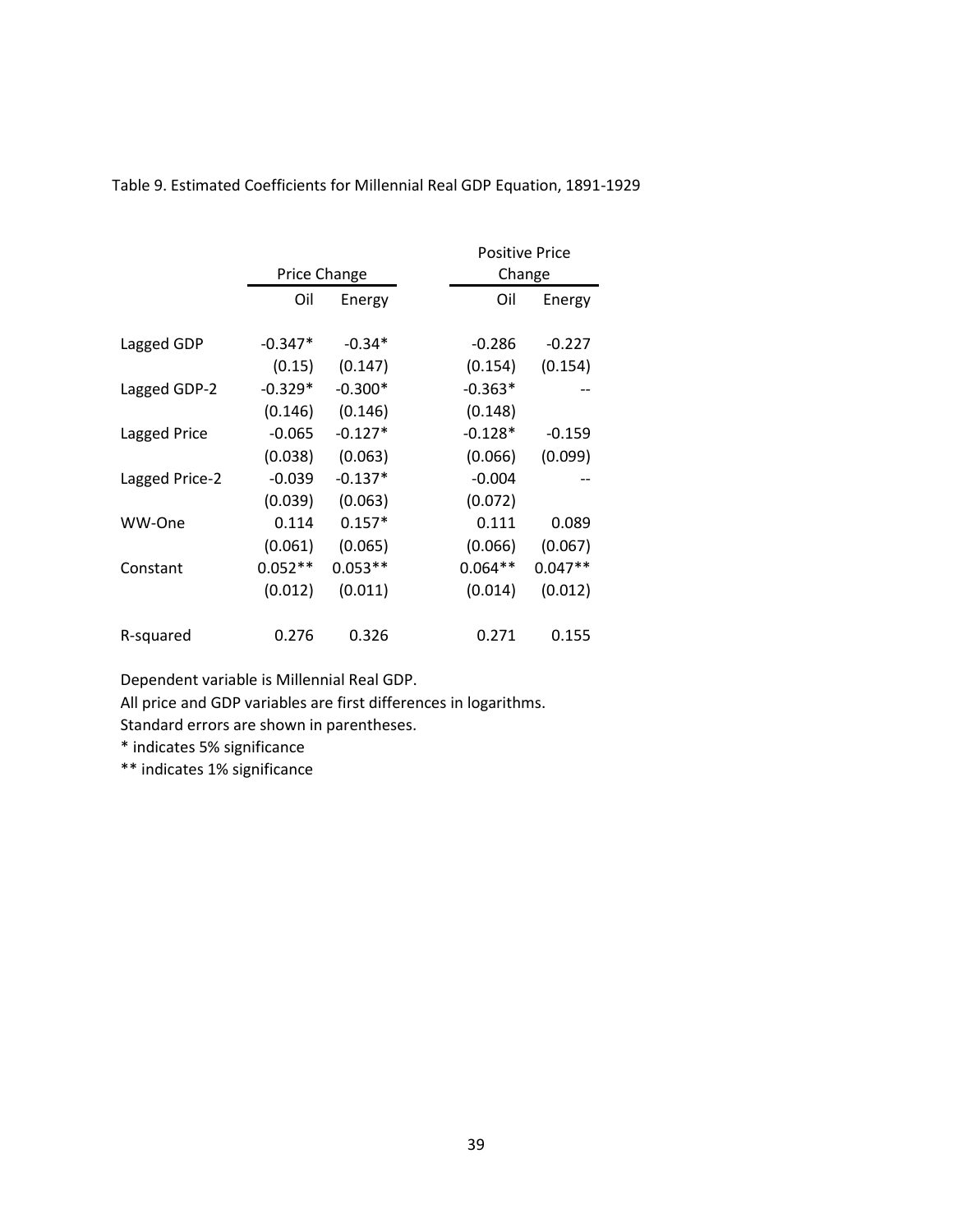|                | <b>Price Change</b> |           | Positive Price Change |           |
|----------------|---------------------|-----------|-----------------------|-----------|
|                | Oil                 | Energy    | Oil                   | Energy    |
| Lagged GDP     | $-0.129$            | $-0.129$  | $-0.08$               | $-0.134$  |
|                | (0.153)             | (0.157)   | (0.156)               | (0.155)   |
| Lagged GDP-2   |                     |           |                       |           |
| Lagged Price   | $-0.067**$          | $-0.096*$ | $-0.13*$              | $-0.157*$ |
|                | (0.033)             | (0.054)   | (0.058)               | (0.082)   |
| Lagged Price-2 |                     |           |                       |           |
| WW-One         | 0.059               | 0.067     | 0.071                 | 0.079     |
|                | (0.05)              | (0.053)   | (0.051)               | (0.055)   |
| Constant       | $0.037**$           | $0.039**$ | $0.048**$             | $0.047**$ |
|                | (0.009)             | (0.01)    | (0.01)                | (0.01)    |
| R-squared      | 0.142               | 0.125     | 0.162                 | 0.137     |

Table 10. Estimated Coefficients for Alternative Real GDP Equation, 1891-1929

Dependent variable is Alternative Real GDP.

All variables except WW-One are first differences in logarithms.

Standard errors are shown in parentheses.

\* indicates 5% significance

\*\* indicates 1% significance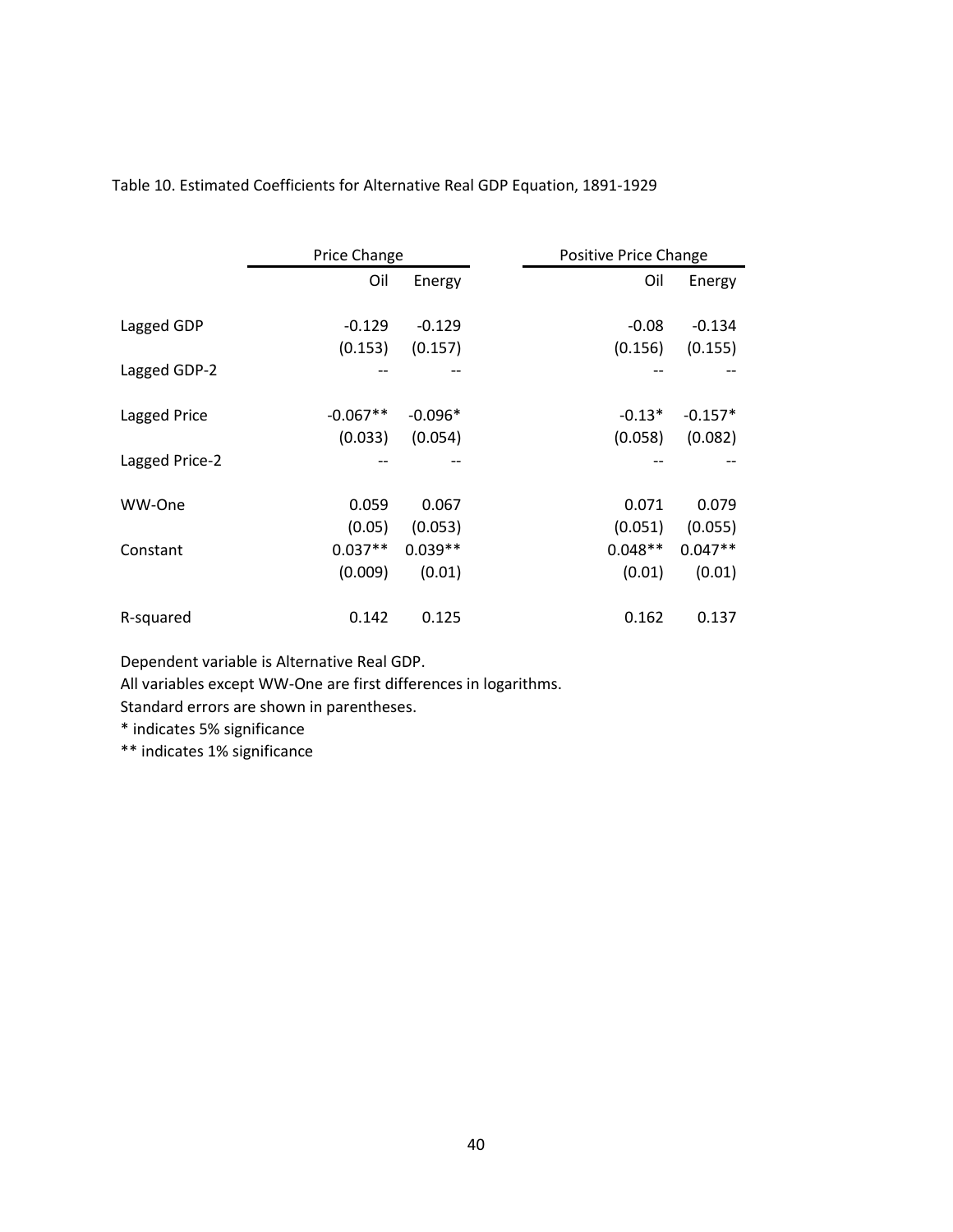|                               | <b>GDP Equation</b><br>Chi- |             | <b>Energy Price Equation</b> |             |
|-------------------------------|-----------------------------|-------------|------------------------------|-------------|
|                               | square                      | Probability | Chi-square                   | Probability |
| 1892-1929; 1933-2014          |                             |             |                              |             |
| <b>GDP-Energy Prices</b>      | $10.249**$                  | 0.006       | 0.428                        | 0.807       |
| <b>GDP-Real Energy Prices</b> | $6.908*$                    | 0.032       | 0.575                        | 0.682       |
| 1892-1929; 1948-2014          |                             |             |                              |             |
| <b>GDP-Energy Prices</b>      | 14.797**                    | 0.001       | 0.766                        | 0.750       |
| <b>GDP-Real Energy Prices</b> | $8.762*$                    | 0.013       | 0.101                        | 0.951       |

Table 11. Granger Causality Tests for GDP and Energy Prices, Combined Samples

\* Significantly rejects hypothesis that past energy prices do not explain current GDP at 5% level.

\*\* Significantly rejects hypothesis that past energy prices do not explain current GDP at 1% level.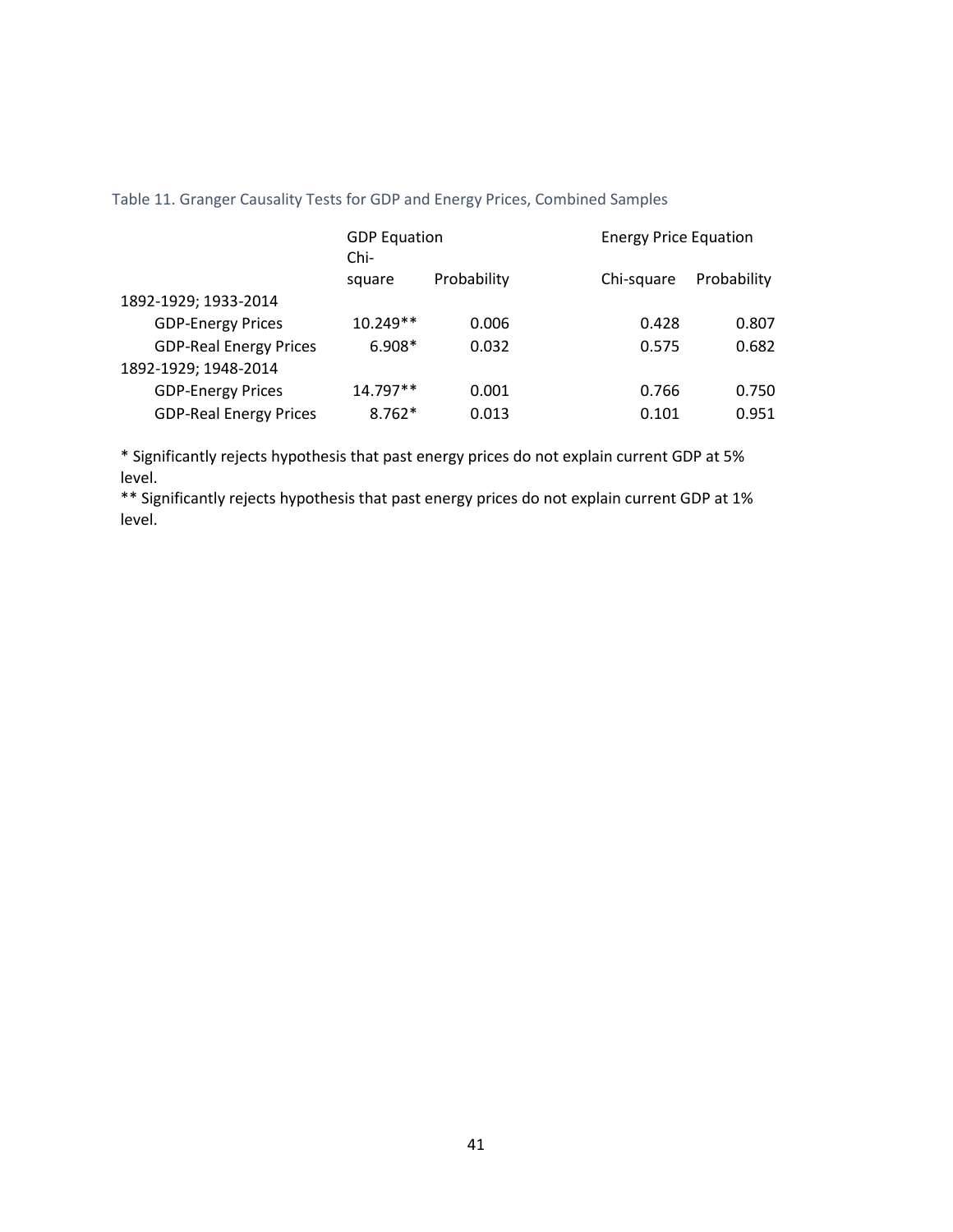Table 12. Estimated Coefficients for Real GDP Equation Since 1892

|                              | (1)        | (2)       | (3)        | (4)        |
|------------------------------|------------|-----------|------------|------------|
| <b>Energy Price Variable</b> | Nominal    | Real      | Nominal    | Real       |
| <b>Excluded Years</b>        | 1930-33    | 1930-33   | 1930-47    | 1930-47    |
|                              |            |           |            |            |
| $GDP(t-1)$                   | 0.097      | 0.096     | $-0.262**$ | $-0.252**$ |
|                              | (0.093)    | (0.093)   | (0.094)    | (0.095)    |
| $GDP(t-2)$                   | $-0.065$   | $-0.072$  | $-0.214*$  | $-0.213*$  |
|                              | (0.091)    | (0.092)   | (0.086)    | (0.089)    |
| Energy Price(t-1)            | $-0.101**$ | $-0.098*$ | $-0.085**$ | $-0.08*$   |
|                              | (0.037)    | (0.043)   | (0.029)    | (0.035)    |
| Energy Price(t-2)            | $-0.055$   | $-0.061$  | $-0.072*$  | $-0.07$    |
|                              | (0.037)    | (0.044)   | (0.03)     | (0.036)    |
| World War One                | $0.115*$   | $0.098**$ | $0.112**$  | $0.094*$   |
|                              | (0.053)    | (0.052)   | (0.042)    | (0.043)    |
| <b>Great Recession</b>       | $-0.043$   | $-0.043$  | $-0.056$   | $-0.056$   |
|                              | (0.049)    | (0.05)    | (0.039)    | (0.041)    |
| Constant                     | $0.039**$  | $0.035**$ | $0.051**$  | $0.047**$  |
|                              | (0.007)    | (0.006)   | (0.006)    | (0.006)    |
|                              |            |           |            |            |
| <b>Adjusted R-square</b>     | 0.066      | 0.041     | 0.189      | 0.146      |

Dependent variable is Millennial Real GDP.

All price and GDP variables are first differences in logarithms.

Standard errors are shown in parentheses.

\* indicates 5% significance

\*\* indicates 1% significance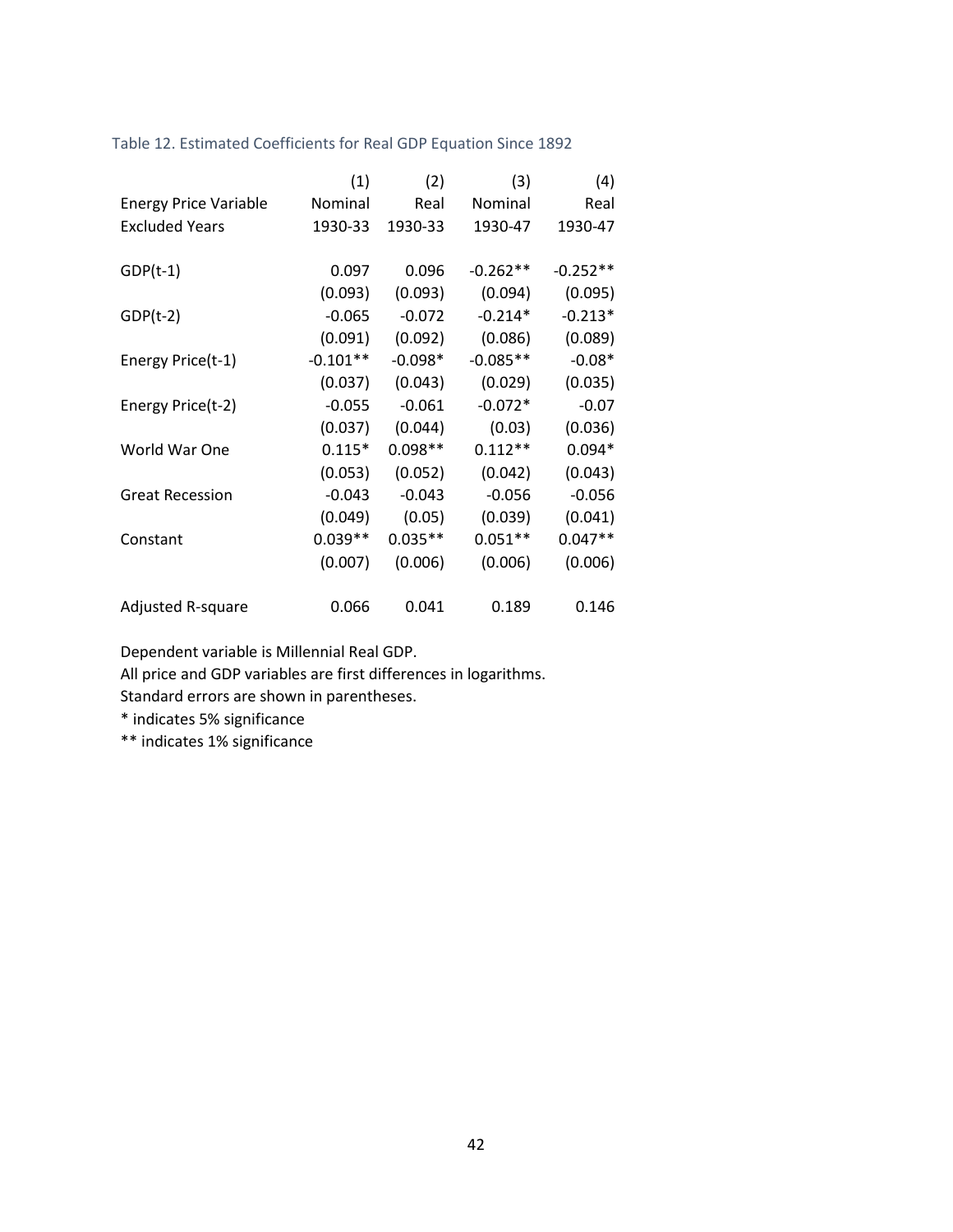|                         | (1)        | (2)        | (3)        | (4)        |
|-------------------------|------------|------------|------------|------------|
| <b>Fuel Price</b>       | Nominal    | Real       | Nominal    | Real       |
| <b>Excluded Years</b>   | 1930-33    | 1930-33    | 1930-47    | 1930-47    |
|                         |            |            |            |            |
| $GDP(t-1)$              | $-0.334**$ | $-0.327**$ | $-0.335**$ | $-0.327**$ |
|                         | (0.116)    | (0.117)    | (0.103)    | (0.105)    |
| $GDP(t-2)$              | $-0.233**$ | $-0.243**$ | $-0.231**$ | $-0.240**$ |
|                         | (0.087)    | (0.089)    | (0.087)    | (0.09)     |
| GDP(t-1)>1933           | $0.935**$  | $0.932**$  | 0.434      | 0.440      |
|                         | (0.177)    | (0.181)    | (0.245)    | (0.251)    |
| Energy Price (t-1)      | $-0.102**$ | $-0.092*$  | $-0.099**$ | $-0.088*$  |
|                         | (0.034)    | (0.040)    | (0.031)    | (0.036)    |
| Energy Price (t-2)      | $-0.130**$ | $-0.117$   | $-0.129**$ | $-0.115*$  |
|                         | (0.049)    | (0.062)    | (0.043)    | (0.055)    |
| Energy Price (t-2)>1933 | $0.153*$   | 0.129      | $0.125*$   | 0.104      |
|                         | (0.069)    | (0.082)    | (0.063)    | (0.075)    |
| World War One           | $0.140**$  | $0.110*$   | $0.138**$  | $0.109*$   |
|                         | (0.050)    | (0.050)    | (0.044)    | (0.045)    |
| <b>Great Recession</b>  | $-0.031$   | $-0.031$   | $-0.045$   | $-0.045$   |
|                         | (0.044)    | (0.045)    | (0.039)    | (0.041)    |
| year>1933               | $-0.024*$  | $-0.023*$  | $-0.010$   | $-0.010$   |
|                         | (0.011)    | (0.011)    | (0.012)    | (0.012)    |
| Constant                | $0.051**$  | $0.047**$  | $0.051**$  | $0.047**$  |
|                         | (0.009)    | (0.009)    | (0.008)    | (0.008)    |
|                         |            |            |            |            |
| Adjusted R-square       | 0.260      | 0.222      | 0.217      | 0.158      |

Table 13. Estimated Coefficients for Real GDP Equation Since 1892 Allowing for Post 1933 Breaks

Dependent variable is Millennial Real GDP.

All price and GDP variables are first differences in logarithms.

Standard errors are shown in parentheses.

\* indicates 5% significance

\*\* indicates 1% significance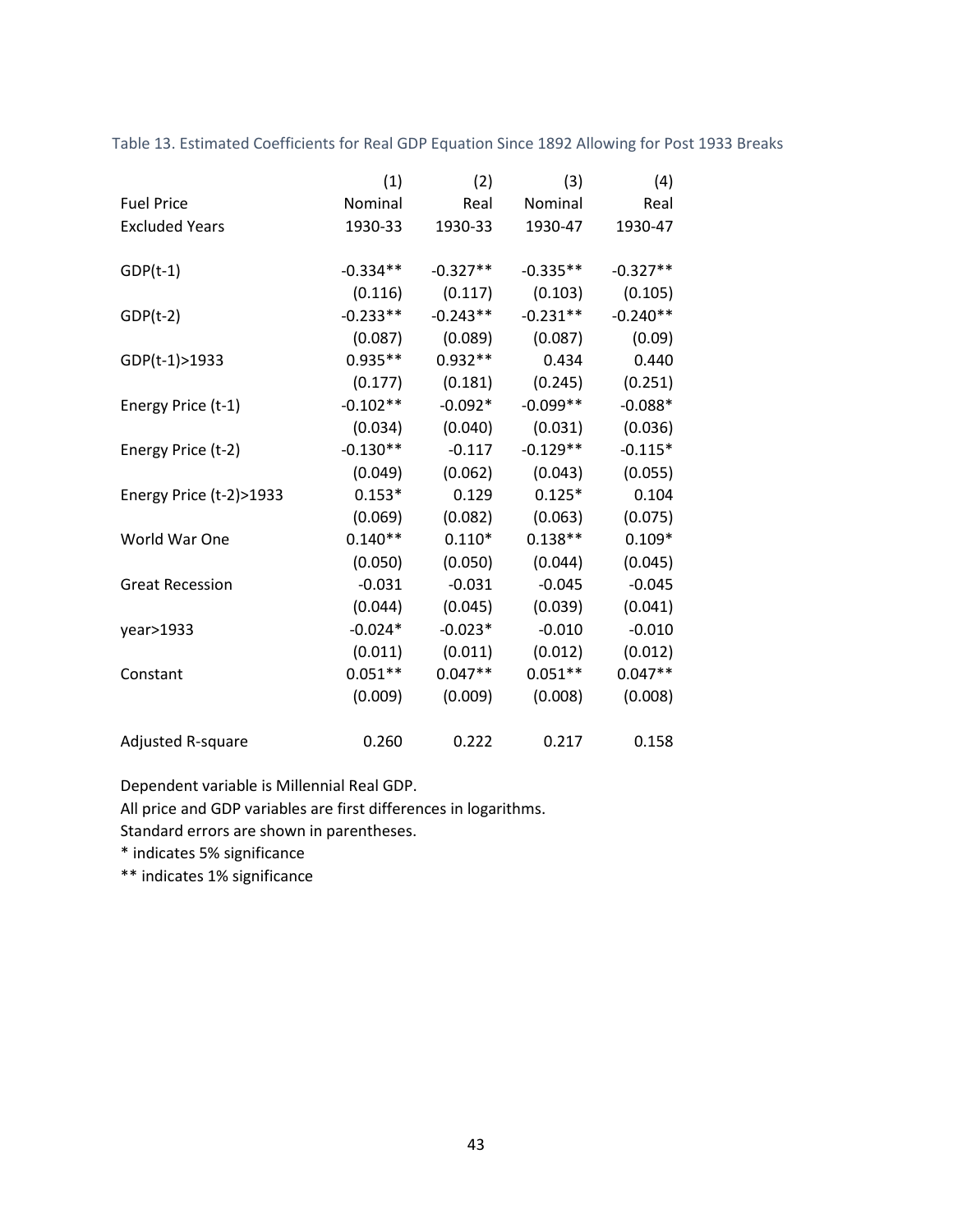Table 14. Granger Causality Tests for "Alternative GDP" and Energy Prices, Combined Samples

|                               | <b>GDP Equation</b> |             | <b>Energy Price Equation</b> |       |  |
|-------------------------------|---------------------|-------------|------------------------------|-------|--|
|                               | Chi-square          | Probability | Chi-square Probability       |       |  |
| 1892-1929; 1933-2014          |                     |             |                              |       |  |
| <b>GDP-Energy Prices</b>      | $10.854**$          | 0.004       | 0.046                        | 0.977 |  |
| <b>GDP-Real Energy Prices</b> | $6.34*$             | 0.042       | 0.443                        | 0.801 |  |
| 1892-1929; 1948-2014          |                     |             |                              |       |  |
| <b>GDP-Energy Prices</b>      | $16.613**$          | 0.000       | 0.529                        | 0.768 |  |
| <b>GDP-Real Energy Prices</b> | $7.652*$            | 0.022       | 0.012                        | 0.994 |  |

\* Significantly rejects hypothesis that past energy prices do not explain current GDP at 5% level.

\*\* Significantly rejects hypothesis that past energy prices do not explain current GDP at 1% level.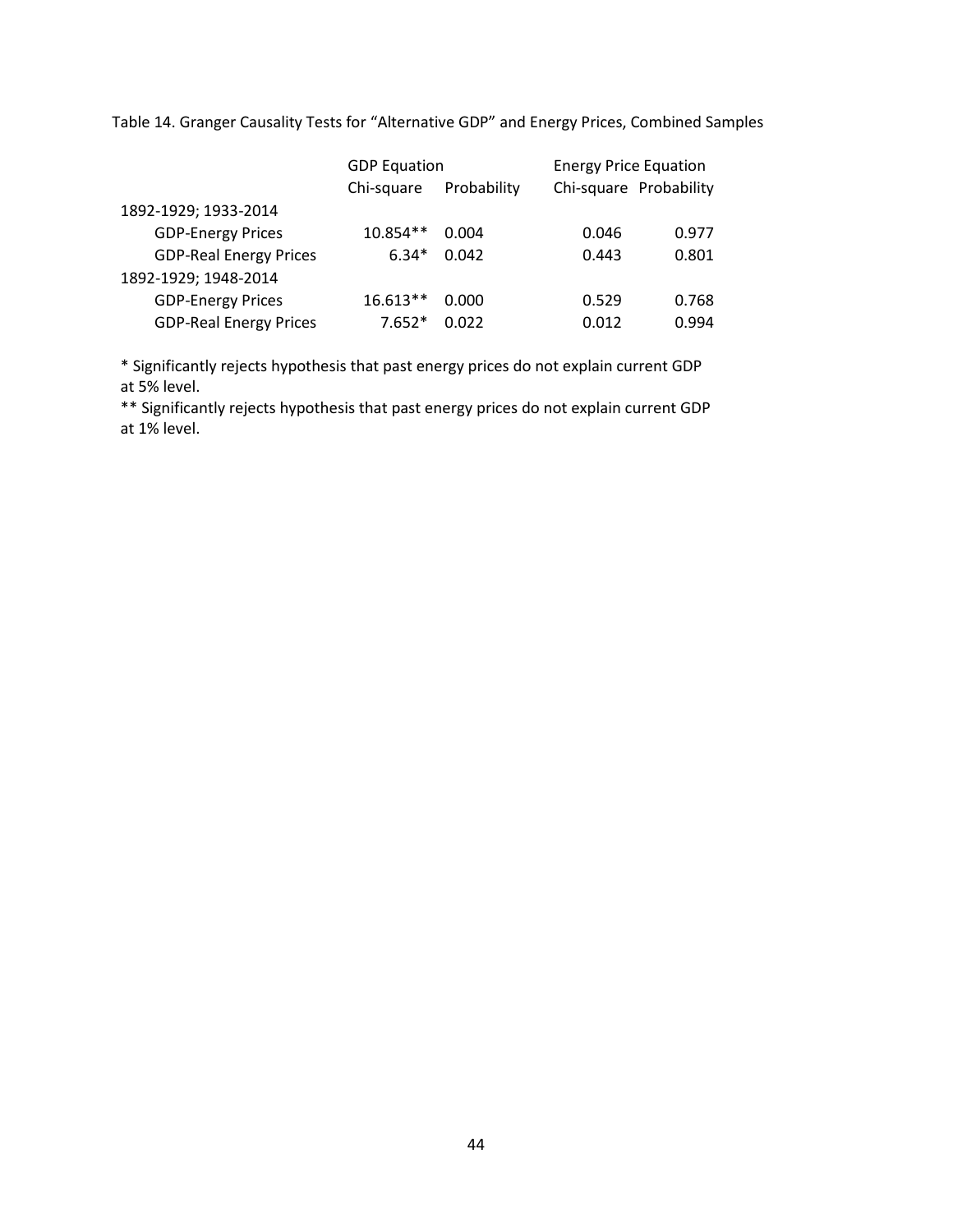|                        | (1)        | (2)       | (3)        | (4)       |
|------------------------|------------|-----------|------------|-----------|
| <b>Energy Price</b>    |            |           |            |           |
| Variable               | Nominal    | Real      | Nominal    | Real      |
| <b>Excluded Years</b>  | 1930-33    | 1930-33   | 1930-47    | 1930-47   |
|                        |            |           |            |           |
| $GDP(t-1)$             | $0.202*$   | $0.209*$  | $-0.154$   | $-0.130$  |
|                        | (0.093)    | (0.094)   | (0.096)    | (0.098)   |
| $GDP(t-2)$             | $-0.018$   | $-0.022$  | $-0.100$   | $-0.092$  |
|                        | (0.092)    | (0.094)   | (0.088)    | (0.092)   |
| Energy Price(t-1)      | $-0.098**$ | $-0.091*$ | $-0.085**$ | $-0.075*$ |
|                        | (0.033)    | (0.039)   | (0.026)    | (0.031)   |
| Energy Price(t-2)      | $-0.039$   | $-0.036$  | $-0.059*$  | $-0.046$  |
|                        | (0.033)    | (0.039)   | (0.027)    | (0.032)   |
| World War One          | 0.090      | 0.071     | $0.093*$   | 0.071     |
|                        | (0.047)    | (0.047)   | (0.038)    | (0.039)   |
| <b>Great Recession</b> | $-0.040$   | $-0.040$  | $-0.052$   | $-0.053$  |
|                        | (0.044)    | (0.045)   | (0.035)    | (0.036)   |
| Constant               | $0.033**$  | $0.030**$ | $0.045**$  | $0.040**$ |
|                        | (0.006)    | (0.006)   | (0.006)    | (0.006)   |
|                        |            |           |            |           |
| Adjusted R-square      | 0.096      | 0.063     | 0.142      | 0.073     |

Table 15. Estimated Coefficients for Alternative Real GDP Equation Since 1892

Dependent variable is Alternative Real GDP.

All price and GDP variables are first differences in logarithms.

Standard errors are shown in parentheses.

\* indicates 5% significance

\*\* indicates 1% significance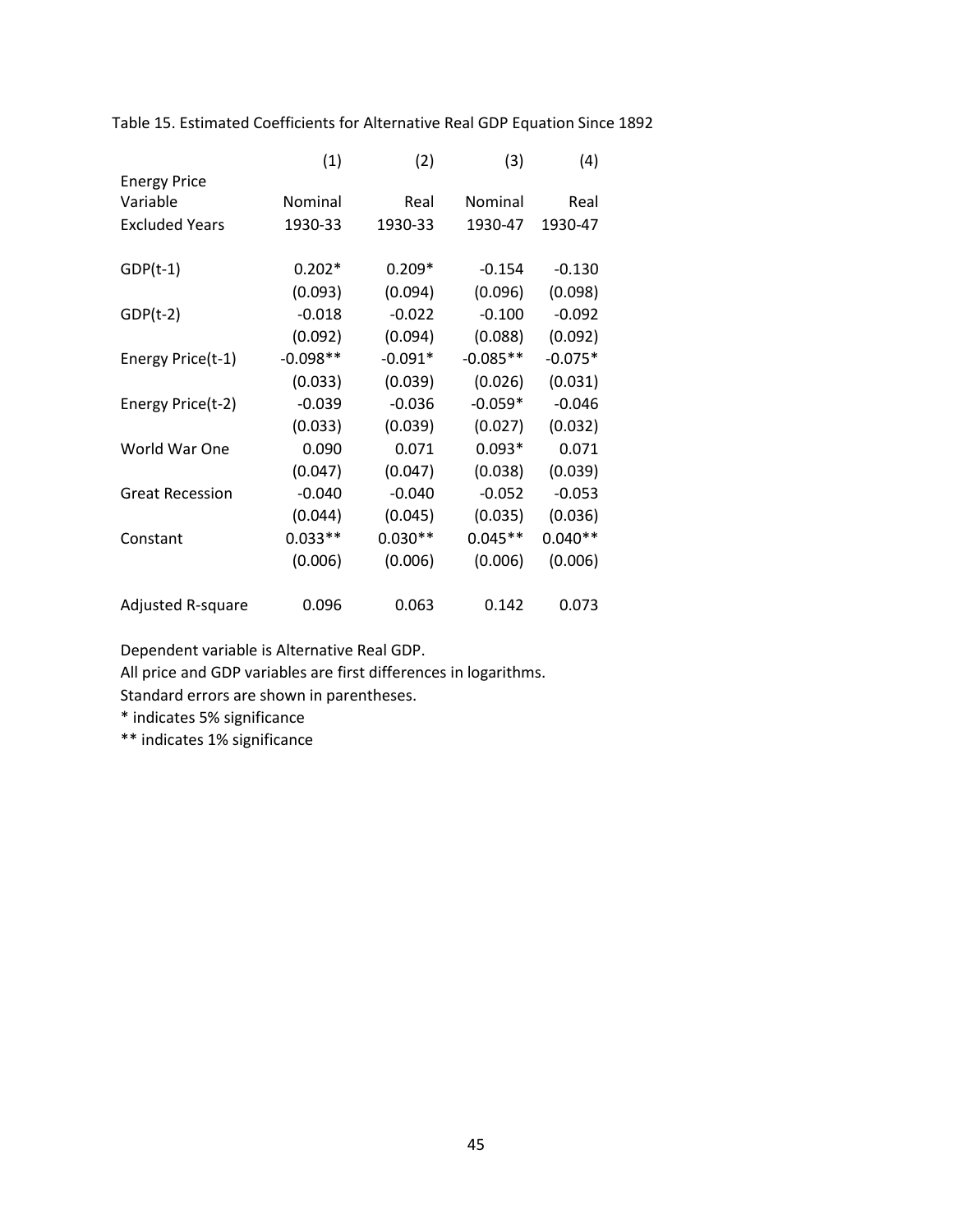#### Table A- 1. Gross World Oil Shortfalls

| Year | Reported | Adjusted | Year | Reported | Adjusted |
|------|----------|----------|------|----------|----------|
| 1951 | 0.7      | 0.0      | 1978 | 3.7      | 3.7      |
| 1952 | 0.0      | 0.0      | 1979 | 3.7      | 3.7      |
| 1953 | 0.0      | 0.0      | 1980 | 3.0      | 3.0      |
| 1954 | 0.0      | 0.0      | 1981 | 0.0      | 0.0      |
| 1955 | 0.0      | 0.0      | 1982 | 0.0      | 0.0      |
| 1956 | 2.0      | 2.0      | 1983 | 0.0      | 0.0      |
| 1957 | 2.0      | 2.0      | 1984 | 0.0      | 0.0      |
| 1958 | 0.0      | 0.0      | 1985 | 0.0      | 0.0      |
| 1959 | 0.0      | 0.0      | 1986 | 0.0      | 0.0      |
| 1960 | 0.0      | 0.0      | 1987 | 0.0      | 0.0      |
| 1961 | 0.0      | 0.0      | 1988 | 0.5      | 0.0      |
| 1962 | 0.0      | 0.0      | 1989 | 1.5      | 1.5      |
| 1963 | 0.0      | 0.0      | 1990 | 4.6      | 4.6      |
| 1964 | 0.0      | 0.0      | 1991 | 0.0      | 0.0      |
| 1965 | 0.0      | 0.0      | 1992 | 0.0      | 0.0      |
| 1966 | 0.7      | 0.0      | 1993 | 0.0      | 0.0      |
| 1967 | 2.5      | 2.5      | 1994 | 0.0      | 0.0      |
| 1968 | 0.0      | 0.0      | 1995 | 0.2      | 0.0      |
| 1969 | 0.0      | 0.0      | 1996 | 1.0      | 0.0      |
| 1970 | 1.3      | 0.0      | 1997 | 0.2      | 0.0      |
| 1971 | 0.6      | 0.0      | 1998 | 0.3      | 0.0      |
| 1972 | 0.0      | 0.0      | 1999 | 3.3      | 3.3      |
| 1973 | 2.1      | 2.1      | 2000 | 3.3      | 3.3      |
| 1974 | 1.6      | 1.6      | 2001 | 0.0      | 0.0      |
| 1975 | 0.0      | 0.0      | 2002 | 2.0      | 2.0      |
| 1976 | 0.7      | 0.0      | 2003 | 3.9      | 3.9      |
| 1977 | 0.7      | 0.0      |      |          |          |

Source: Energy Information Administration, tabulated by Paul Leiby and reported by Beccue and Huntington (2005, Appendix E).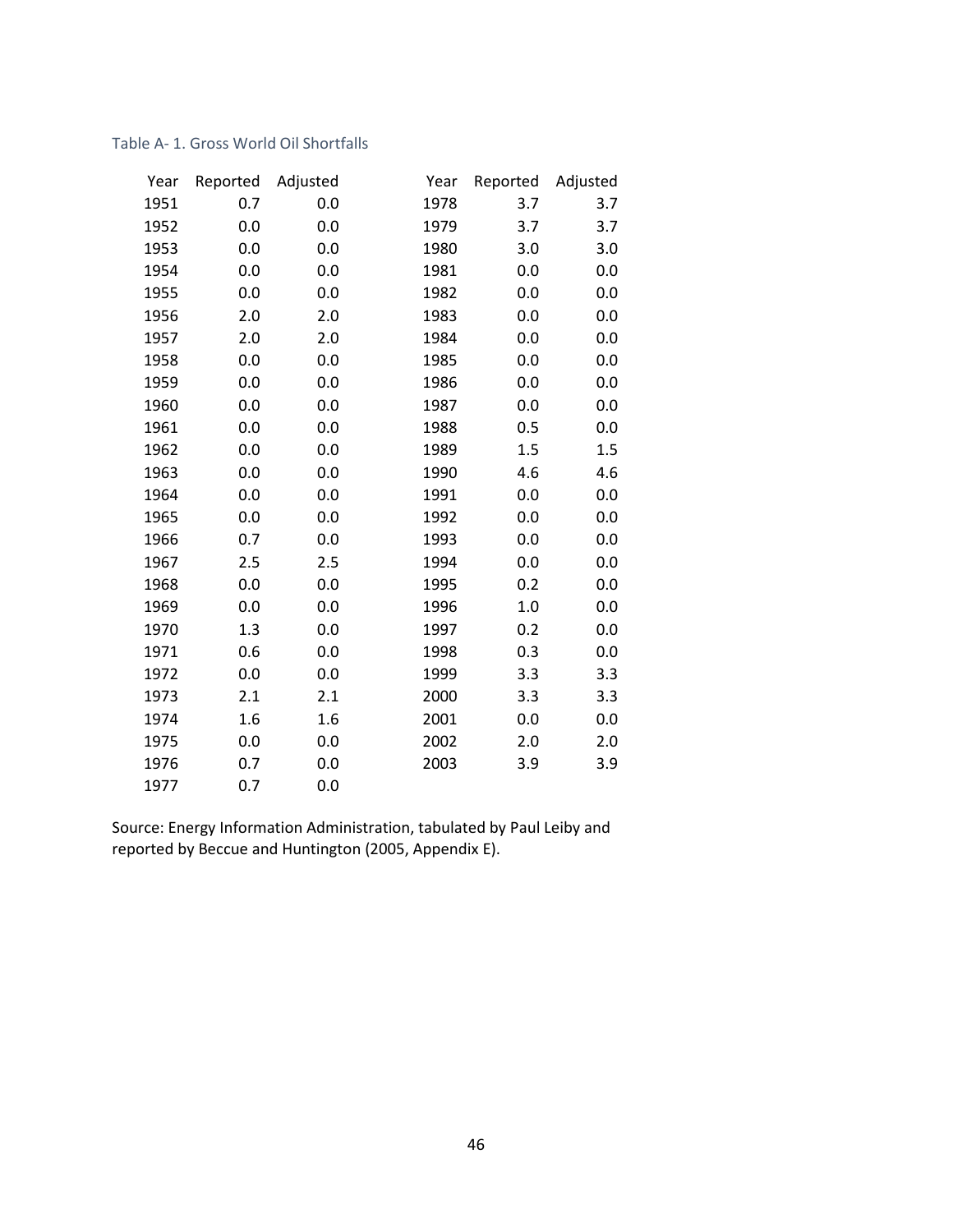| <b>Price</b>           | Lags           | <b>FPE</b> | <b>AIC</b> | <b>HQIC</b> | <b>SBIC</b> |
|------------------------|----------------|------------|------------|-------------|-------------|
|                        |                |            |            |             |             |
| Oil (BLS)              | $\mathbf{1}$   | 0.000188*  | $-2.905*$  | $-2.782*$   | $-2.563*$   |
|                        | $\overline{2}$ | 0.000191   | $-2.89$    | $-2.707$    | $-2.379$    |
|                        | 3              | 0.000221   | $-2.754$   | $-2.509$    | $-2.072$    |
|                        | 4              | 0.000221   | $-2.763$   | $-2.457$    | $-1.91$     |
|                        |                |            |            |             |             |
| Positive Oil (BLS)     | 1              | $.00006*$  | $-4.047*$  | $-3.925*$   | $-3.706*$   |
|                        | 2              | 0.000065   | $-3.974$   | $-3.791$    | $-3.463$    |
|                        | 3              | 0.000073   | $-3.858$   | $-3.613$    | $-3.176$    |
|                        | 4              | 0.000071   | $-3.904$   | $-3.598$    | $-3.051$    |
|                        |                |            |            |             |             |
| Energy                 | 1              | 0.000092*  | $-3.621*$  | $-3.498*$   | $-3.265*$   |
|                        | 2              | 0.000093   | $-3.618$   | $-3.434$    | $-3.085$    |
|                        | 3              | 0.00011    | $-3.452$   | $-3.206$    | $-2.741$    |
|                        | 4              | 0.000116   | $-3.421$   | $-3.114$    | $-2.532$    |
|                        |                |            |            |             |             |
| <b>Positive Energy</b> | 1              | 0.000045*  | $-4.339*$  | $-4.216*$   | $-3.983*$   |
|                        | $\overline{2}$ | 0.000053   | $-4.185$   | $-4.001$    | $-3.652$    |
|                        | 3              | 0.000055   | $-4.155$   | $-3.910$    | $-3.444$    |
|                        | 4              | 0.000055   | $-4.165$   | $-3.858$    | $-3.276$    |

Table A- 2. Criteria for Selecting Optimal Lag Length with Alternative Real GDP, 1891-1929

\* indicates optimal lag for each test.

Columns indicate tests for: final prediction error (FPE), Akaike's information criterion (AIC), Hannan and Quinn information criterion (HQIC) and the Schwarz's Bayesian information criterion (SBIC).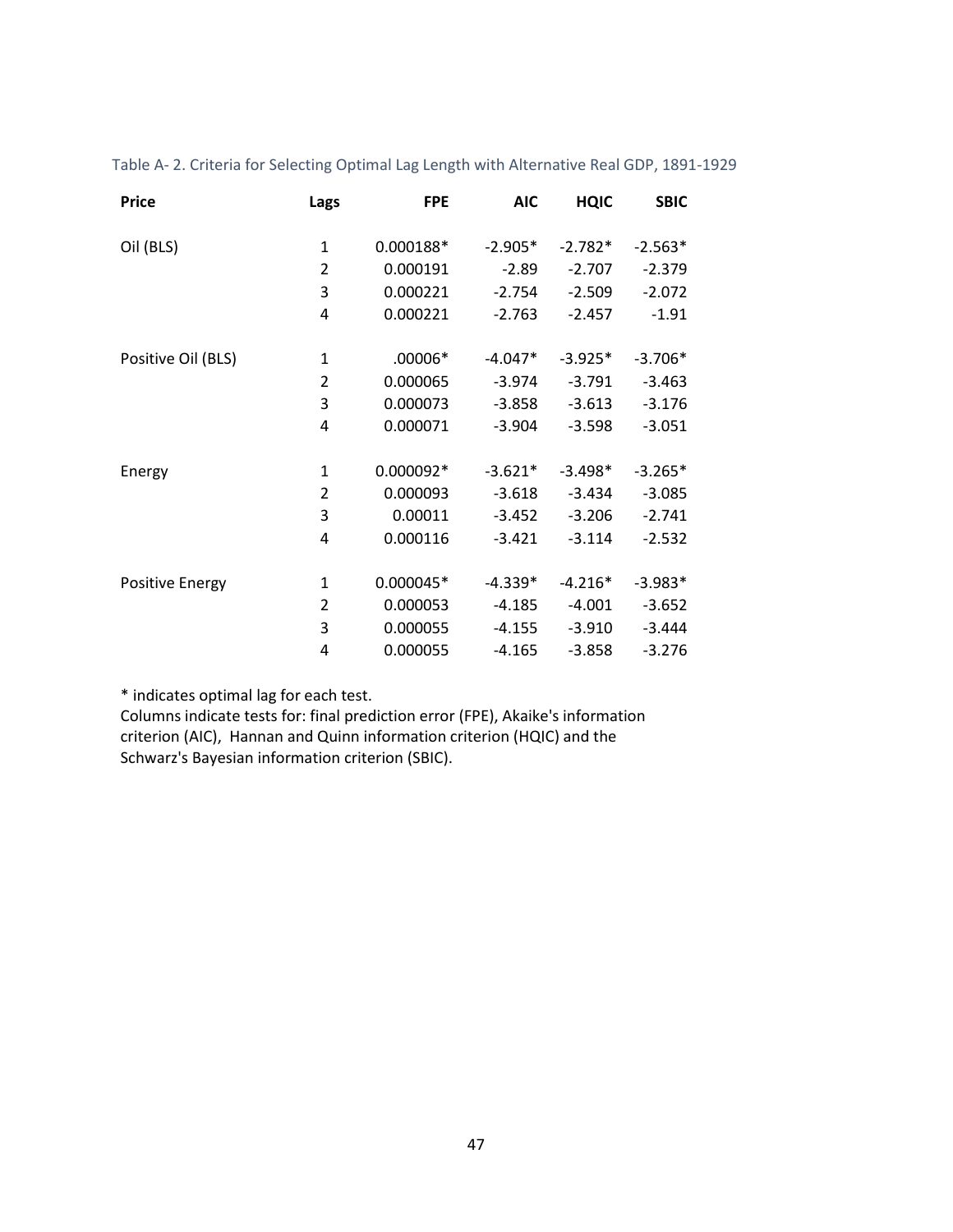

Figure 1. History of US Energy Consumption, 1775-2015 (Quadrillion BTU)

*Source: US Energy Information Administration; see Data Appendix.*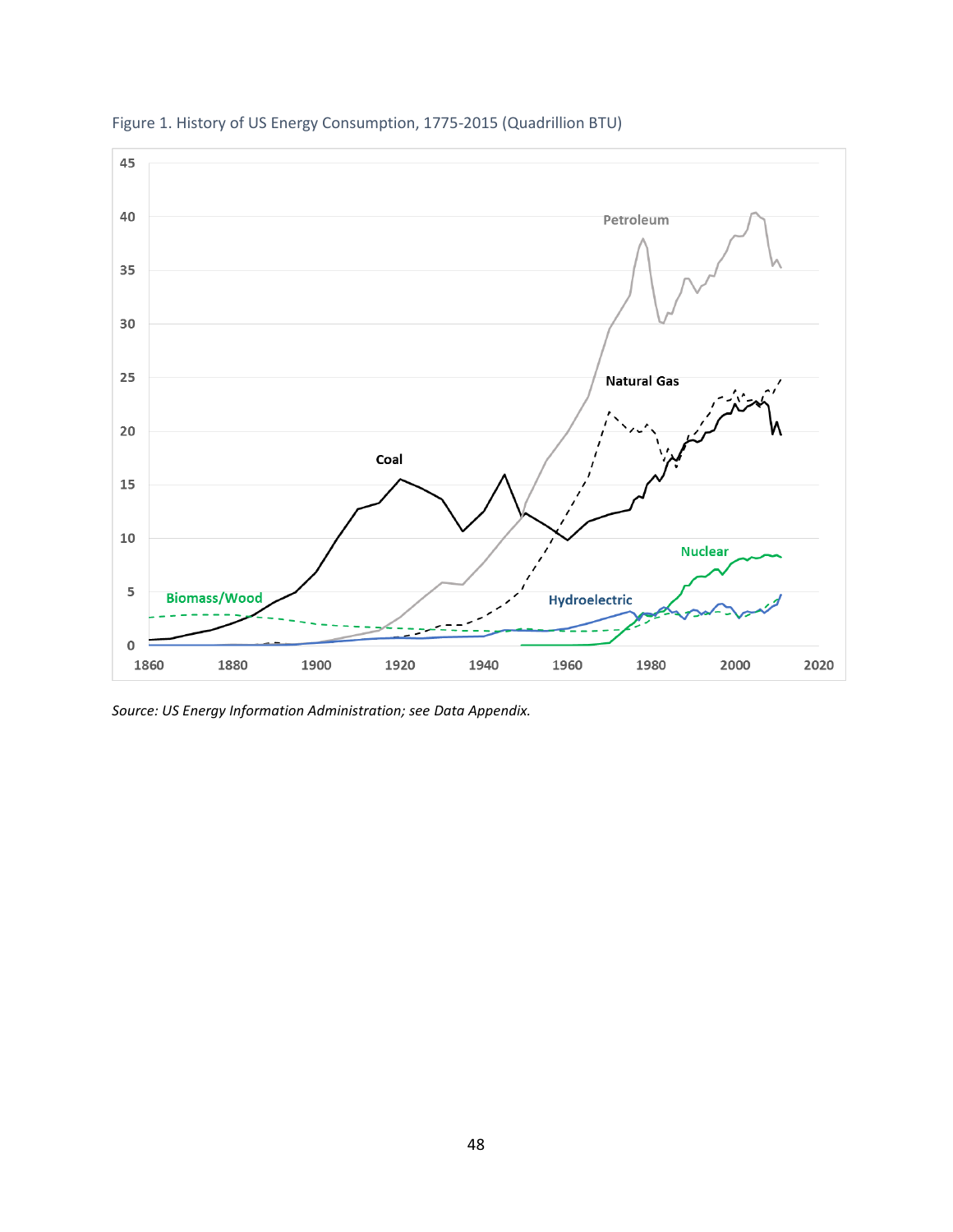

Figure 2. Energy Intensity (Thousand BTU/2009 US Dollars) for Different Sources, 1860-2010

*Source: US Energy Information Administration, Carter et al (2006); see Data Appendix.*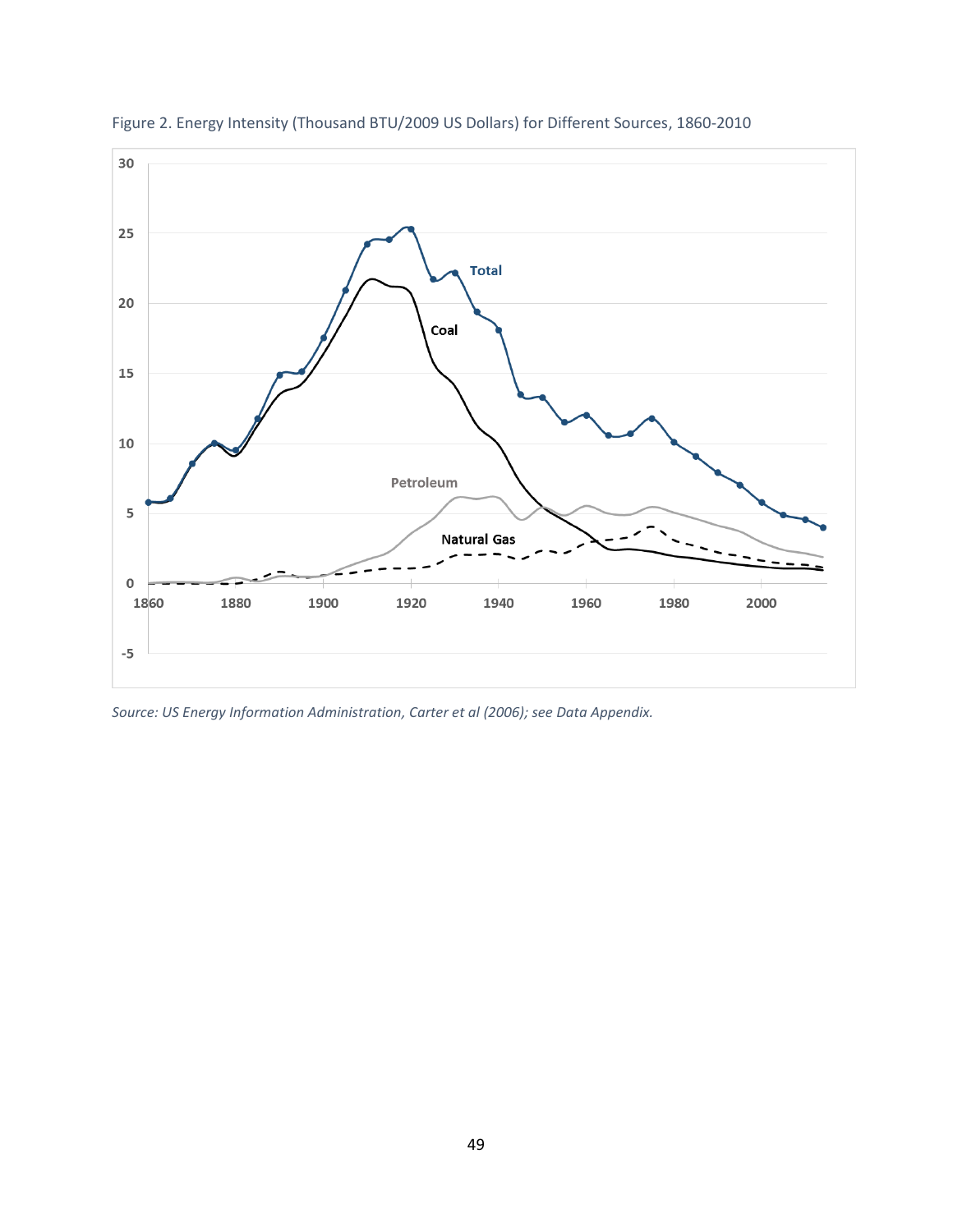

Figure 3. U.S. Energy Import Shares (%), 1910-2015

*Source: US Energy Information Administration.*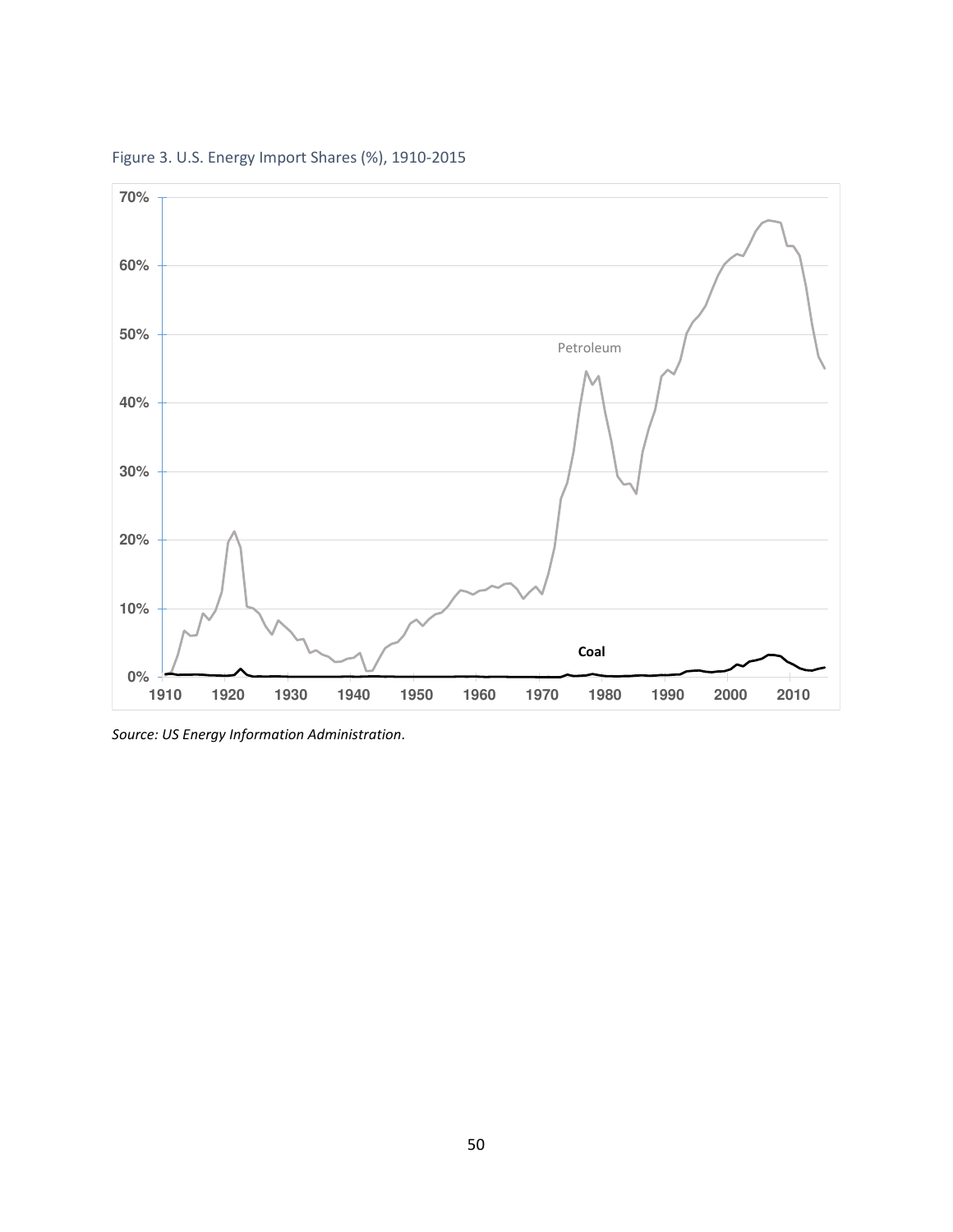

Figure 4. Percent Change in Average Energy Price, 1890-2014

*Source: U.S. Bureau of Labor Statistics, Producer Price Indexes.*